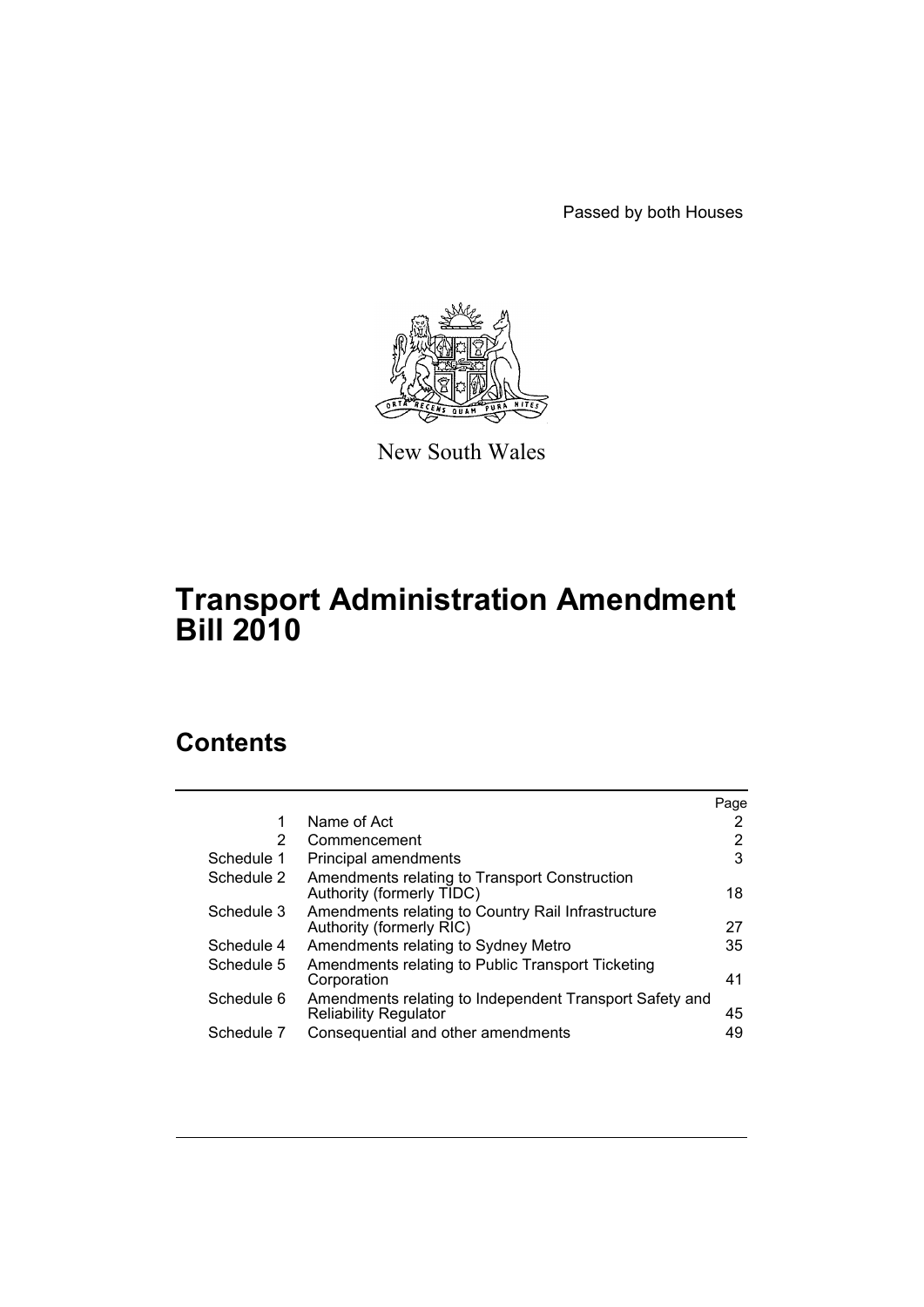*I certify that this public bill, which originated in the Legislative Assembly, has finally passed the Legislative Council and the Legislative Assembly of New South Wales.*

> *Clerk of the Legislative Assembly. Legislative Assembly, Sydney, , 2010*



New South Wales

# **Transport Administration Amendment Bill 2010**

Act No , 2010

An Act to amend the *Transport Administration Act 1988* to make further provision with respect to the administration of public transport in New South Wales; and for other purposes.

*I have examined this bill and find it to correspond in all respects with the bill as finally passed by both Houses.*

*Assistant Speaker of the Legislative Assembly.*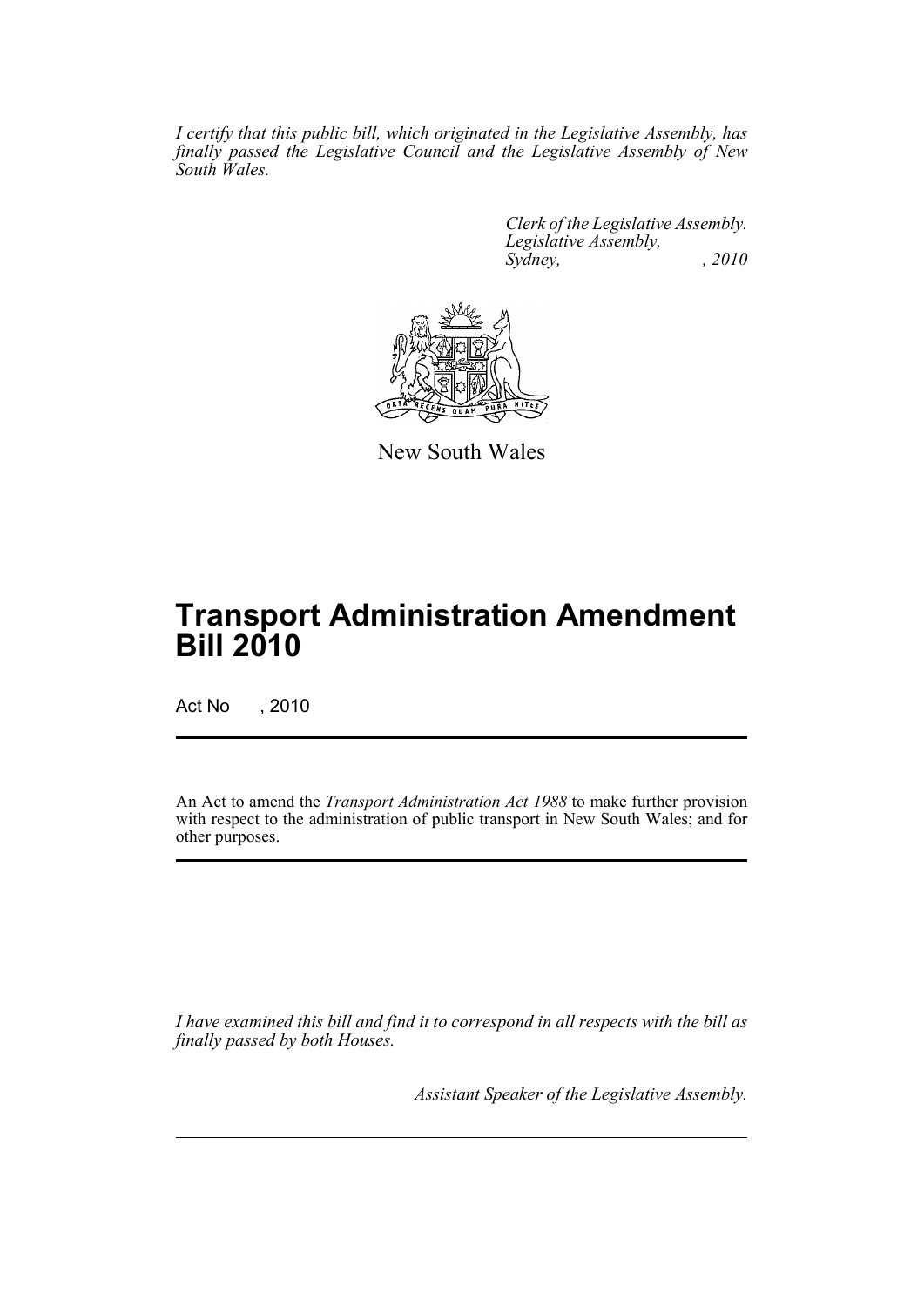### <span id="page-2-0"></span>**The Legislature of New South Wales enacts:**

#### **1 Name of Act**

This Act is the *Transport Administration Amendment Act 2010*.

### <span id="page-2-1"></span>**2 Commencement**

This Act commences on a day or days to be appointed by proclamation.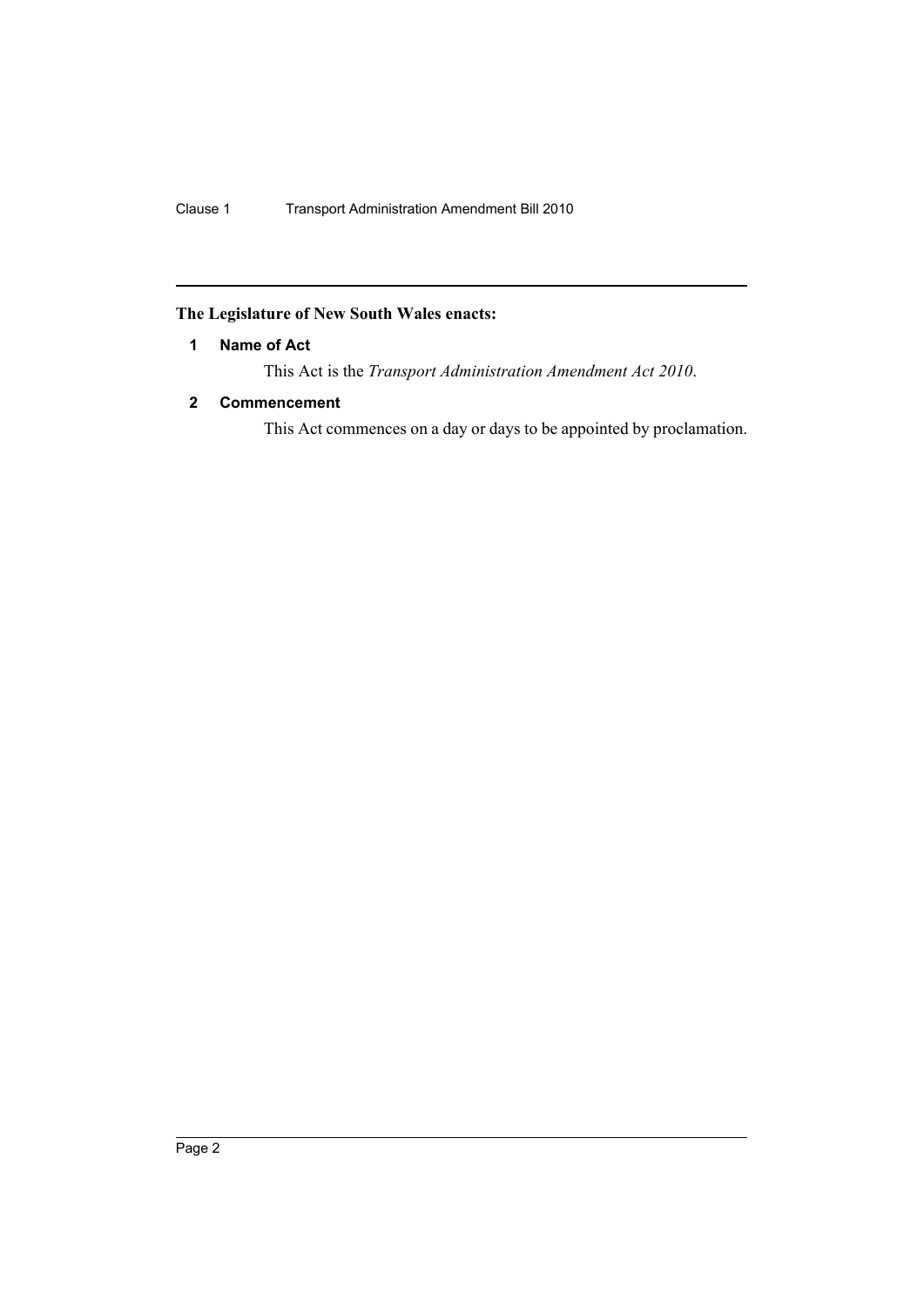**Principal amendments Schedule 1 Contract 2 Contract 2 Schedule 1 Schedule 1** 

### <span id="page-3-0"></span>**Schedule 1 Principal amendments**

#### **1.1 Transport Administration Act 1988 No 109**

#### **[1] Section 2A**

Insert after section 2:

#### **2A Objects of Act**

The objects of this Act with respect to the administration of the transport services provided to the people of New South Wales include the following:

- (a) to provide an efficient and accountable framework for the governance of the delivery of transport services,
- (b) to enable strategic directions to be set for integrated transport services,
- (c) to enable effective planning and delivery of transport infrastructure and services,
- (d) to facilitate the mobilisation and prioritisation of key resources across the transport sector,
- (e) to co-ordinate the activities of those engaged in the delivery of transport services,
- (f) to maintain independent regulatory arrangements for securing the safety of transport services.

#### **[2] Section 3 Definitions**

Omit the definition of *Director-General* from section 3 (1). Insert instead:

*Director-General* means the Director-General of Transport NSW.

#### **[3] Section 3 (1)**

Insert in alphabetical order:

*Transport NSW* means Transport NSW established under Chapter 1A of the *Public Sector Employment and Management Act 2002*.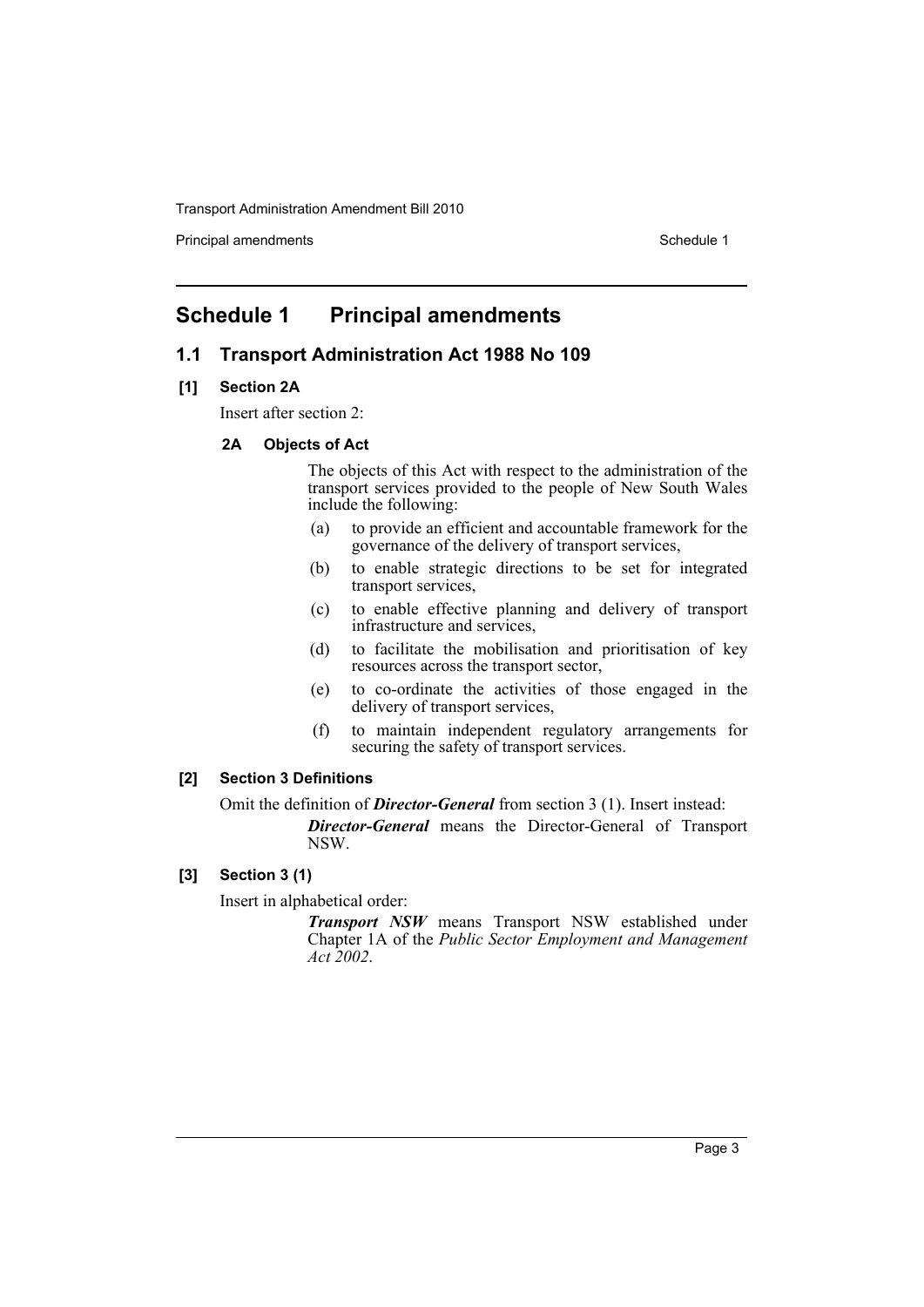Schedule 1 Principal amendments

#### **[4] Section 3B**

Insert after section 3A:

#### **3B Ministerial responsibility and delegation**

- (1) The Director-General and the chief executives of the following bodies are, in the exercise of their functions, subject to the control and direction of the Minister:
	- (a) RailCorp,
	- (b) Roads and Traffic Authority,
	- (c) State Transit Authority,
	- (d) Sydney Ferries,
	- (e) Transport Construction Authority,
	- (f) Country Rail Infrastructure Authority.

**Note.** Section 42P provides for limited Ministerial control and direction of the ITSR.

(2) The Minister may delegate to the Director-General, or to any such chief executive, any function of the Minister under this Act, other than this power of delegation.

#### **[5] Part 1A**

Insert after Part 1:

### **Part 1A Director-General of Transport NSW**

#### **3C General functions of Director-General**

- (1) The Director-General has the following functions:
	- (a) **Transport planning and policy**

Transport planning and policy, including for integrated transport and land use strategies for metropolitan and regional areas.

(b) **Transport public funding**

The administration of the allocation of public funding for public transport agencies.

#### (c) **Transport infrastructure**

The planning, oversight and delivery of transport infrastructure in accordance with integrated transport and land use strategies and available financial resources, including prioritising of expenditure and projects across the transport sector.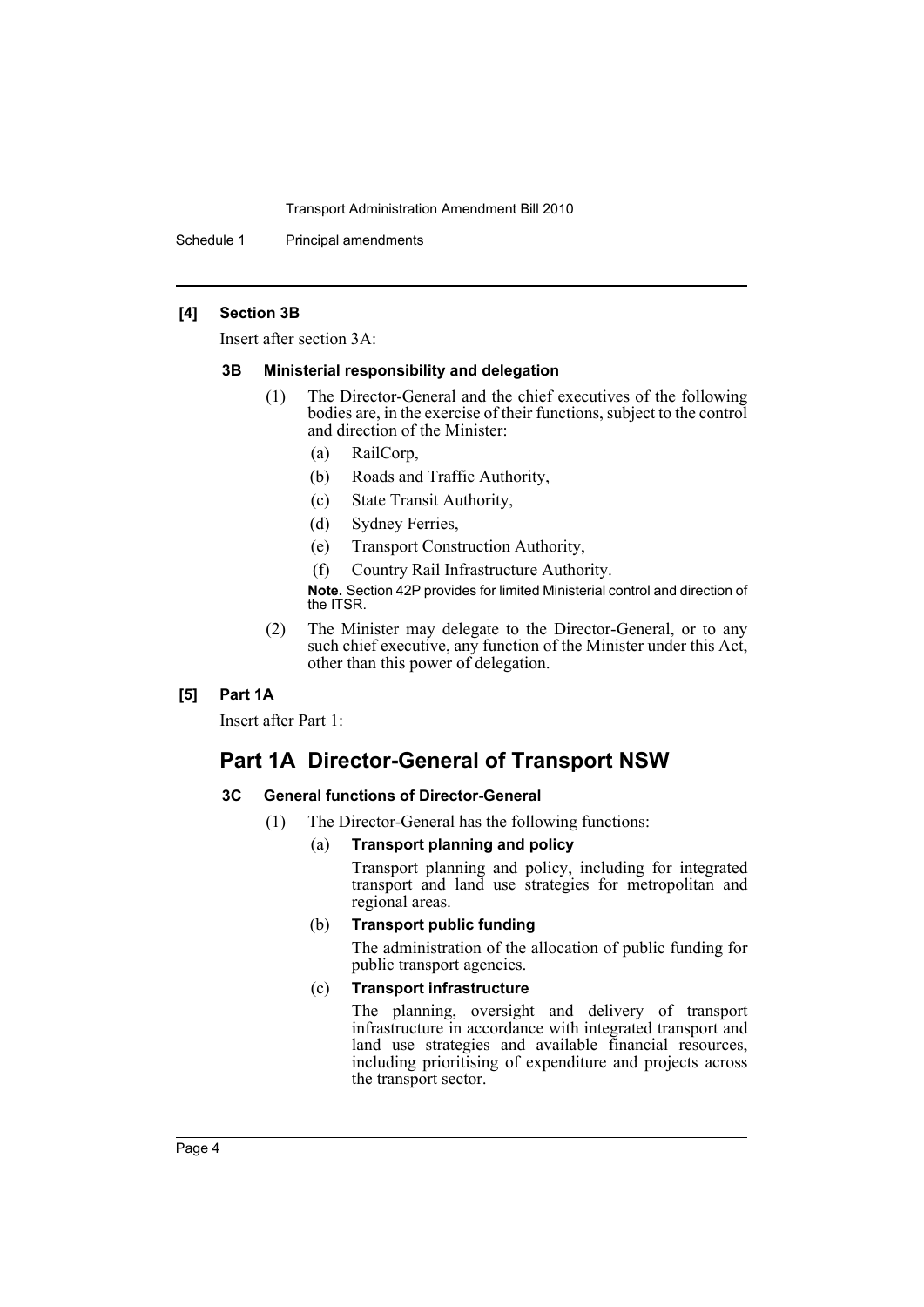Principal amendments **Schedule 1** and the set of the set of the Schedule 1 and the Schedule 1

#### (d) **Contracting for the delivery of transport services**

Contracting, on behalf of the State, with public transport agencies or the private sector, for the delivery of transport services, including the setting of performance targets and service standards.

#### (e) **Transport services co-ordination**

The co-ordination of transport services, including timetabling for transport services and providing for effective transport interchanges.

#### (f) **Incident management**

The management of incidents affecting the efficiency of road and public transport networks, including the co-ordination of communications with and responses by relevant agencies.

#### (g) **Transport information**

The provision of information about transport services and transport infrastructure to assist people to use those services or infrastructure.

#### (h) **Provision and deployment of transport agency staff and services**

The provision of corporate and shared services to public transport agencies and the deployment to priority areas of public transport agency staff.

#### (i) **Ticketing for transport services**

Regulating the types of tickets and other ticketing arrangements for the setting of fares for transport services.

#### (j) **Precinct land planning**

Assisting the Minister for Planning and other relevant agencies with the preparation of precinct plans for the development of land for, or in the vicinity of, public transport stations or wharves and transport interchanges.

#### (k) **Other functions**

The other functions conferred or imposed on the Director-General by or under:

- (i) this Part, Division 2A of Part 9 or any other provision of this Act, or
- (ii) the *Passenger Transport Act 1990* or any other Act.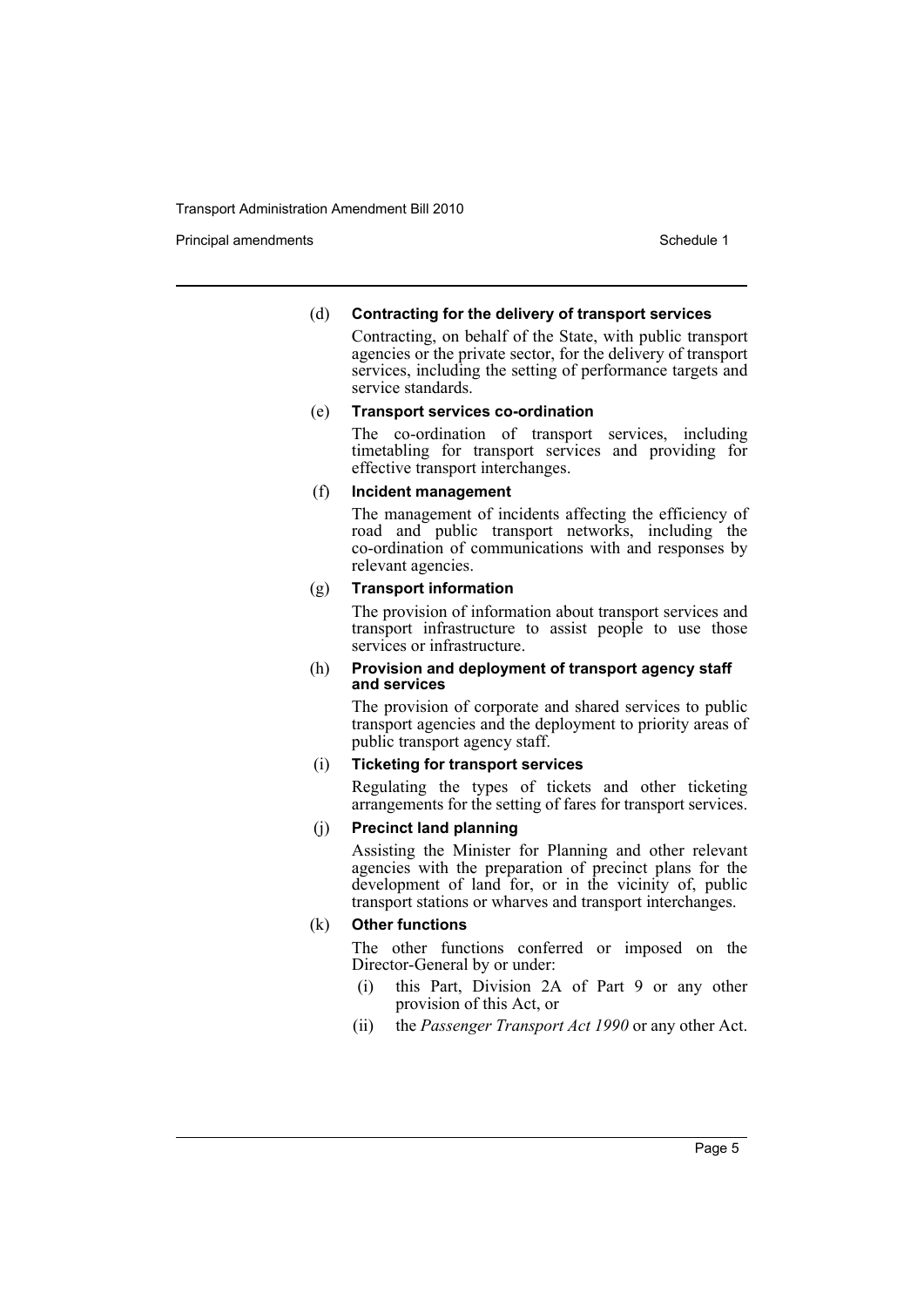Schedule 1 Principal amendments

- (2) The Director-General is to prepare and make publicly available a Transport NSW corporate plan for his or her activities in the next 5 financial years. The Director-General is to revise the plan annually.
- (3) Any function of the Director-General may be exercised in relation to all or to any one or more kinds of transport services.
- (4) In this section:

*public transport agency* means RailCorp, the Roads and Traffic Authority, the State Transit Authority, Sydney Ferries, the Transport Construction Authority, the Country Rail Infrastructure Authority and their public or private subsidiary corporations.

*transport infrastructure* includes road and rail infrastructure.

*transport services* include railway passenger services (including heavy rail, metro rail and light rail services), bus services and ferry services.

#### **3D Directions by Director-General to public transport agencies**

- (1) The Director-General may, for the purpose of exercising his or her functions, give directions to the following bodies in relation to the exercise of their functions:
	- (a) RailCorp,
	- (b) Roads and Traffic Authority,
	- (c) State Transit Authority,
	- (d) Sydney Ferries,
	- (e) Transport Construction Authority,
	- (f) Country Rail Infrastructure Authority,
	- (g) a public or private subsidiary corporation (as referred to in Part 6B) of any of those bodies.

**Note.** This Act provides that the Chief Executive of a body referred to in paragraphs (a)–(f) is, in managing the affairs of the body, to do so in accordance with any directions of the Director-General under this section.

- (2) A body referred to in subsection (1) is required to provide the Director-General, at such times and in such form as he or she directs, with the following:
	- (a) the operating and capital works budget of the body for the next year and forward years,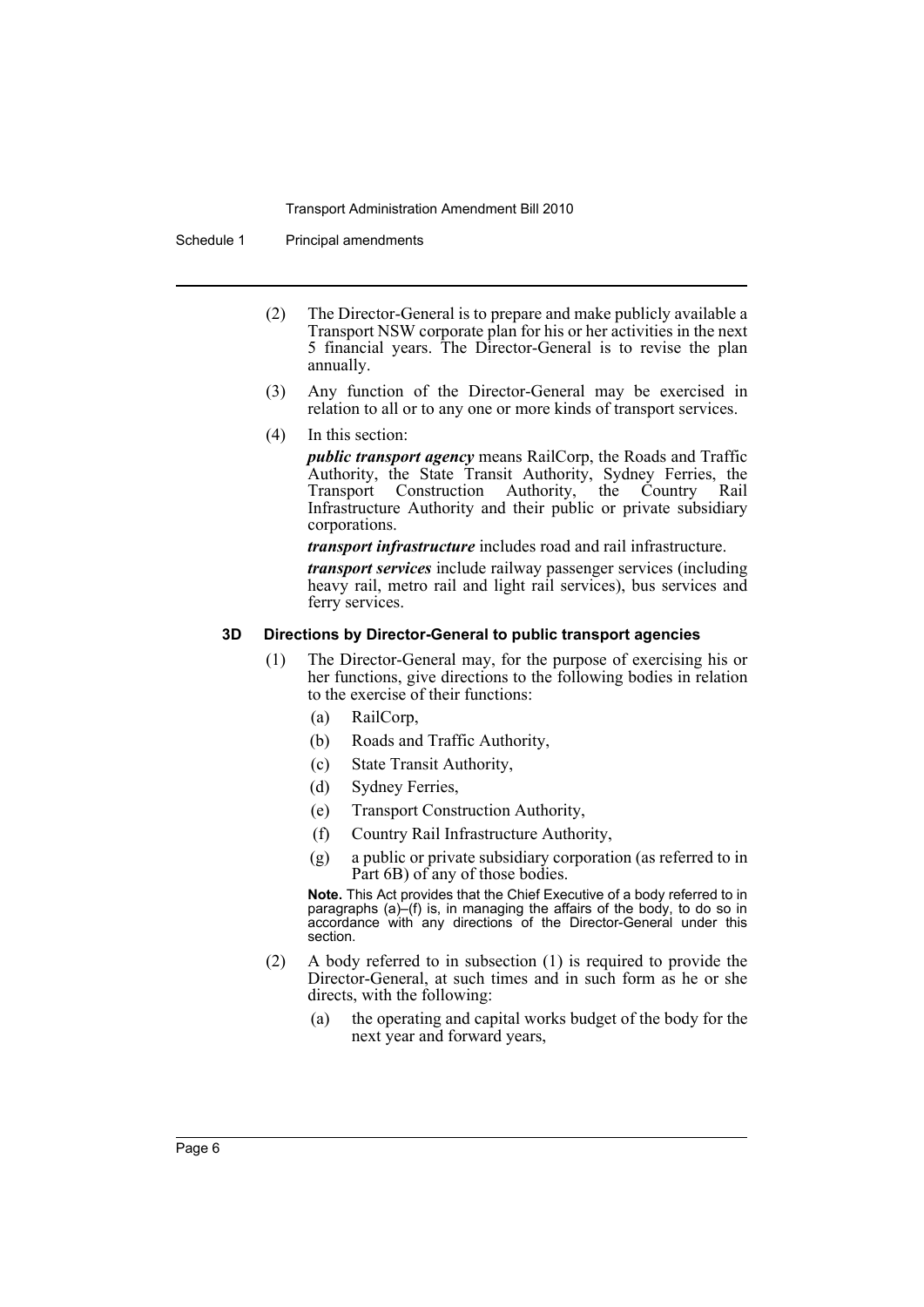Principal amendments **Schedule 1** and the set of the set of the Schedule 1 and the Schedule 1

(b) any other information held by or relating to the body that the Director-General considers is required for the purposes of exercising his or her functions.

If a budget of the body is required to be changed as a result of a direction of the Director-General under this section, the body is to provide the revised budget to the Director-General.

(3) This section is not subject to any contract under section  $3C(1)(d)$ with a body referred to in subsection  $(1)$ .

#### **3E Review by relevant safety regulator of directions relating to transport safety matters**

(1) In this section:

*direction* means a direction given by the Director-General under section 3D to a transport authority.

*relevant safety regulator* means:

- (a) in the case of a direction relating to rail services or infrastructure—the Independent Transport Safety Regulator, or
- (b) in the case of a direction relating to bus services—the Independent Transport Safety Regulator (but only if the ITSR is, in accordance with an arrangement under section 6B of the *Passenger Transport Act 1990*, assisting the Director-General in connection with the exercise of the Director-General's functions under that Act in relation to bus services), or
- (c) in the case of a direction relating to ferry services—the Maritime Authority of NSW.

*safety management system* of a transport authority means any safety management system that the authority is required to have:

- (a) under section 9D or 53D of the *Passenger Transport Act 1990*, or
- (b) under section 12 of the *Rail Safety Act 2008*.
- (2) A transport authority may advise the Director-General of the likely impact on its safety management system of compliance with a direction of the Director-General (including whether the authority needs to make appropriate modifications to its safety management system before it is able to comply with the direction).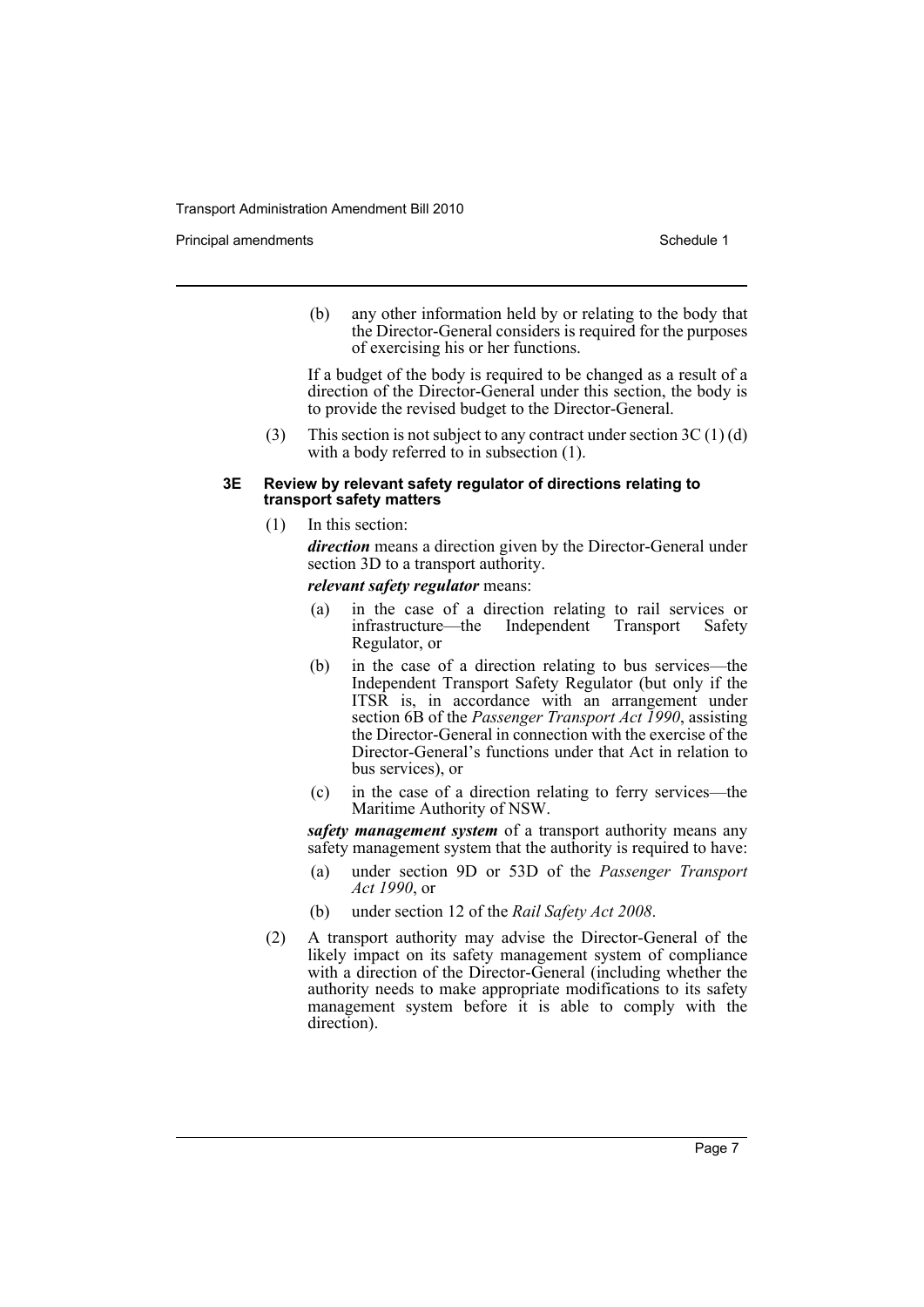#### Schedule 1 Principal amendments

- (3) As a result of that advice, the Director-General may:
	- (a) change or revoke the direction, or
	- (b) suspend the direction and request the relevant safety regulator to review the likely impact of the direction.
- (4) If:
	- (a) the Director-General does not change, revoke or suspend the direction, and
	- (b) the transport authority considers that as a result of the direction it will not be able to comply with its safety management system,

the transport authority may, within 14 days after receiving the direction, request the relevant safety regulator to review the likely impact of the direction. Any such request operates to suspend the direction.

- (5) The relevant safety regulator is to review the likely impact of the direction on the safety management system within 14 days after being requested to do so, and notify the Director-General and the transport authority of the result of its review.
- (6) The Director-General may, as a result of the review, confirm, change or revoke the direction.
- (7) Unless a suspended direction is sooner revoked, the suspension of the direction ceases:
	- (a) at the end of the period of 14 days after the relevant safety regulator is requested to review the likely impact of the direction, or
	- (b) at such time the Director-General decides, as a result of the review, to change or confirm the direction,

whichever first occurs. However, the Director-General may extend the suspension beyond the period that it would otherwise cease under this subsection.

(8) The Director-General may, without limiting any other provision of this section, request the relevant safety regulator for advice on the safety implications of a direction or proposed direction.

#### **3F Delegation of Director-General's functions**

(1) The Director-General may delegate to an authorised person any of the Director-General's functions under this Act, other than this power of delegation.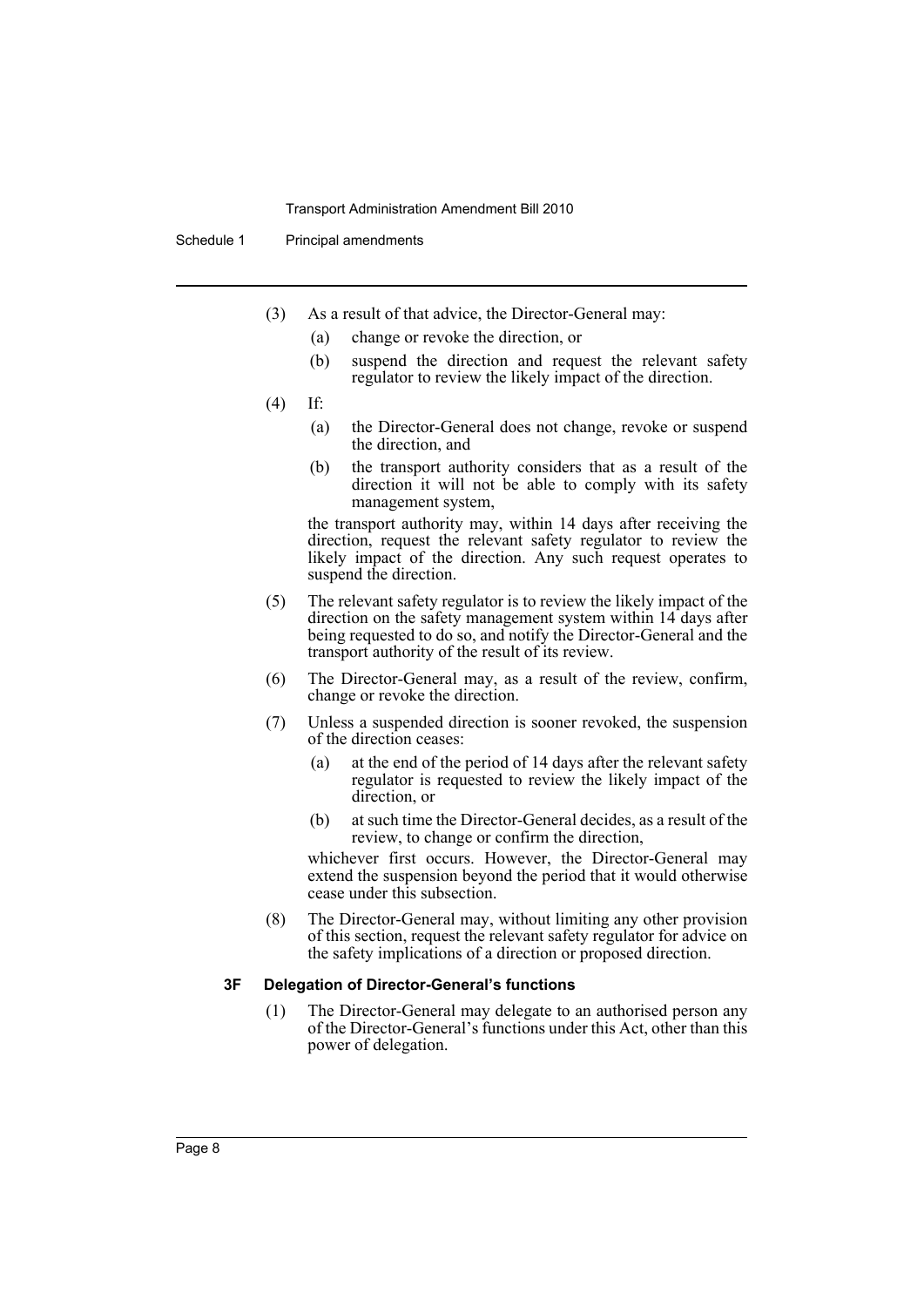**Principal amendments Schedule 1 Contract 2 Contract 2 Schedule 1 Schedule 1** 

- (2) A delegate may sub-delegate to an authorised person any function delegated by the Director-General if the delegate is authorised in writing to do so by the Director-General.
- (3) In this section, *authorised person* means:
	- (a) a member of staff of Transport NSW, or
	- (b) a person of a class prescribed by the regulations.
- **[6] Sections 13, 14, 25, 26, 35H and 35I (Boards of RailCorp, STA and Sydney Ferries)**

Omit the sections.

#### **[7] Section 15**

Omit the section. Insert instead:

#### **15 Chief Executive of RailCorp**

The Director-General may, with the approval of the Minister, appoint a Chief Executive of RailCorp.

**Note.** Schedule 2 contains ancillary provisions relating to the Chief Executive of RailCorp.

#### **[8] Section 16 Chief Executive to manage RailCorp**

Omit section 16 (1). Insert instead:

(1) The affairs of RailCorp are to be managed and controlled by the Chief Executive of RailCorp in accordance with any directions of the Director-General under section 3D.

#### **[9] Sections 17B (1) and (2), 31 (1), (2) and (4A) and 35N (1) and (2)**

Omit "the Minister" wherever occurring.

Insert instead "the Director-General".

#### **[10] Sections 17B (7) and 35N (7)**

Omit "any direction by the Minister under this Division" wherever occurring.

Insert instead "any direction by the Minister or the Director-General under this Act".

#### **[11] Section 17F Delegation of functions of RailCorp**

Omit "RailCorp Board" from section 17F (3) (b). Insert instead "Director-General".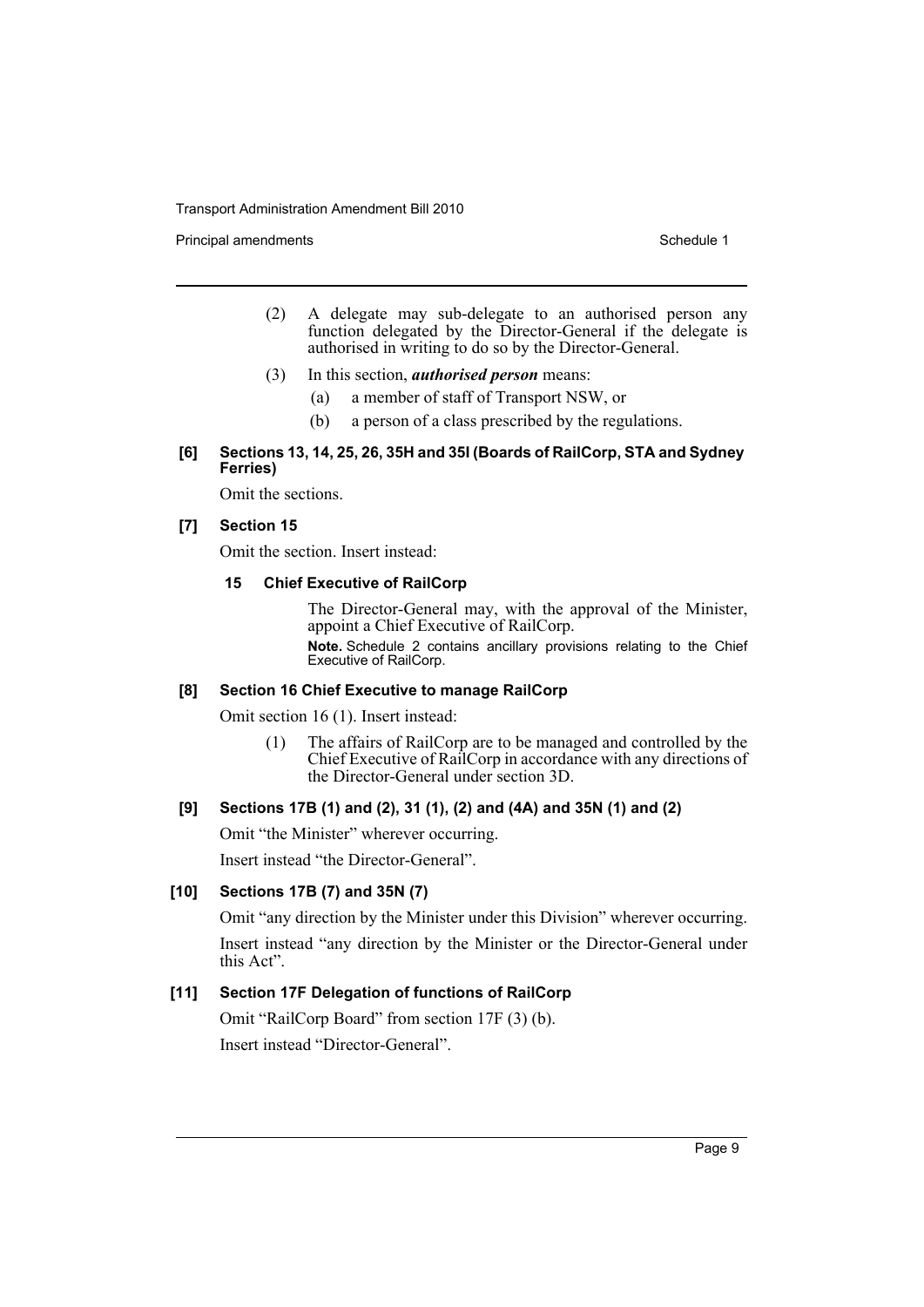Schedule 1 Principal amendments

#### **[12] Section 27**

Omit the section. Insert instead:

#### **27 Chief Executive of STA**

The Director-General may, with the approval of the Minister, appoint a Chief Executive of the State Transit Authority. **Note.** Schedule 2 contains ancillary provisions relating to the Chief Executive of the STA.

#### **[13] Section 28 Chief Executive to manage STA**

Omit "in accordance with the policies of the State Transit Authority Board" from section 28 (1).

Insert instead "in accordance with any directions of the Director-General under section 3D".

#### **[14] Section 35 Delegation of functions of STA**

Omit "State Transit Authority Board" from section 35 (3) (b).

Insert instead "Director-General".

#### **[15] Section 35J**

Omit the section. Insert instead:

#### **35J Chief Executive of Sydney Ferries**

The Director-General may, with the approval of the Minister, appoint a Chief Executive of Sydney Ferries. **Note.** Schedule 2 contains ancillary provisions relating to the Chief Executive of Sydney Ferries.

#### **[16] Section 35K Chief Executive to manage Sydney Ferries**

Omit section 35K (1). Insert instead:

(1) The affairs of Sydney Ferries are to be managed and controlled by the Chief Executive of Sydney Ferries in accordance with any directions of the Director-General under section 3D.

#### **[17] Section 35QA Delegation of functions of Sydney Ferries**

Omit "Sydney Ferries Board" from section 35QA (3) (b).

Insert instead "Director-General".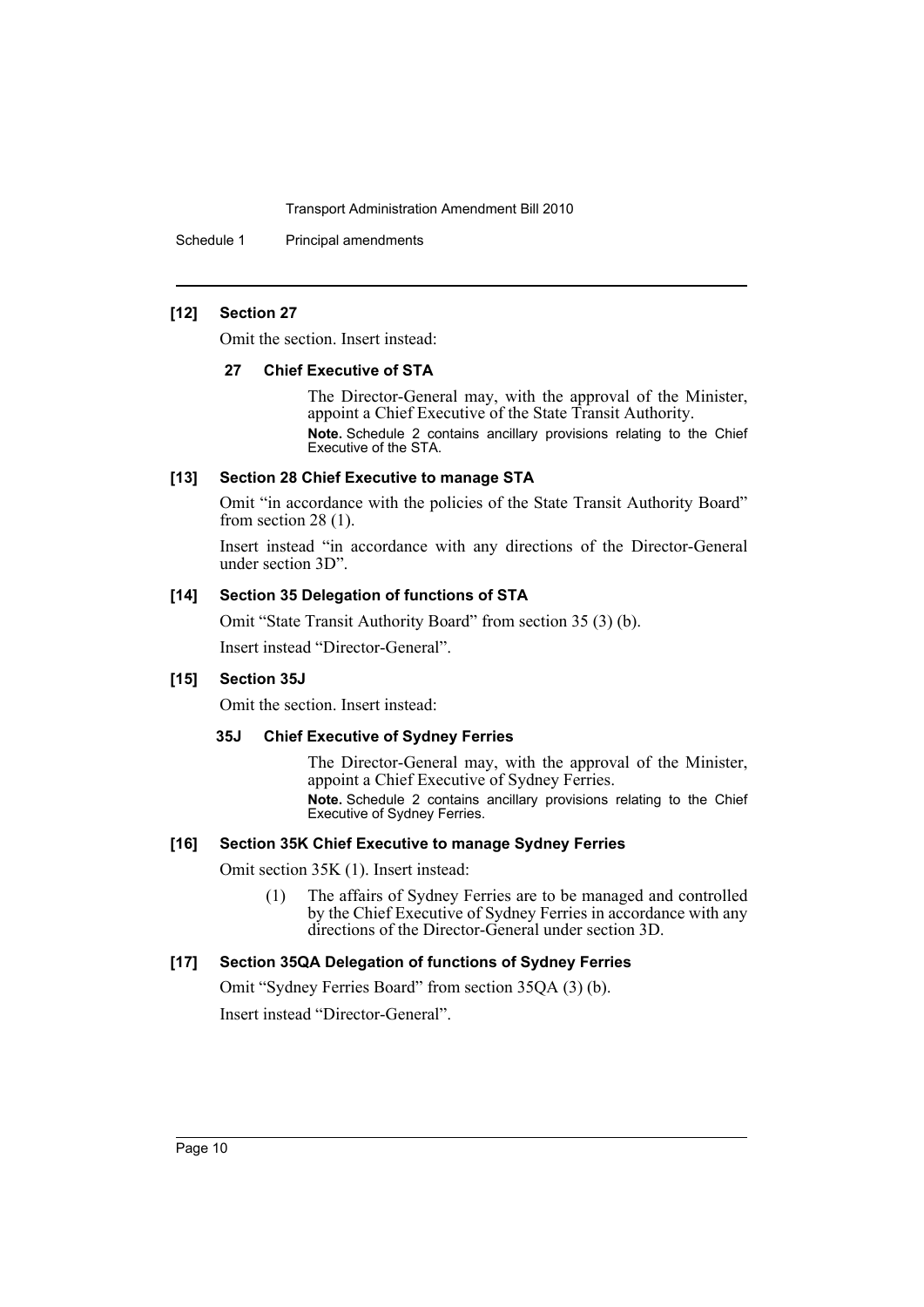**Principal amendments Schedule 1 Contract 2 Contract 2 Schedule 1 Schedule 1** 

#### **[18] Part 5**

Omit the Part. Insert instead:

### **Part 5 Transport Advisory Council**

#### **43 Establishment of Transport Advisory Council**

- (1) There is established by this Act a Transport Advisory Council.
- (2) The Advisory Council is to consist of the following members:
	- (a) the Director-General or a member of staff of Transport NSW nominated by the Director-General,
	- (b) no fewer than 3, and no more than 7, members appointed by the Minister.

**Note.** Schedule 3 contains provisions relating to the members and procedure of the Advisory Council.

#### **44 Functions of Advisory Council**

- (1) The Advisory Council has the following functions:
	- (a) to provide advice to the Minister on such matters as are referred to it by the Minister,
	- (b) to provide advice to the Director-General on such matters as are referred to it by the Director-General,
	- (c) such other functions as are conferred or imposed on it by or under this or any other Act.
- (2) The Advisory Council is:
	- (a) to prepare a draft work plan for approval by the Minister, and
	- (b) to carry out such transport advisory functions as are specified in any such approved work plan.
- (3) The Advisory Council may, with the approval of the Director-General or the Minister, undertake public consultation for the purpose of exercising its functions.

#### **44A Committees of Advisory Council**

- (1) The Advisory Council may establish committees to assist it in connection with the exercise of any of its functions.
- (2) It does not matter that any or all of the members of a committee are not members of the Advisory Council.
- (3) The procedure for calling meetings of a committee and for the conduct of those meetings is to be determined by the Advisory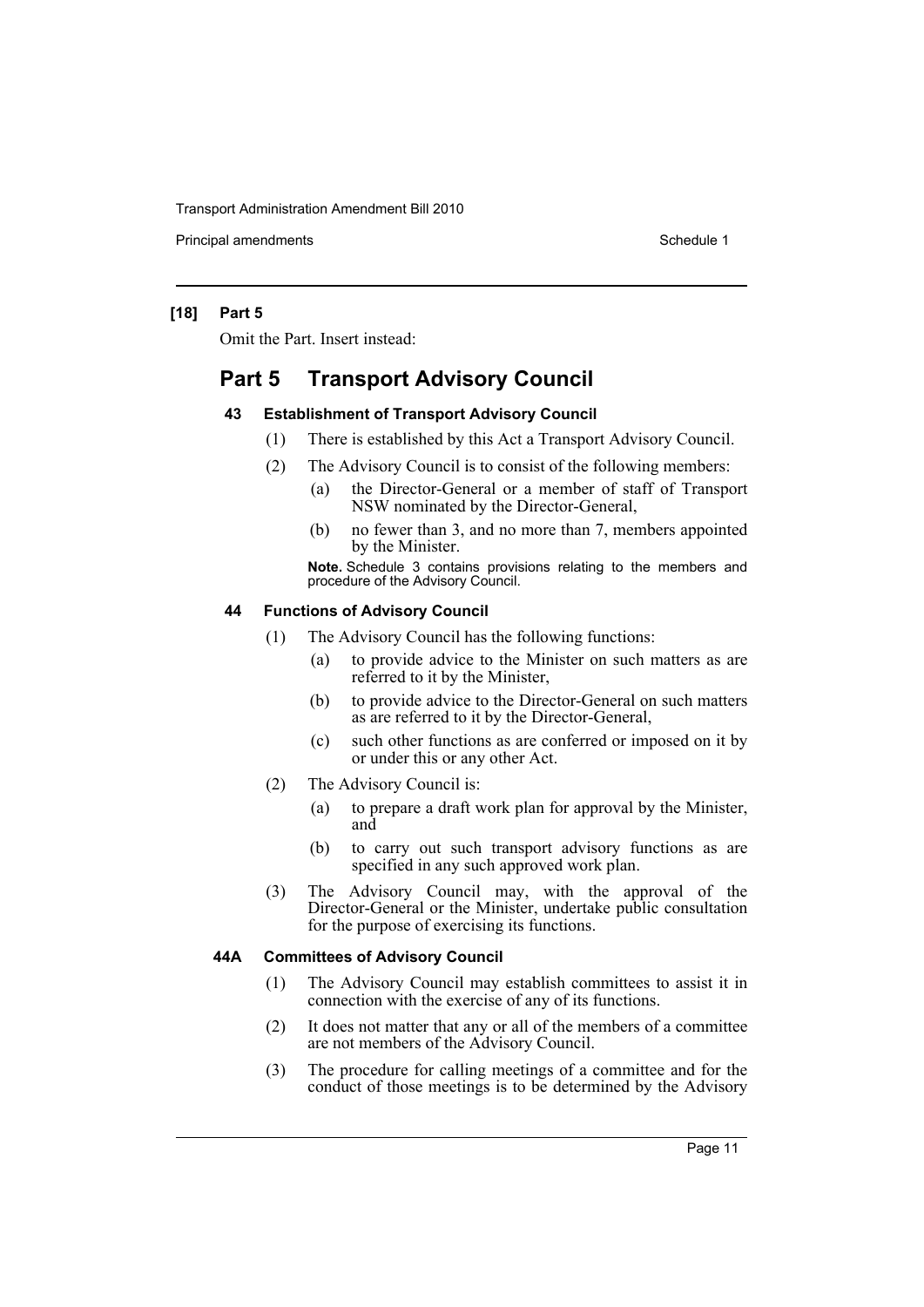Schedule 1 Principal amendments

Council or (subject to any determination by the Advisory Council) by the committee.

#### **[19] Section 47**

Omit the section. Insert instead:

#### **47 Chief Executive of RTA**

The Director-General may, with the approval of the Minister, appoint a Chief Executive of the Roads and Traffic Authority. **Note.** Schedule 2 contains ancillary provisions relating to the Chief Executive of the RTA.

#### **[20] Section 48 Chief Executive to manage RTA**

Insert "in accordance with any directions of the Director-General under section 3D" after "that Authority" in section 48 (1).

#### **[21] Part 6B**

Insert before Part 7:

### **Part 6B Subsidiary corporations, joint ventures etc**

#### **55A Definition of "transport authority"**

In this Part, *transport authority* means any of the following:

- (a) the Director-General,
- (b) RailCorp,
- (c) Roads and Traffic Authority,
- (d) State Transit Authority,
- (e) Sydney Ferries,
- (f) Transport Construction Authority,
- (g) Country Rail Infrastructure Authority.

#### **55B Exercise of functions through subsidiary corporations, joint ventures etc**

(1) In this section:

*subsidiary corporation* of a transport authority means:

- (a) a public subsidiary corporation referred to in section 55C that is constituted for the purposes of the transport authority, or
- (b) a private subsidiary corporation referred to in section 55D that is formed for the purposes of the transport authority.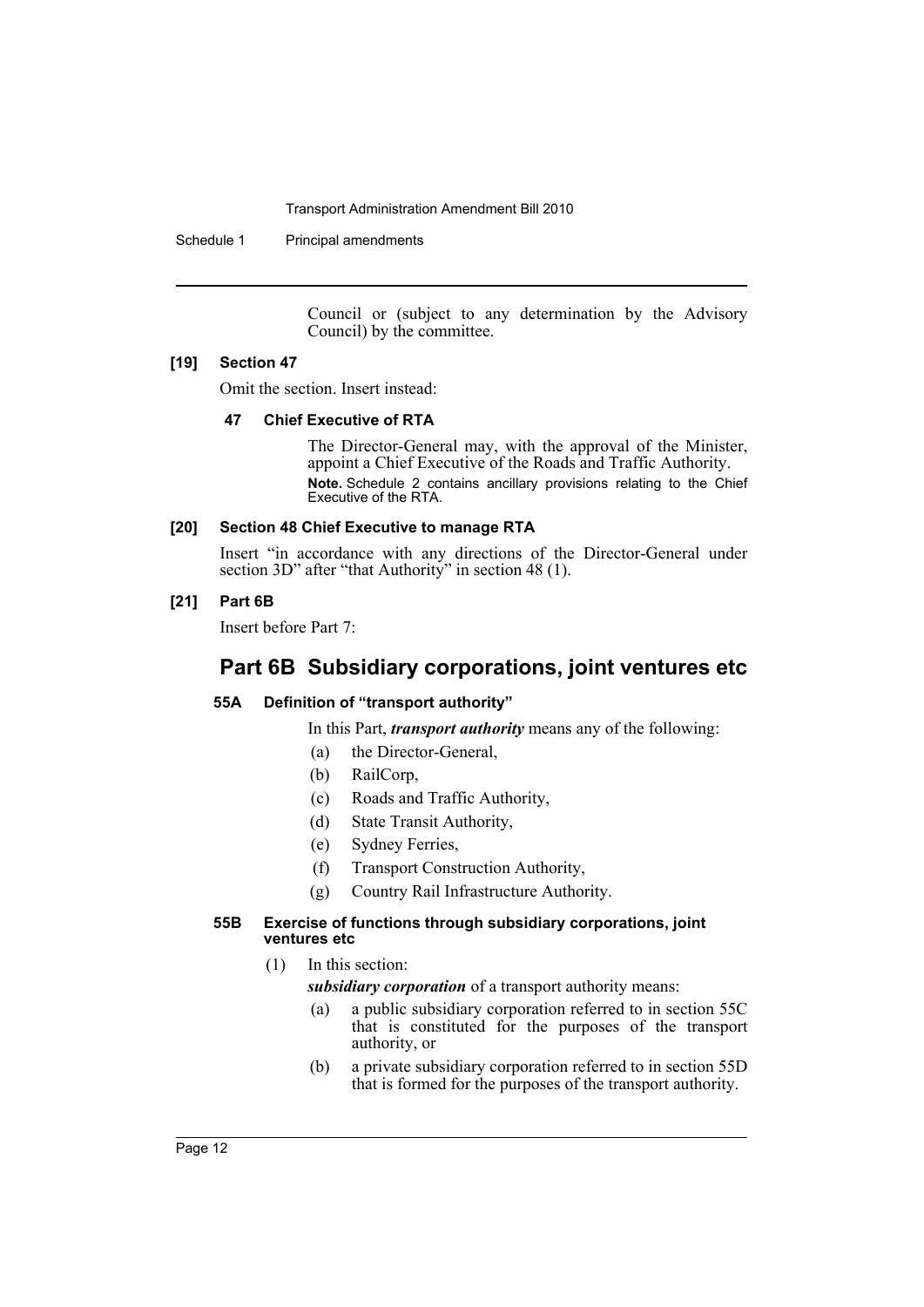Principal amendments **Schedule 1** and the set of the set of the Schedule 1 and the Schedule 1

- (2) Any function of a transport authority may be exercised:
	- (a) by the transport authority itself, or
	- (b) by a subsidiary corporation of the transport authority, or
	- (c) by the transport authority or a subsidiary corporation of the transport authority, or both, in a partnership, joint venture or other association with other persons or bodies.
- (3) This section does not extend to the function of the Director-General to give directions under section 3D.

#### **55C Public subsidiary corporations**

- (1) In this section: *public subsidiary corporation* means a corporation constituted in accordance with this section for the purposes of a transport authority.
- (2) The regulations may constitute a corporation for the purposes of this section with the corporate name specified in the regulations.
- (3) A public subsidiary corporation:
	- (a) has such of the functions of the transport authority in respect of which it is constituted as are specified in the regulations or delegated to it under this Act, and
	- (b) is, for the purposes of any Act, a NSW Government agency.
- (4) The provisions of or made under this Act or any other Act relating to a transport authority apply to and in respect of a public subsidiary corporation constituted for the purposes of that authority in such manner and to such extent as are prescribed by the regulations.
- (5) With the approval of the Minister:
	- (a) a transport authority may transfer any of its assets, rights or liabilities to a public subsidiary corporation of the authority, and
	- (b) a public subsidiary corporation of a transport authority may transfer any of its assets, rights or liabilities to the transport authority or to another public subsidiary corporation of the authority.
- (6) The regulations may make provision for or with respect to the vesting of those assets, rights and liabilities in the transferee without any transfer, conveyance or assignment.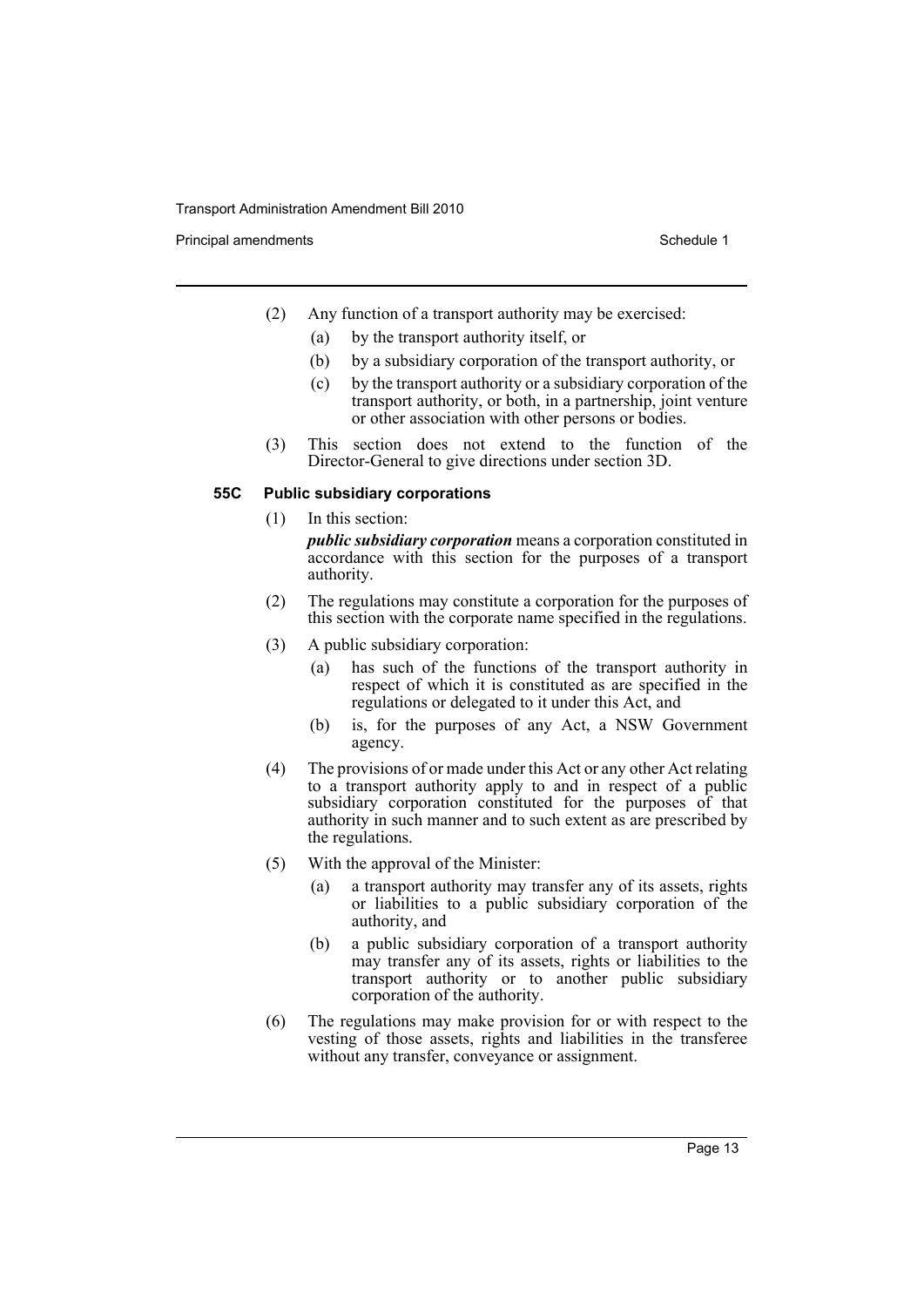Schedule 1 Principal amendments

(7) A public subsidiary corporation is dissolved by the repeal of the regulations by which it is constituted (unless continued in existence by the regulations), and on any such dissolution the assets, rights and liabilities of the corporation become the assets, rights and liabilities of the transport authority in respect of which the corporation was constituted.

#### **55D Private subsidiary corporations etc**

(1) In this section:

*private corporation* means a corporation within the meaning of the *Corporations Act 2001* of the Commonwealth formed in or outside New South Wales.

*private subsidiary corporation* means a private corporation in which a transport authority has a controlling interest.

- (2) A transport authority may, subject to subsection (3):
	- (a) form, or participate in the formation of, private corporations, and
	- (b) acquire interests in private corporations, and
	- (c) sell or otherwise dispose of interests in private corporations,

whether or not the activities or proposed activities of any such private corporation are related to the activities of the transport authority.

- (3) A transport authority must not, without the approval of the Minister:
	- (a) form, or participate in the formation of, a private subsidiary corporation, or
	- (b) acquire an interest in a private corporation so that, as a result of the acquisition, the corporation becomes a private subsidiary corporation, or
	- (c) sell or otherwise dispose of any interest in a private subsidiary corporation so that, as a result of the sale or disposal, it ceases to be a private subsidiary corporation.
- (4) A private subsidiary corporation is not a NSW Government agency.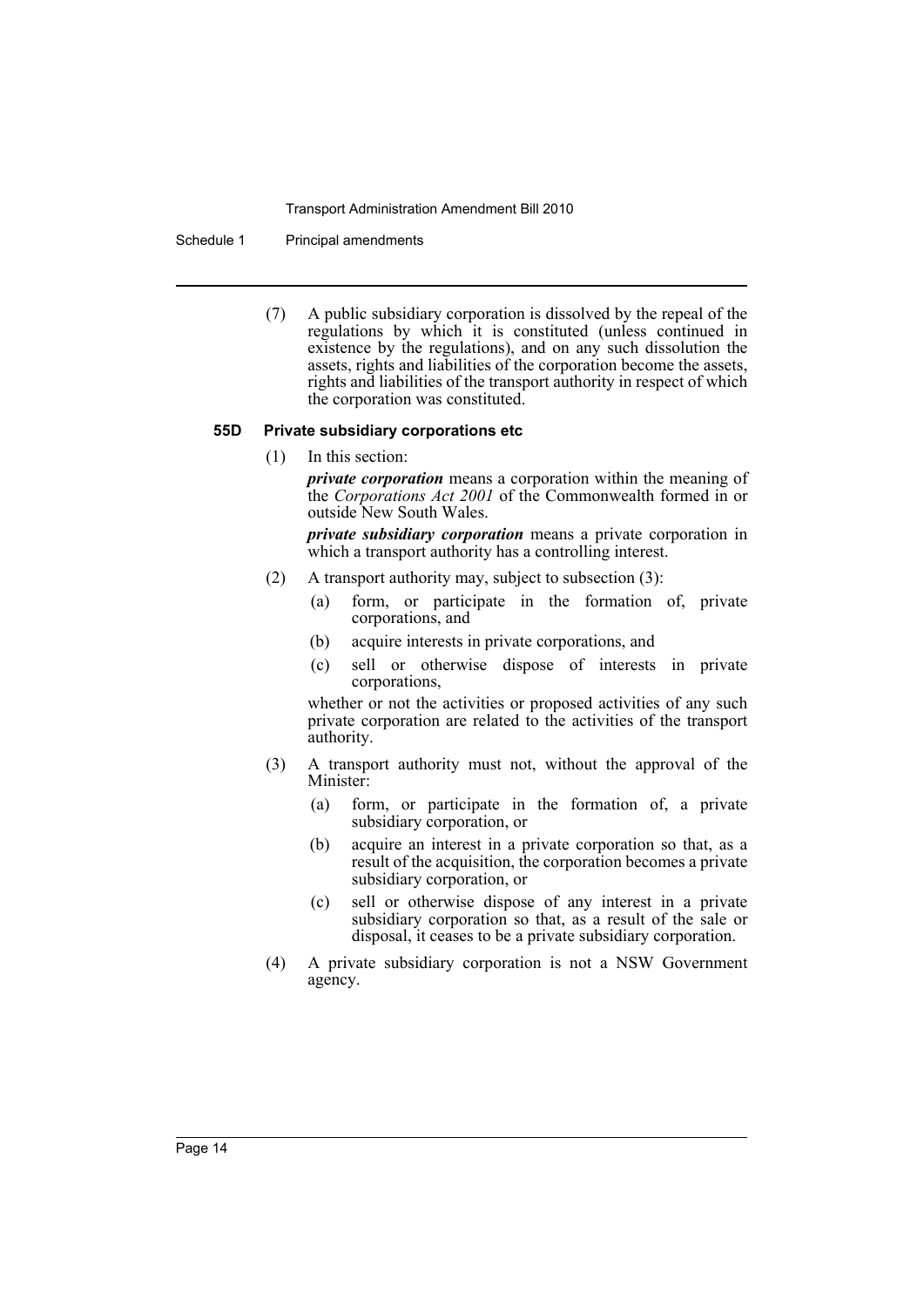**Principal amendments Schedule 1 Contract 2 Contract 2 Schedule 1 Schedule 1** 

#### **[22] Part 7, Division 4**

Insert after Division 3:

### **Division 4 Transfer of staff**

#### **65 Definitions**

In this Division:

*transferred staff member* means a member of staff of a transport authority who is the subject of an order under this Division. *transport authority* means any of the following:

- (a) Transport NSW,
- (b) RailCorp,
- (c) Roads and Traffic Authority,
- (d) State Transit Authority,
- (e) Sydney Ferries,
- (f) Transport Construction Authority,
- (g) Country Rail Infrastructure Authority,
- (h) a public subsidiary corporation (as referred to in Part 6B) of any of the above bodies,
- (i) Independent Transport Safety Regulator,
- (j) until their dissolution, Sydney Metro and the Public Transport Ticketing Corporation.

#### **66 Orders providing for transfer of staff of transport authorities**

- (1) The Director-General may, by order in writing, provide that any member of staff of a transport authority who is specified or described in the order is transferred to another transport authority specified in the order.
- (2) The transferred staff member is taken for all purposes as having become an employee of the other transport authority, in accordance with the terms of the order, on the day specified in the order.
- (3) The Director-General cannot make an order under this Division that relates to the Independent Transport Safety Regulator except with the approval of the Chief Executive of the Independent Transport Safety Regulator.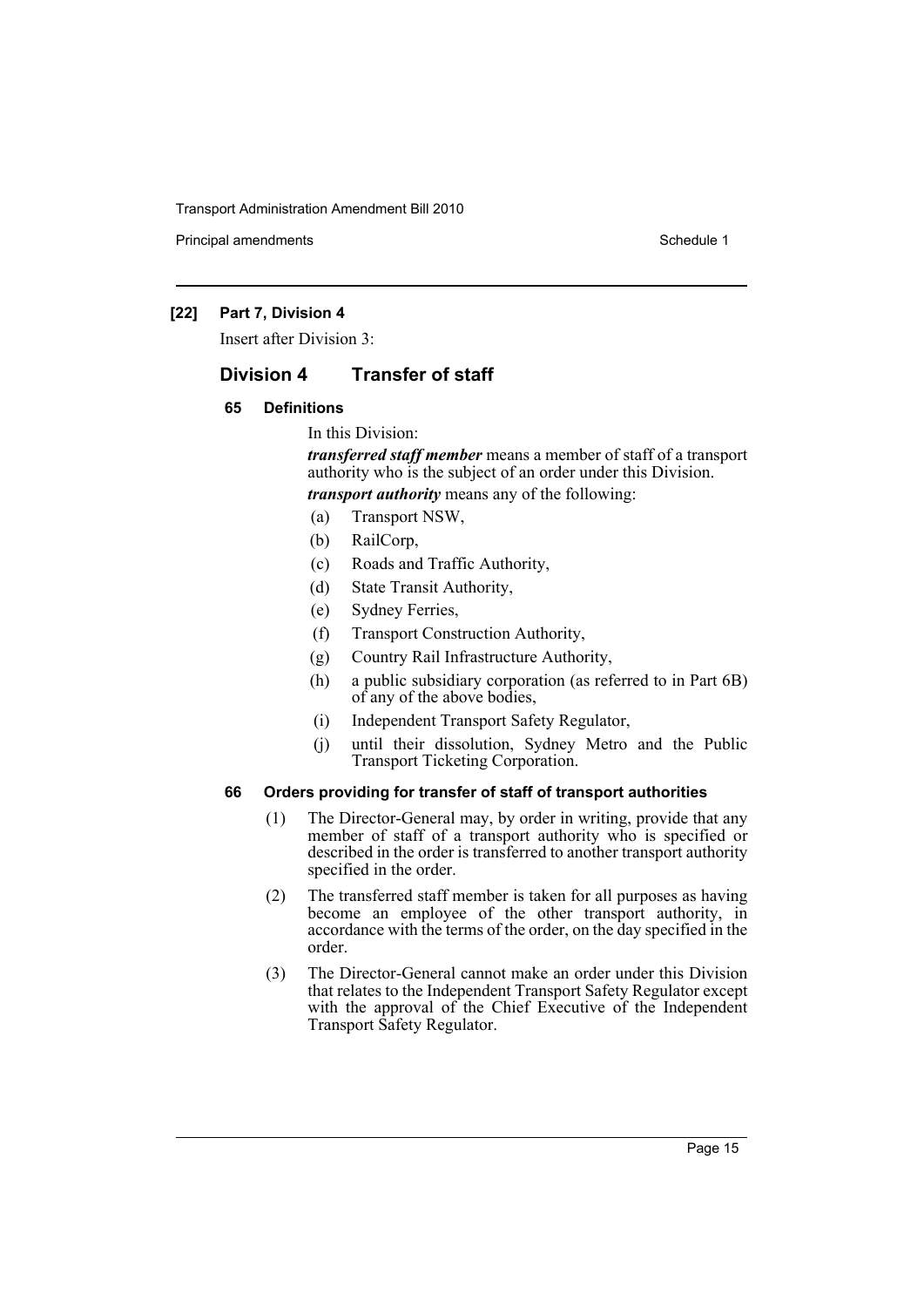Schedule 1 Principal amendments

#### **67 Preservation of remuneration and other conditions of employment on transfer**

- (1) Except as otherwise provided by this Division or the regulations, the terms and conditions on which a transferred staff member becomes employed on being transferred by an order under this Division (including terms and conditions as to remuneration, allowances and duration of employment) are, on the transfer date, those on which the staff member was employed immediately before the transfer.
- (2) Nothing in this section prevents the terms and conditions of employment referred to in subsection (1) from being varied.

#### **68 Preservation of leave and other entitlements for previous service**

- (1) Continuous service of a transferred staff member with any transport authority is taken, for all purposes, as service with the transport authority that is the staff member's current employer.
- (2) This section applies, without limiting its operation, for the purpose of the accrual of leave with the current employer and for the purpose of any entitlements to redundancy payments from the current employer.
- (3) In particular, a transferred staff member retains, on being transferred under this Division, any rights to annual leave, long service leave and sick leave accrued in the staff member's previous employment with a transport authority.
- (4) A transferred staff member's entitlement to any such leave is to be calculated:
	- (a) for the part of any period during which that leave accrued or was accruing that occurred before the day of transfer at the rate for the time being applicable to the staff member before that day, and
	- (b) for the part of the period that occurred after the day of transfer—at the rate for the time being applicable to the staff member after that day.

#### **68A No payment out on transfer or dual benefits**

A person who is transferred under this Division:

(a) is not entitled to receive any payment or other benefit merely because the person ceases to be a member of staff of the transport authority from which the person is transferred, and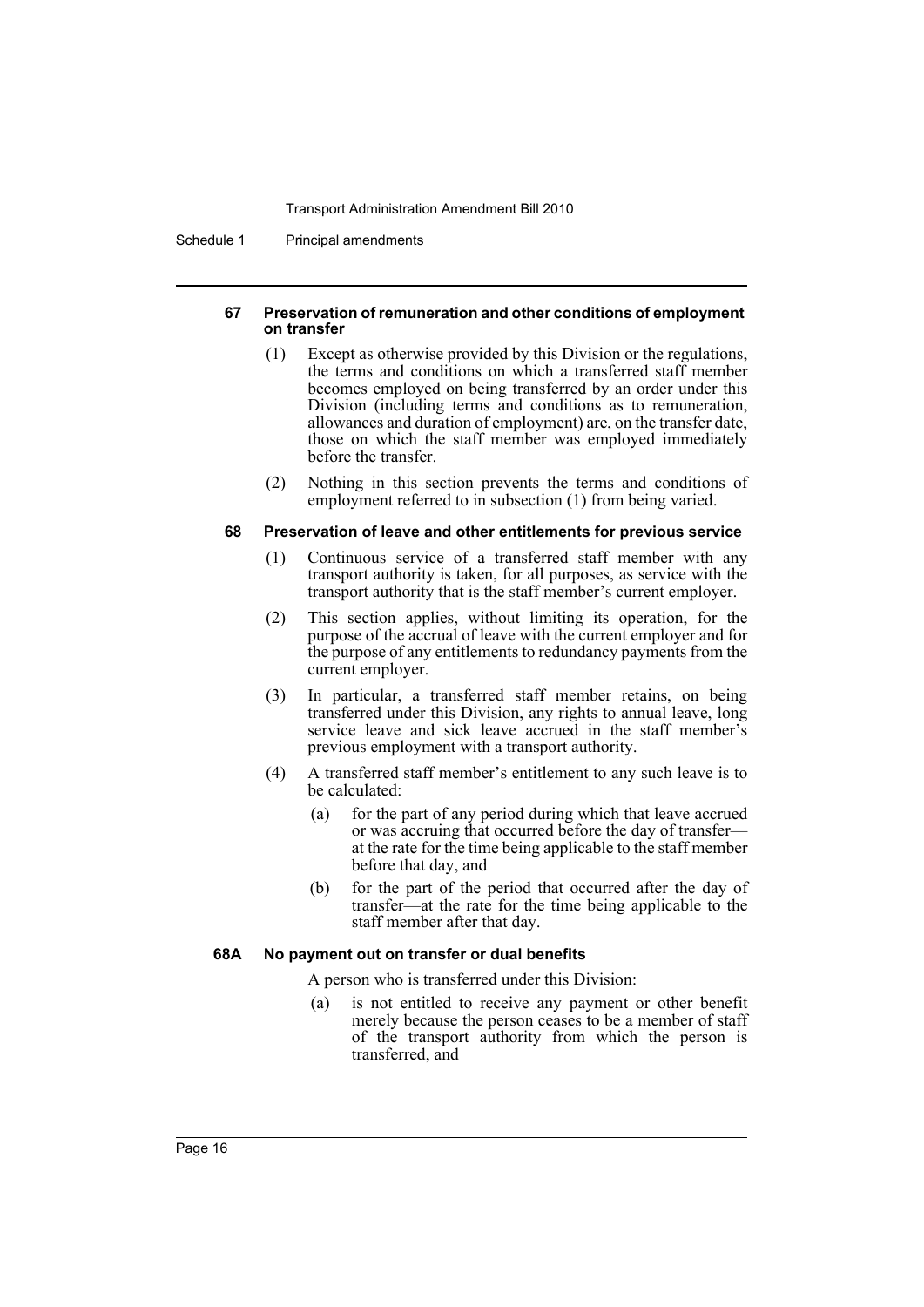Principal amendments **Schedule 1** Schedule 1

- (b) is not entitled to elect, because of the transfer, to be paid the money value of any extended or annual leave that the person accrued as a member of staff of the transport authority from which the person is transferred, and
- (c) is not entitled to claim, under this or any other Act, dual benefits of the same kind for the same period of service.

### **1.2 Public Sector Employment and Management Act 2002 No 43**

#### **[1] Schedule 1 Divisions of the Government Service**

Omit the matter relating to the Department of Transport and Infrastructure from Division 1 of Part 1.

Insert instead:

Transport NSW Director-General of Transport NSW

#### **[2] Schedule 1, Part 3**

Insert in alphabetical order:

Director of Public Employment)

Transport Special Services Group, Transport NSW (limited to staff of Transport NSW, not subject to Chapter 2 of this Act, who are designated by the Division Head with the approval of the

Director-General of Transport NSW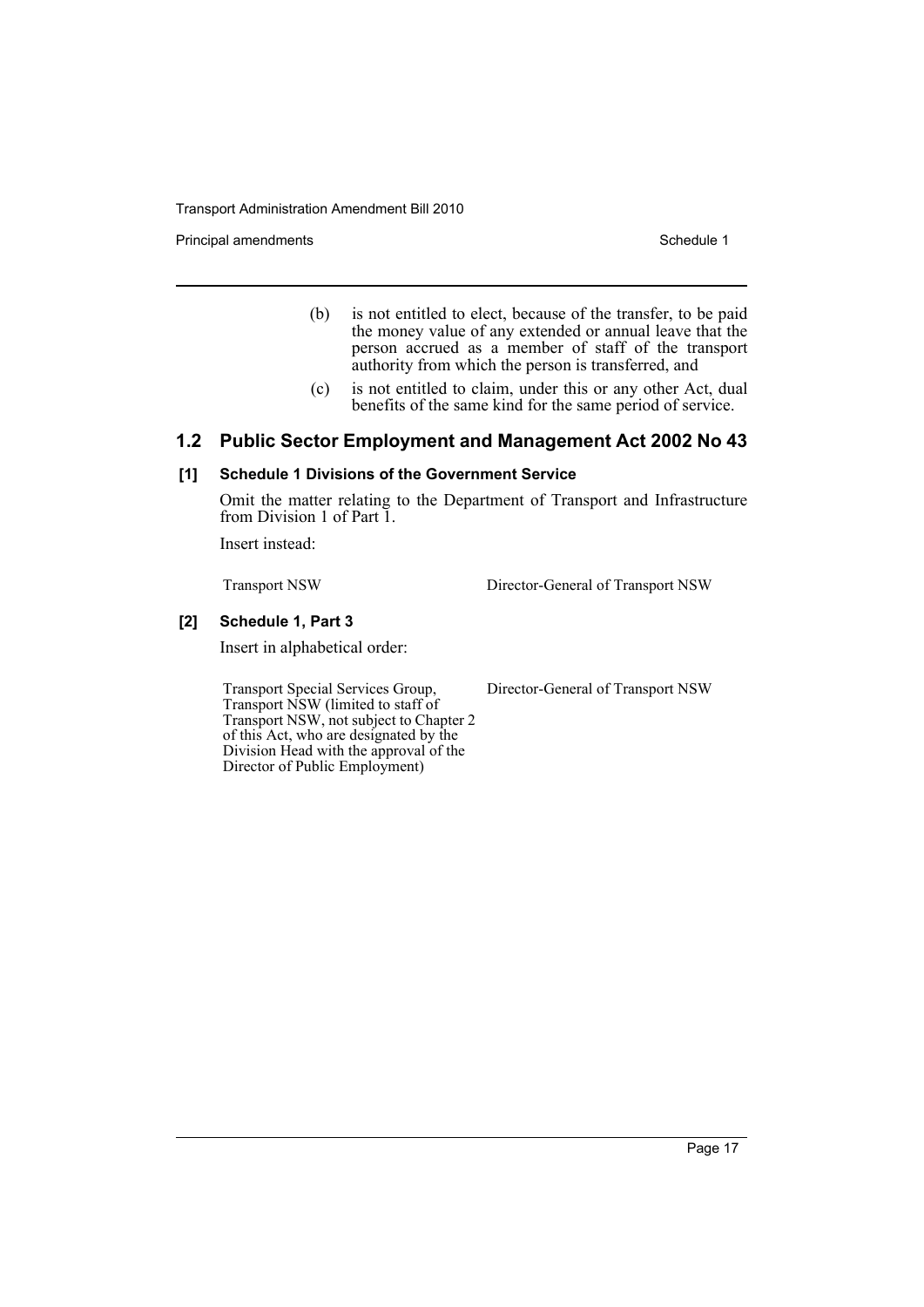Schedule 2 Amendments relating to Transport Construction Authority (formerly TIDC)

### <span id="page-18-0"></span>**Schedule 2 Amendments relating to Transport Construction Authority (formerly TIDC)**

#### **2.1 Transport Administration Act 1988 No 109**

**[1] Sections 3 (1) (paragraph (a) of the definition of "rail infrastructure owner"), 88A (definition of "rail authority"), 89 (definition of "rail authority") and 116 (7) (definition of "parking offence") and clauses 2 (3), 2A (3) and 2C (5) of Schedule 6A** 

Omit "Transport Infrastructure Development Corporation" wherever occurring.

Insert instead "the Transport Construction Authority".

#### **[2] Section 3 Definitions**

Omit the definition of *Transport Infrastructure Development Corporation* (or *TIDC*) from section 3 (1).

Insert instead in alphabetical order:

*Transport Construction Authority* means the Transport Construction Authority constituted under this Act.

#### **[3] Part 2A**

Omit the Part. Insert instead:

### **Part 2A Transport Construction Authority**

#### **18 Definitions**

(1) In this Part:

*develop a major railway system or develop a major transport project* includes:

- (a) carry out development for the purposes of a railway system or other transport project (including development of land in the vicinity of transport infrastructure for any such system or project), and
- (b) facilitate, manage, finance or maintain any such development, and
- (c) carry out any function ancillary to any such development.

*development* means development within the meaning of the *Environmental Planning and Assessment Act 1979*, a project within the meaning of Part 3A of that Act or an activity within the meaning of Part 5 of that Act.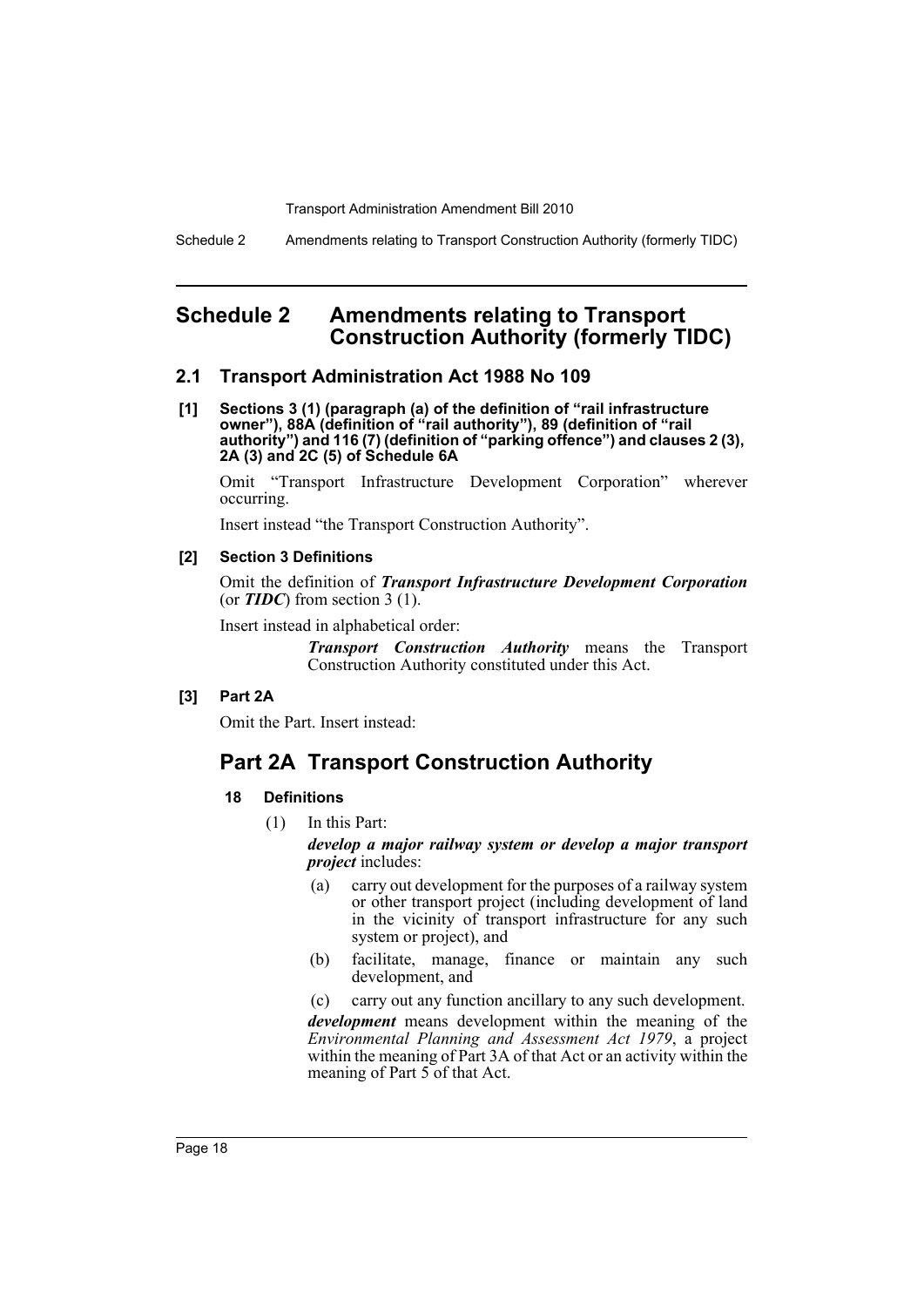*railway* means a guided system designed to transport passengers or freight or both (whether or not passengers, freight or both are being transported) on a railway track, together with its infrastructure and associated sidings, and includes a heavy railway, light railway, metro railway, inclined railway, monorail or tramway.

*railway system* includes a railway, rail infrastructure facilities, stations, platforms, maintenance facilities, depots and any other transport interchanges, works, structures and facilities associated with or incidental to the railway or rail infrastructure facilities.

(2) In this Part, a reference to a railway system or other transport project includes a reference to part of a system or part of a project.

#### **18A Constitution of TCA (as a continuation of TIDC)**

- (1) There is constituted by this Act a corporation with the corporate name of the Transport Construction Authority.
- (2) The substitution of this section by the *Transport Administration Amendment Act 2010* operates to change the name of the corporation constituted by this section (as in force immediately before its substitution) from Transport Infrastructure Development Corporation to the Transport Construction Authority, but does not operate to create a new legal entity.
- (3) Accordingly, the Transport Construction Authority is taken for all purposes, including the rules of private international law, to be a continuation of, and the same legal entity as, the Transport Infrastructure Development Corporation.
- (4) The Transport Construction Authority is a NSW Government agency.

#### **18B Objectives of TCA**

- (1) The principal objectives of the Transport Construction Authority are:
	- (a) to develop major railway systems, and
	- (b) to develop other major transport projects,

in an efficient, effective and financially responsible manner.

- (2) The other objectives of the Transport Construction Authority are as follows:
	- (a) to be a successful business and, to that end:
		- (i) to operate at least as efficiently as any comparable business, and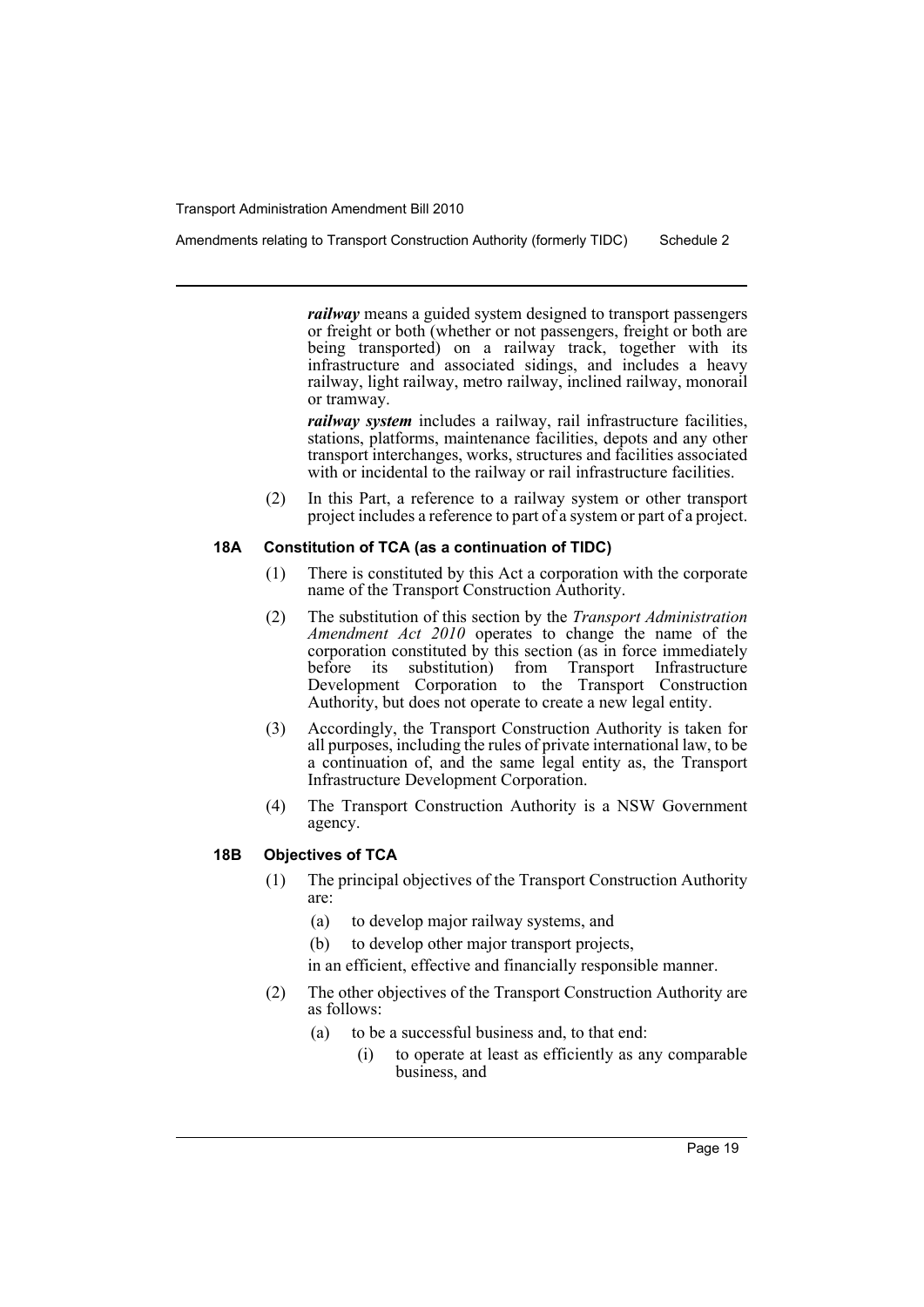Schedule 2 Amendments relating to Transport Construction Authority (formerly TIDC)

- (ii) to maximise the net worth of the State's investment in the Transport Construction Authority,
- (b) to exhibit a sense of social responsibility by having regard to the interests of the community in which it operates,
- (c) where its activities affect the environment, to conduct its operations in compliance with the principles of ecologically sustainable development contained in section 6 (2) of the *Protection of the Environment Administration Act 1991*,
- (d) to exhibit a sense of responsibility towards regional development and decentralisation in the way in which it operates.
- (3) The other objectives of the Transport Construction Authority are of equal importance, but are not as important as the principal objectives of the Authority.

#### **18C Development of major railway systems and other major transport projects**

- (1) The principal functions of the Transport Construction Authority are:
	- (a) to develop major railway systems, and
	- (b) to develop other major transport projects,

including facilitating their development by other persons.

(2) The Transport Construction Authority may not undertake the development of a major railway system or other major transport project except with the approval of the Director-General.

#### **18D Other functions of TCA**

- (1) The Transport Construction Authority has such functions as are conferred or imposed on it by or under this or any other Act or law.
- (2) The Transport Construction Authority may:
	- (a) hold, manage, maintain and establish assets associated with major railway systems or other major transport projects developed or proposed to be developed by the Transport Construction Authority, and
	- (b) acquire and develop any land, and
	- (c) conduct any business (whether or not related to its principal functions) that it considers will further its objectives, and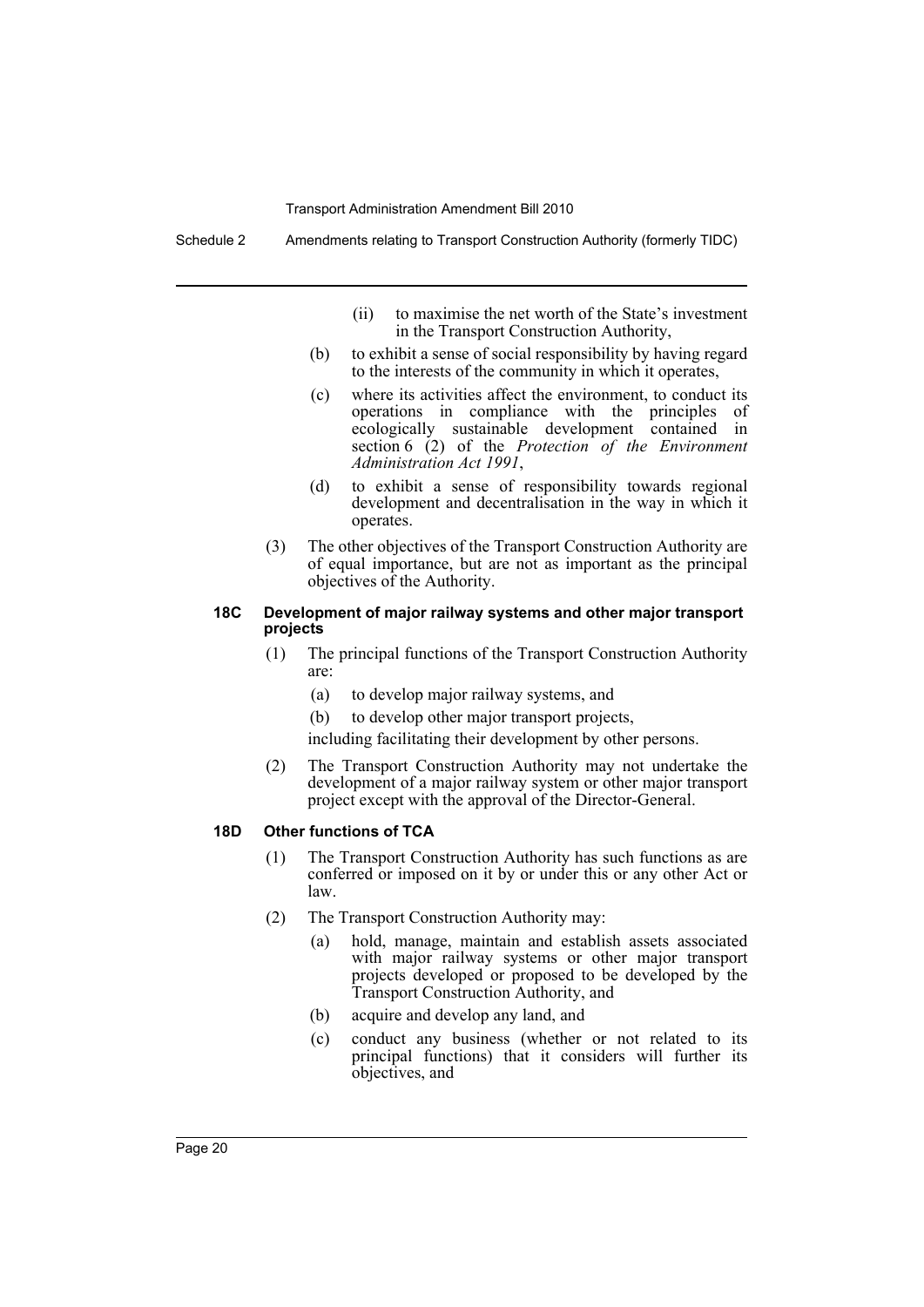- (d) provide goods and services to the rail or other transport industries, and
- (e) provide facilities or services that are ancillary to or incidental to its principal functions, and
- (f) make and enter into leases or licences, or other arrangements, with persons for developing a major railway system or other major transport project, and
- (g) make and enter into contracts or arrangements for the carrying out of works or the performance of services or the supply of goods or materials, and
- (h) appoint agents, and act as agent for other persons.

#### **18E Acquisition of land by TCA**

- (1) The Transport Construction Authority may, for any purposes of the Authority, acquire land (including an interest in land) by agreement or by compulsory process in accordance with the *Land Acquisition (Just Terms Compensation) Act 1991*.
- (2) The other purposes for which land may be acquired under subsection (1) include for the purposes of a future sale, lease or disposal, that is, to enable the Transport Construction Authority to exercise its functions in relation to land under this Act.
- (3) For the purposes of the *Public Works Act 1912*, any such acquisition of land is taken to be for an authorised work and the Transport Construction Authority is, in relation to that authorised work, taken to be the Constructing Authority within the meaning of that Act.
- (4) The Transport Construction Authority may not give a proposed acquisition notice under the *Land Acquisition (Just Terms Compensation) Act 1991* without the approval of the Director-General.
- (5) Any such acquisition is not void merely because it is expressed to be for the purposes of the Transport Construction Authority or for the purposes of this Act.
- (6) Part 3 of the *Public Works Act 1912* does not apply in respect of works constructed for the purposes of this section.

#### **18F Sale, lease or other disposal of land**

(1) The Transport Construction Authority may, with the approval of the Minister, sell, lease or otherwise dispose of any of its land.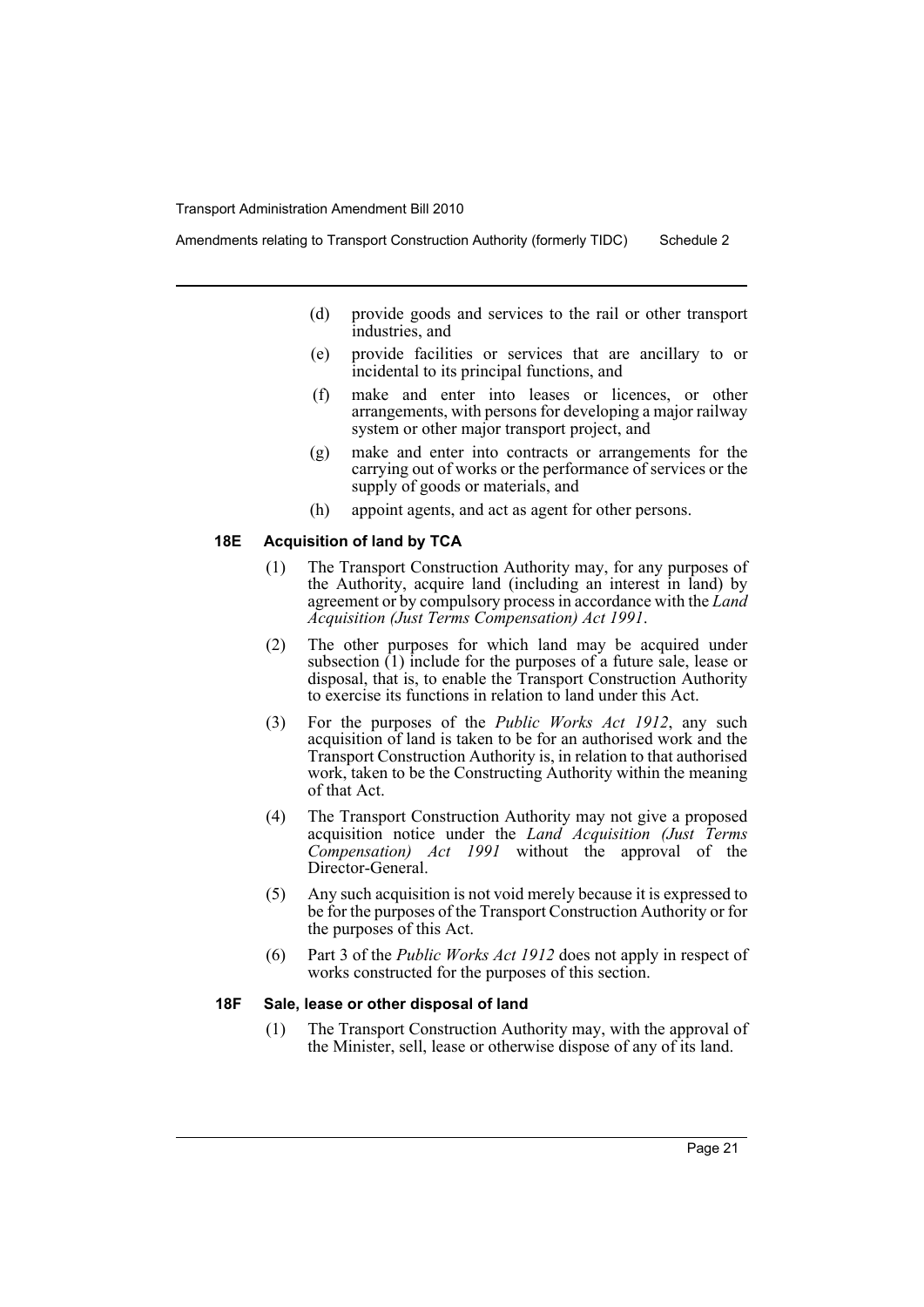- (2) Despite subsection (1), the approval of the Minister is not required:
	- (a) for any lease for a term not exceeding 5 years, or
	- (b) for a sale, lease or other disposal of land not exceeding such value, or in such circumstances, as the Minister may determine from time to time.

#### **18G Chief Executive of TCA**

(1) The Director-General may, with the approval of the Minister, appoint a Chief Executive of the Transport Construction Authority.

**Note.** Schedule 2 contains ancillary provisions relating to the Chief Executive of the TCA.

- (2) The affairs of the Transport Construction Authority are to be managed and controlled by the Chief Executive of the Authority in accordance with any directions of the Director-General under section 3D.
- (3) Any act, matter or thing done in the name of, or on behalf of, the Transport Construction Authority by the Chief Executive is taken to have been done by the Transport Construction Authority.

#### **18H TCA to supply information to Minister**

The Transport Construction Authority must:

- (a) supply the Minister or a person nominated by the Minister with any information relating to its activities that the Minister or person may require, and
- (b) keep the Minister informed of the general conduct of its activities, and of any significant development in its activities.

#### **18I Delegation of functions of TCA**

- (1) The Transport Construction Authority may delegate to an authorised person any of its functions, other than this power of delegation.
- (2) A delegate may subdelegate to an authorised person any function delegated by the Transport Construction Authority if the delegate is authorised in writing to do so by the Authority.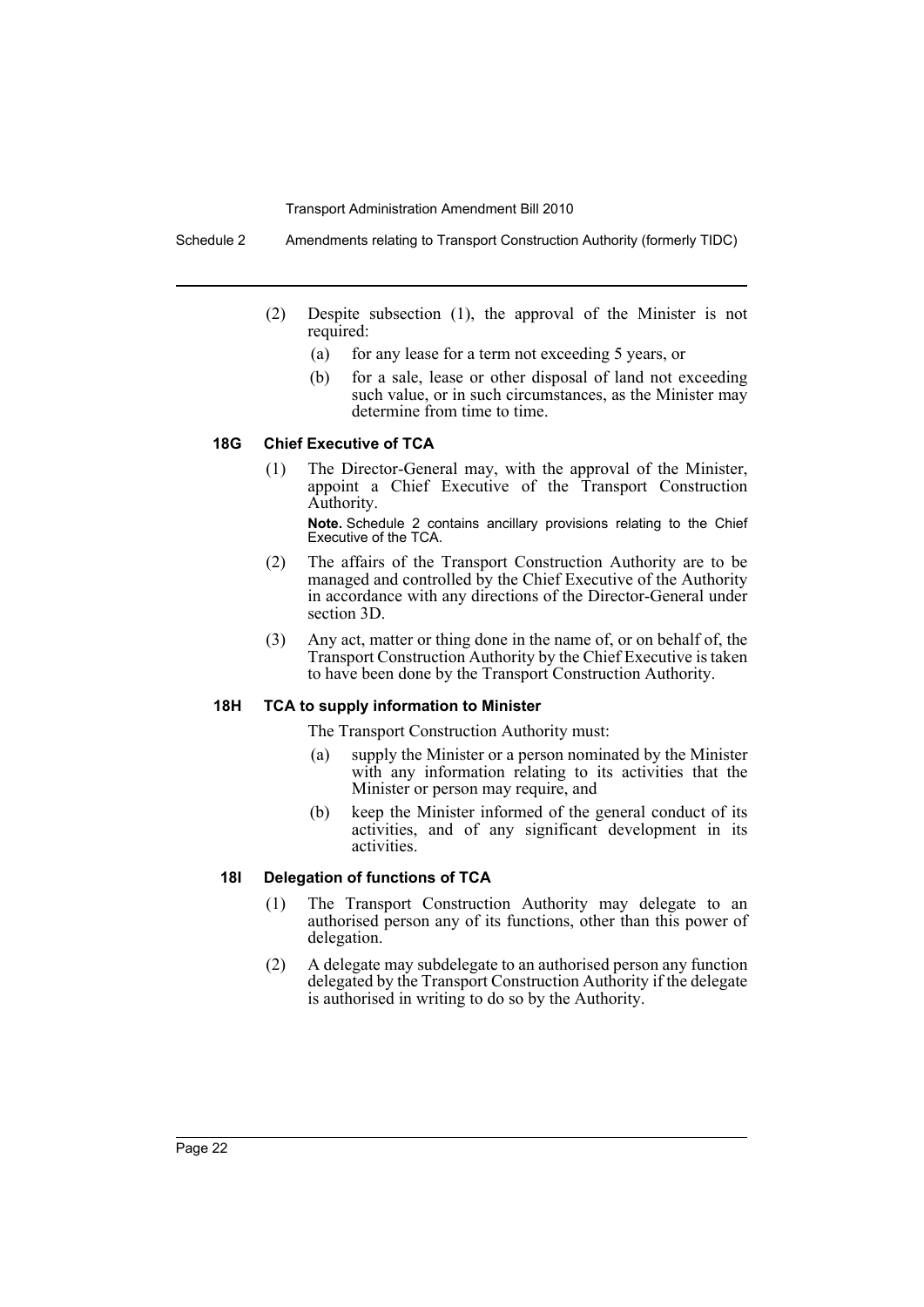- (3) In this section, *authorised person* means:
	- (a) a member of staff of the Transport Construction Authority, or
	- (b) a person of a class prescribed by the regulations or approved by the Director-General.

#### **[4] Section 42A Definitions**

Insert after paragraph (d) of the definition of *transport authority*:

(d1) the Transport Construction Authority, or

### **[5] Part 7, Division 2A**

Insert after Division 2:

### **Division 2A Staff of Transport Construction Authority**

#### **61A Employment of staff**

The Transport Construction Authority may employ such staff as it requires to exercise its functions.

#### **61B Salary, conditions etc of staff**

The Transport Construction Authority may fix the salary, wages and conditions of employment of its staff in so far as they are not fixed by or under any other Act or law.

#### **61C Regulations relating to TCA staff**

- (1) The regulations may make provision for or with respect to the employment of the staff of the Transport Construction Authority, including the conditions of employment and the discipline of any such staff.
- (2) Any such regulations relating to the conditions of employment or the discipline of staff:
	- (a) have effect subject to any relevant award made by a competent industrial tribunal and to any industrial agreement to which the Transport Construction Authority is a party, and
	- (b) have effect despite any determination of the Transport Construction Authority under section 61B, and
	- (c) have effect subject to Part 3.1 of the *Public Sector Employment and Management Act 2002*.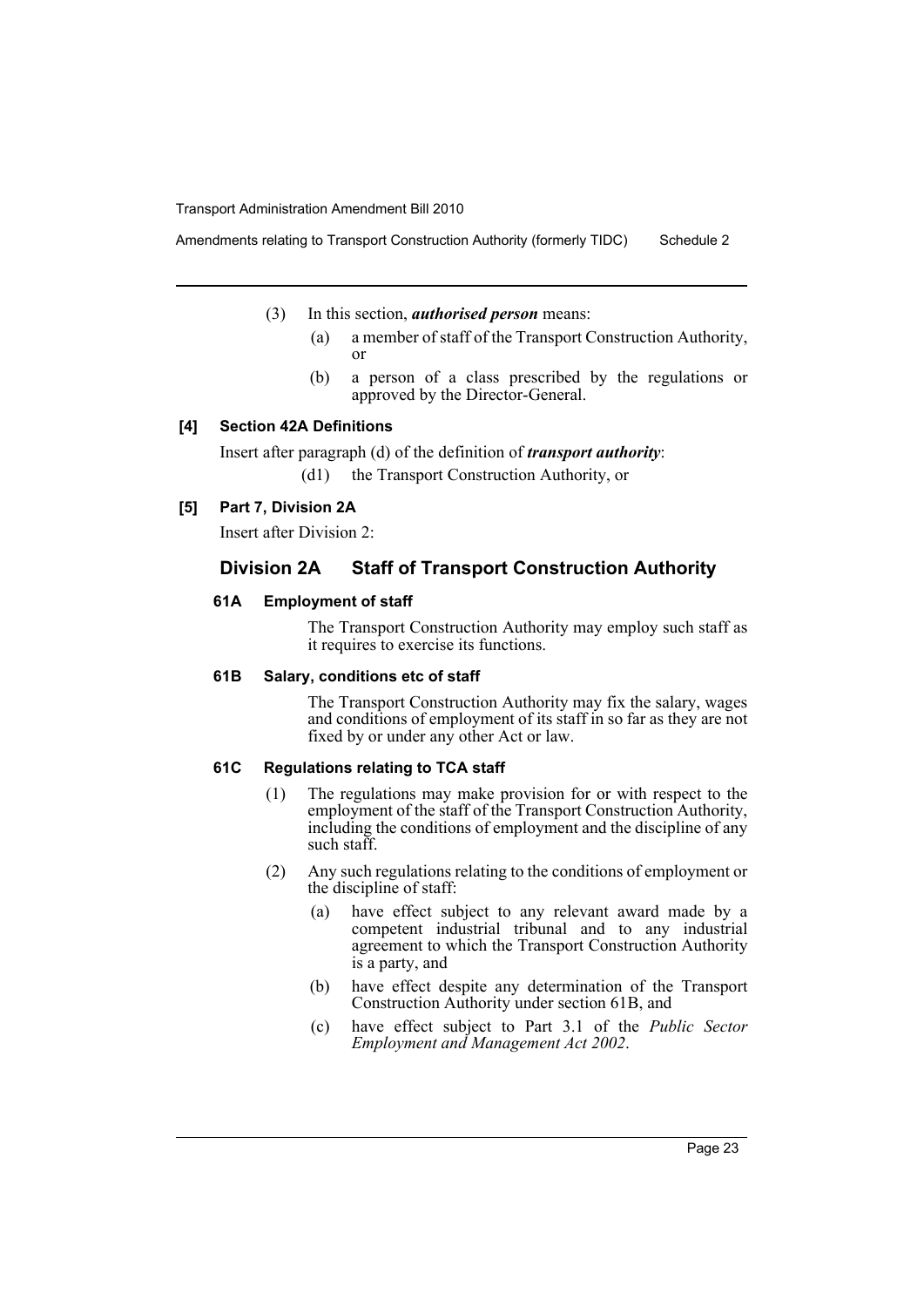Schedule 2 Amendments relating to Transport Construction Authority (formerly TIDC)

(3) Chapter 1A of the *Public Sector Employment and Management* Act 2002 does not apply to the employment of staff under this Division.

#### **[6] Part 8, Division 1A**

Insert after Division 1:

#### **Division 1A Financial provisions relating to Transport Construction Authority**

#### **72A TCA Fund**

There is established in the Special Deposits Account a fund called the Transport Construction Authority Fund (the *TCA Fund*).

#### **72B Payments into TCA Fund**

There is to be paid into the TCA Fund:

- (a) all money received by or on account of the Transport Construction Authority, and
- (b) all money advanced to the Transport Construction Authority by the Treasurer, and
- (c) all money:
	- (i) appropriated by Parliament for the purposes of Transport NSW and allocated to the Transport Construction Authority by the Director-General, or
	- (ii) otherwise appropriated by Parliament for the purposes of the Transport Construction Authority, and
- (d) all other money required by or under this or any other Act to be paid into the TCA Fund.

#### **72C Payments from TCA Fund**

There is to be paid from the TCA Fund:

- (a) all payments made on account of the Transport Construction Authority or otherwise required to meet expenditure incurred in relation to the functions of the Transport Construction Authority, and
- (b) all other payments required by or under this or any other Act to be paid from the TCA Fund.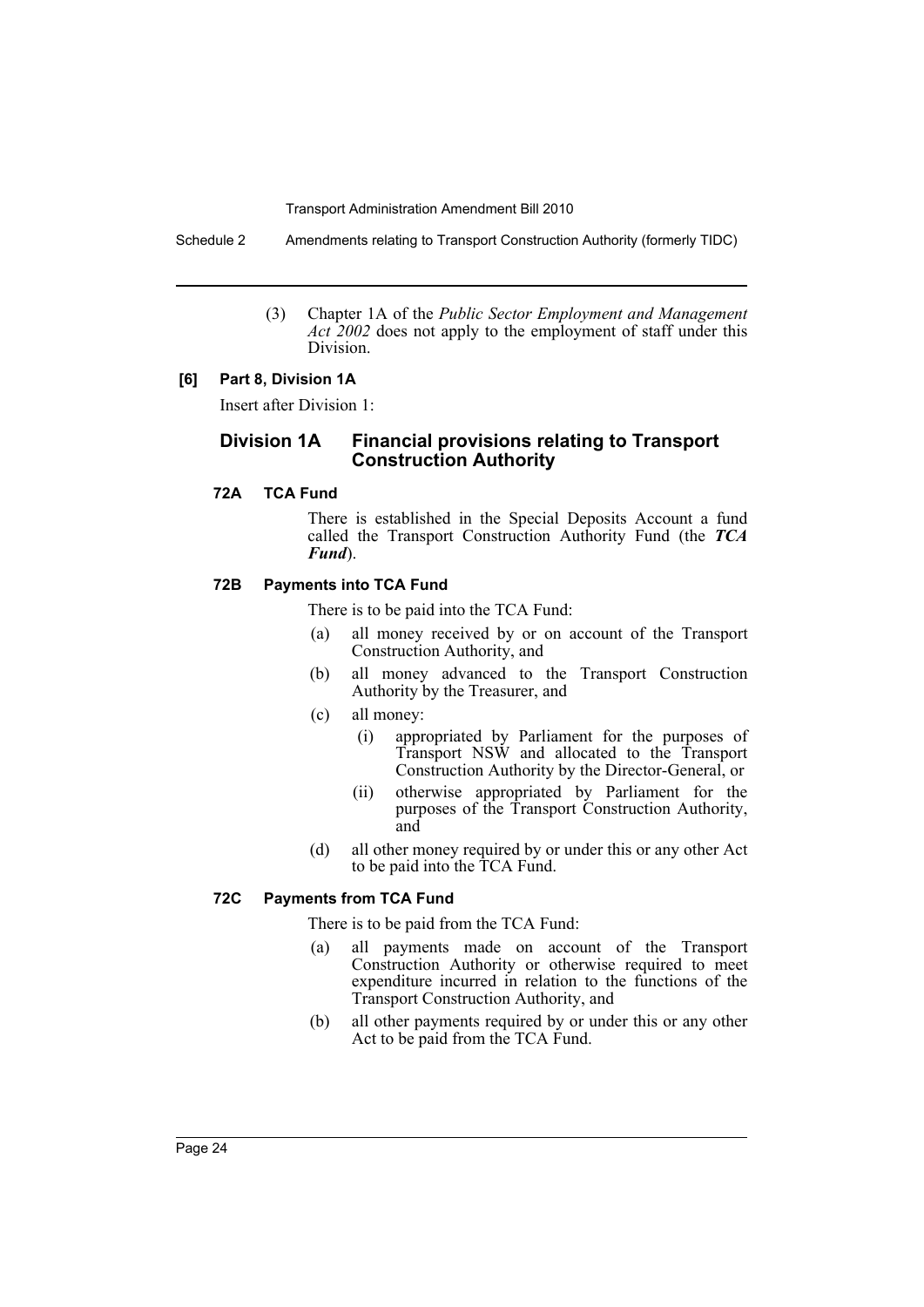Amendments relating to Transport Construction Authority (formerly TIDC) Schedule 2

#### **[7] Section 107 Definition of "transport authority"**

Insert after section 107 (1) (c1):

(c2) the Transport Construction Authority, or

#### **[8] Section 107 (2)**

Omit the subsection.

#### **[9] Section 112 Personal liability of certain persons**

Insert "the Transport Construction Authority," after "RailCorp," in the definition of *member of a transport authority* in section 112 (2).

#### **[10] Section 122 (definition of "rail authority") and clause 1 (1) (definition of "rail authority") of Schedule 6B**

Omit "TIDC" wherever occurring.

Insert instead "the Transport Construction Authority".

#### **[11] Schedule 6A Powers relating to rail infrastructure facilities and land**

Omit paragraph (a) of the definition of *owner* in clause 1. Insert instead:

(a) in the case of any land, rail infrastructure facilities or any railway building that is managed or controlled by the Transport Construction Authority for the purposes of exercising its functions under this Act, the Transport Construction Authority, or

#### **[12] Schedule 6A, clause 1, definition of "rail authority"**

Omit ", Transport Infrastructure Development Corporation" from paragraph (a).

Insert instead "or the Transport Construction Authority".

#### **2.2 First State Superannuation Act 1992 No 100**

#### **Schedule 1 Employers**

Omit "Transport Infrastructure Development Corporation". Insert instead "Transport Construction Authority".

#### **2.3 Public Finance and Audit Act 1983 No 152**

#### **Schedule 2 Statutory bodies**

Insert in alphabetical order:

Transport Construction Authority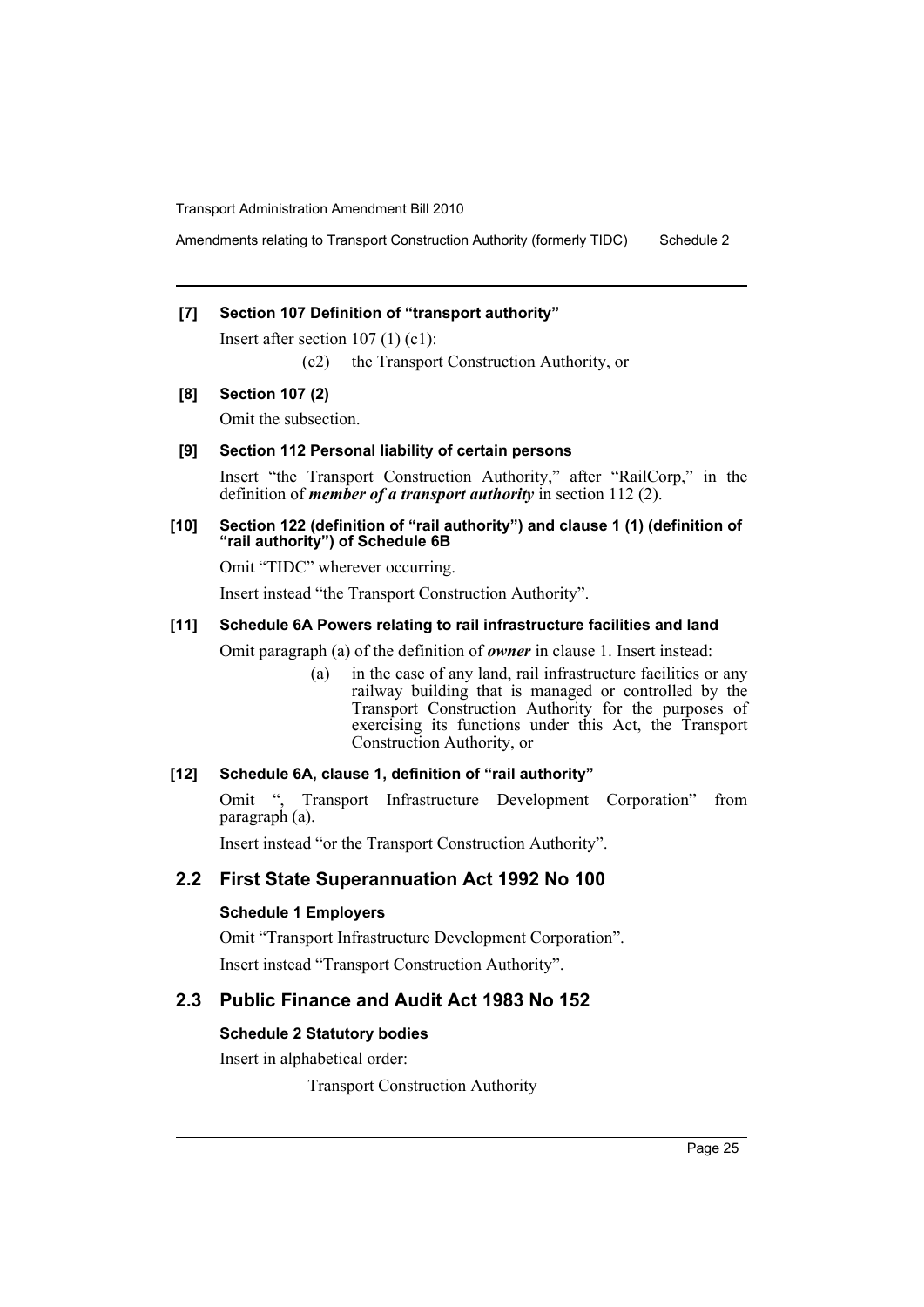Schedule 2 Amendments relating to Transport Construction Authority (formerly TIDC)

### **2.4 State Authorities Non-contributory Superannuation Act 1987 No 212**

#### **Schedule 1 Employers**

Omit "Transport Infrastructure Development Corporation" from Part 1. Insert instead "Transport Construction Authority".

### **2.5 State Authorities Superannuation Act 1987 No 211**

### **Schedule 1 Employers**

Omit "Transport Infrastructure Development Corporation" from Part 1. Insert instead "Transport Construction Authority".

### **2.6 State Owned Corporations Act 1989 No 134**

### **Schedule 5 Statutory SOCs**

Omit "Transport Infrastructure Development Corporation".

### **2.7 Superannuation Act 1916 No 28**

### **Schedule 3 List of employers**

Omit "Transport Infrastructure Development Corporation" from Part 1. Insert instead "Transport Construction Authority".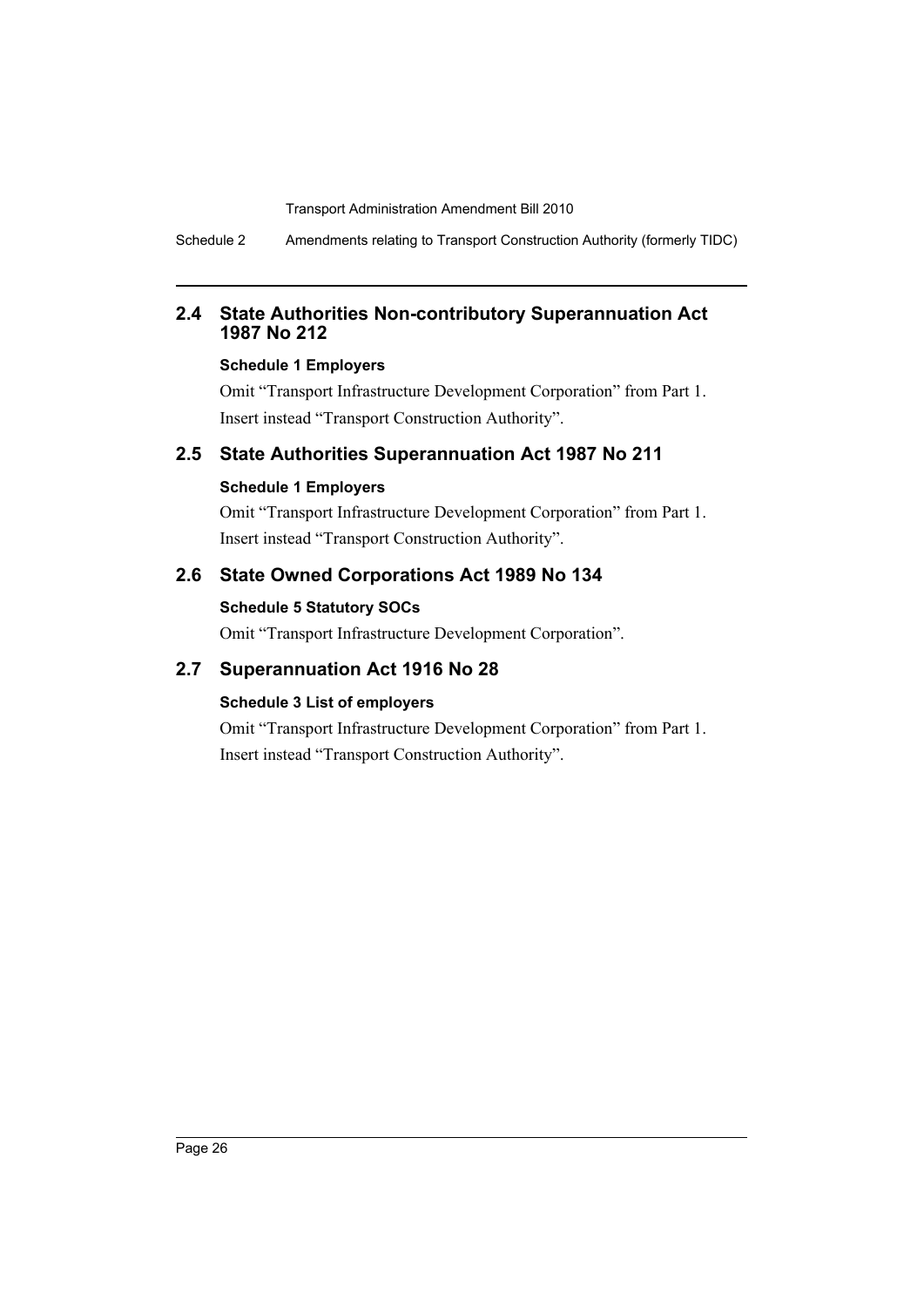Amendments relating to Country Rail Infrastructure Authority (formerly RIC) Schedule 3

### <span id="page-27-0"></span>**Schedule 3 Amendments relating to Country Rail Infrastructure Authority (formerly RIC)**

#### **3.1 Transport Administration Act 1988 No 109**

**[1] The whole Act, except clause 2B of Schedule 6A, Schedule 7 and where otherwise amended by this Act**

Omit "RIC" and "Rail Infrastructure Corporation" wherever occurring.

Insert instead "the Country Rail Infrastructure Authority".

#### **[2] Section 3 Definitions**

Omit the definition of *Rail Infrastructure Corporation* (or *RIC*) from section  $3(1)$ .

Insert instead in alphabetical order:

*Country Rail Infrastructure Authority* (or *CRIA*) means the Country Rail Infrastructure Authority constituted by this Act.

#### **[3] Part 2B**

Omit the Part. Insert instead:

### **Part 2B Country Rail Infrastructure Authority**

#### **19A Constitution of Country Rail Infrastructure Authority (as a continuation of RIC)**

- (1) There is constituted by this Act a corporation with the corporate name of the Country Rail Infrastructure Authority.
- (2) The substitution of this Part by the *Transport Administration Amendment Act 2010* operates to change the name of the corporation constituted under this Part (as in force immediately before its substitution) from Rail Infrastructure Corporation to the Country Rail Infrastructure Authority, but does not operate to create a new legal entity.
- (3) Accordingly, the Country Rail Infrastructure Authority is taken for all purposes, including the rules of private international law, to be a continuation of, and the same legal entity as, Rail Infrastructure Corporation.
- (4) The Country Rail Infrastructure Authority is a NSW Government agency.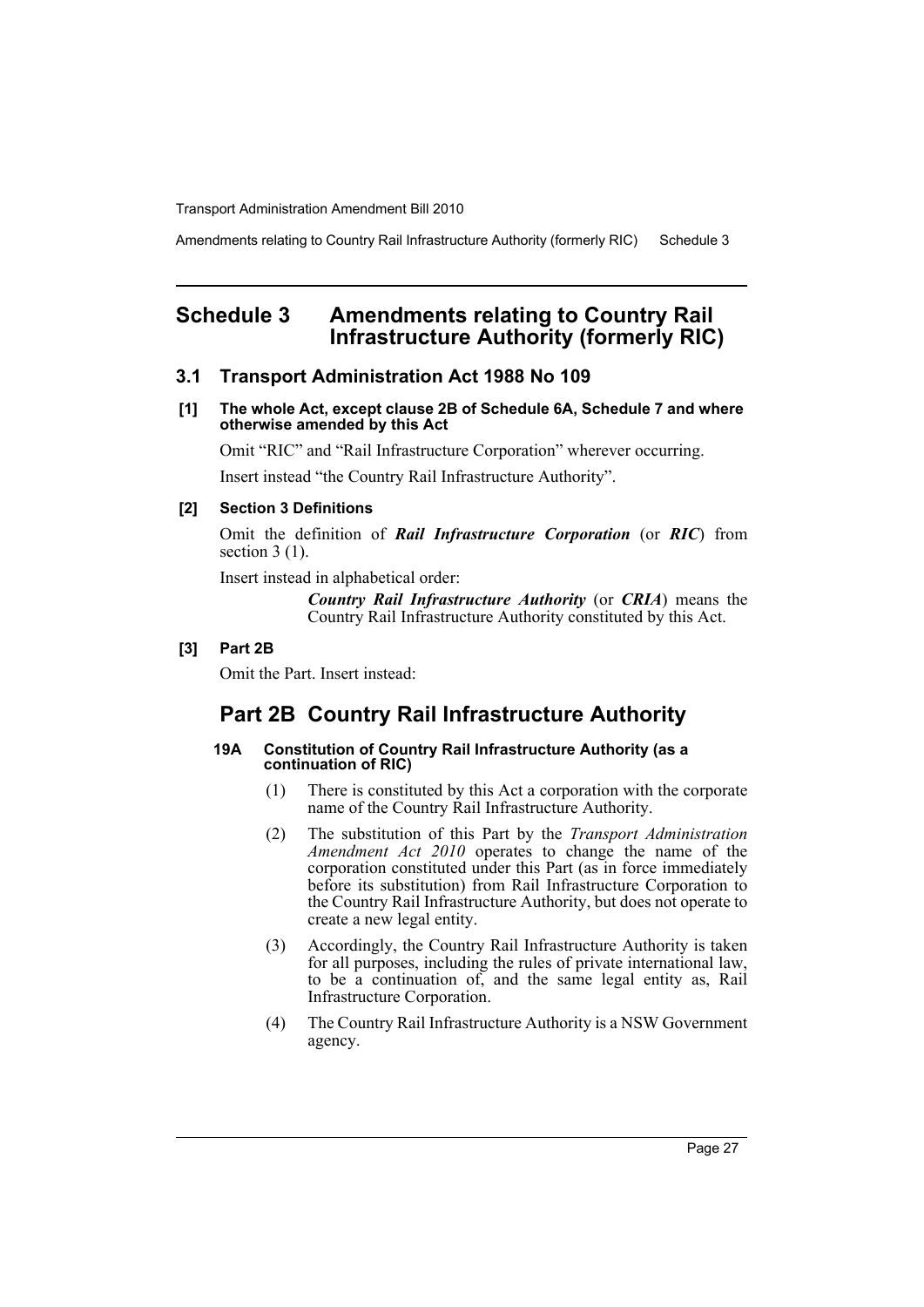Schedule 3 Amendments relating to Country Rail Infrastructure Authority (formerly RIC)

#### **19B Objectives of CRIA**

- (1) The principal objective of the Country Rail Infrastructure Authority is to ensure that the part of the NSW rail network vested in or owned by the Country Rail Infrastructure Authority enables safe and reliable passenger and freight services to be provided in an efficient, effective and financially responsible manner.
- (2) The other objectives of the Country Rail Infrastructure Authority are:
	- (a) to promote and facilitate access to the part of the NSW rail network vested in or owned by the Country Rail Infrastructure Authority in accordance with the current NSW rail access undertaking, and
	- (b) to be a successful business and, to that end:
		- (i) to operate at least as efficiently as any comparable businesses, and
		- (ii) to maximise the net worth of the State's investment in the Country Rail Infrastructure Authority, and
	- (c) to exhibit a sense of social responsibility by having regard to the interests of the community in which it operates, and
	- (d) where its activities affect the environment, to conduct its operations in compliance with the principles of ecologically sustainable development contained in section 6 (2) of the *Protection of the Environment Administration Act 1991*, and
	- (e) to exhibit a sense of responsibility towards regional development and decentralisation in the way in which it operates, and
	- (f) to maintain reasonable priority and certainty of access for railway passenger services.
- (3) The other objectives of the Country Rail Infrastructure Authority are of equal importance, but are not as important as the principal objective of the Authority.
- (4) Subsection (2) (a) does not apply to any part of the NSW rail network subject to an ARTC lease or licence.

#### **19C Functions of CRIA**

(1) The Country Rail Infrastructure Authority has such functions as are conferred or imposed on it by or under this or any other Act or law.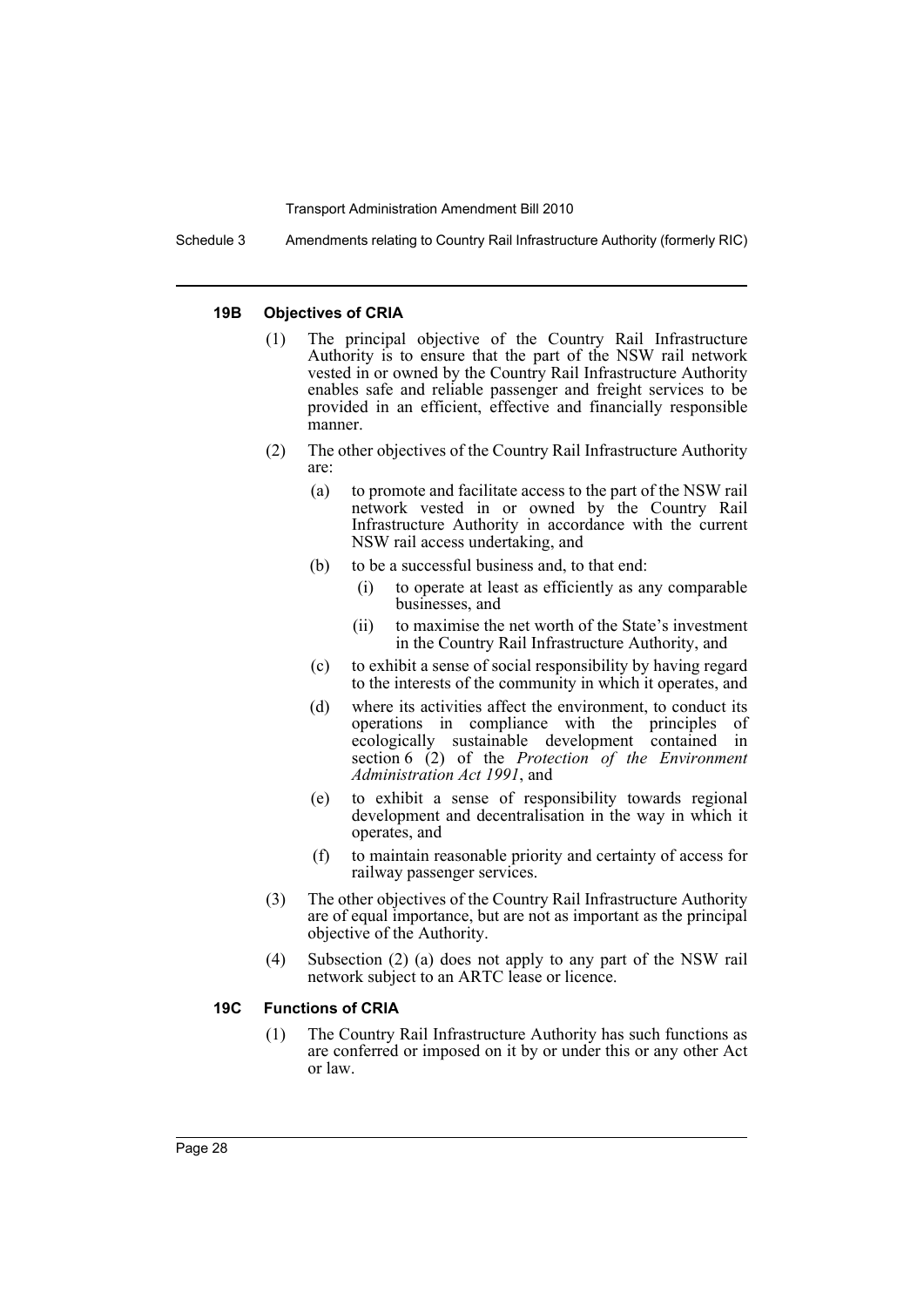Amendments relating to Country Rail Infrastructure Authority (formerly RIC) Schedule 3

- (2) The principal functions of the Country Rail Infrastructure Authority are:
	- (a) to hold, manage, maintain and establish rail infrastructure facilities on behalf of the State, and
	- (b) to provide persons with access under the current NSW rail access undertaking to the part of the NSW rail network vested in or owned by the Country Rail Infrastructure Authority and that is not subject to an ARTC lease or licence.
- (3) The Country Rail Infrastructure Authority may also:
	- (a) provide facilities or services that are ancillary or incidental to its principal functions, and
	- (b) supply goods and services to the rail industry, and
	- (c) conduct any business (whether or not related to its principal functions) that it considers will further its objectives, and
	- (d) acquire and develop any land, and **Note.** See clause 13 of Schedule 6A which provides for the acquisition of land by CRIA.
	- (e) make and enter into contracts or arrangements for the carrying out of works or the performance of services or the supply of goods or materials, and
	- (f) appoint agents, and act as agent for other persons.
- (4) The Country Rail Infrastructure Authority is not to conduct any business outside the State that is not related to the NSW rail network without the approval of the Premier, Minister and Treasurer.
- (5) Each annual report of the Country Rail Infrastructure Authority prepared under the *Annual Reports (Statutory Bodies) Act 1984* must include a section that:
	- (a) identifies the trends in access for passenger and freight services on the part of the NSW rail network vested in or owned by the Country Rail Infrastructure Authority, and
	- (b) having regard to those trends, identifies any parts of the part of the NSW rail network vested in or owned by the Country Rail Infrastructure Authority where there is or is likely to be insufficient capacity for passenger or freight services, and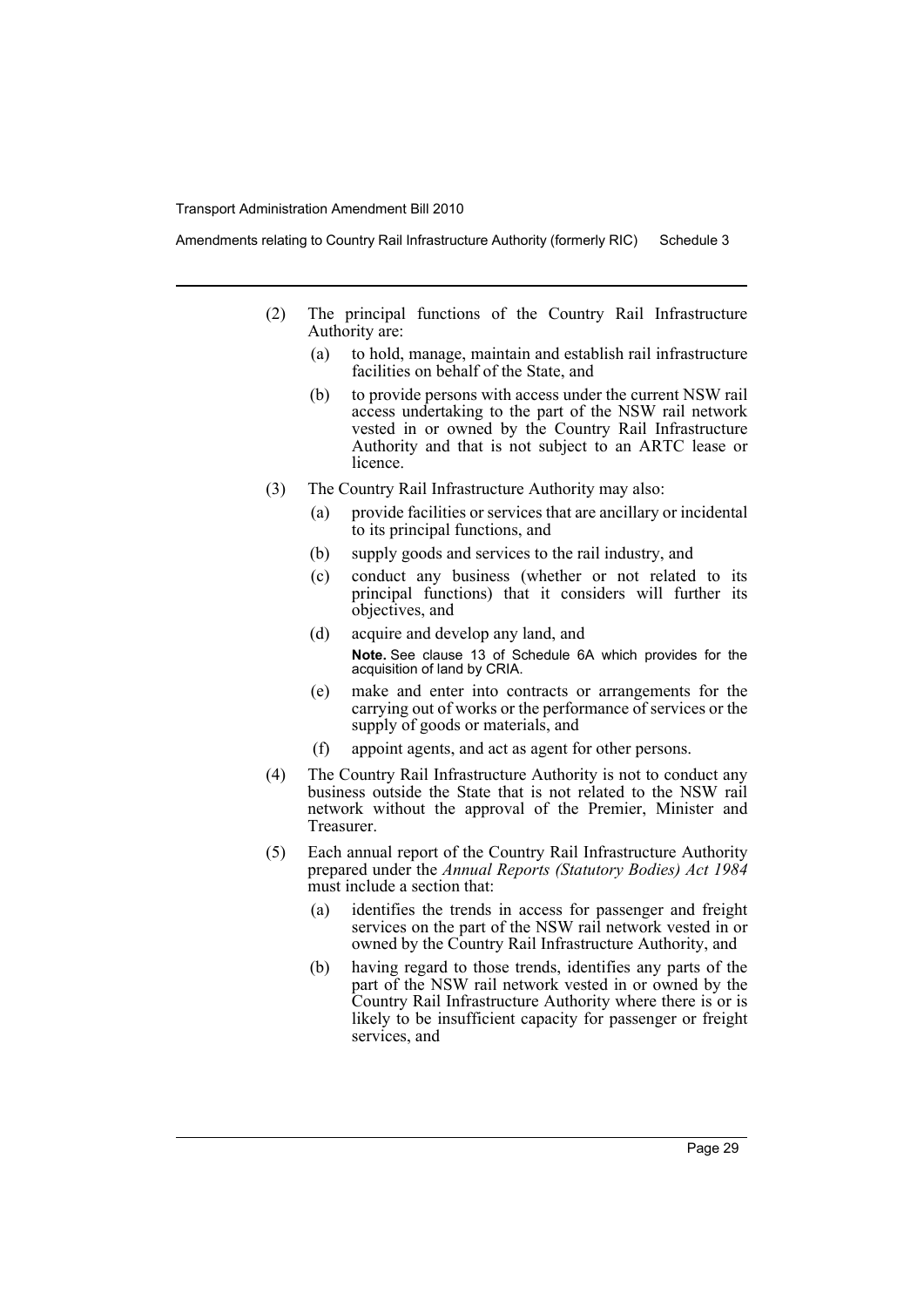Schedule 3 Amendments relating to Country Rail Infrastructure Authority (formerly RIC)

(c) sets out what the Country Rail Infrastructure Authority proposes should be done to ensure sufficient capacity for those services.

#### **19D Sale, lease or other disposal of land**

- (1) The Country Rail Infrastructure Authority may, with the approval of the Minister, sell, lease or otherwise dispose of any of its land.
- (2) Despite subsection (1), the approval of the Minister is not required:
	- (a) for any lease for a term not exceeding 5 years, or
	- (b) for a sale, lease or other disposal of land not exceeding such value, or in such circumstances, as the Minister may determine from time to time.

#### **19E Chief Executive of CRIA**

(1) The Director-General may, with the approval of the Minister, appoint a Chief Executive of the Country Rail Infrastructure Authority.

**Note.** Schedule 2 contains ancillary provisions relating to the Chief Executive of CRIA.

- (2) The affairs of the Country Rail Infrastructure Authority are to be managed and controlled by the Chief Executive of the Authority in accordance with any directions of the Director-General under section 3D.
- (3) Any act, matter or thing done in the name of, or on behalf of, the Country Rail Infrastructure Authority by the Chief Executive is taken to have been done by the Authority.

#### **19F CRIA to supply information to Minister**

The Country Rail Infrastructure Authority must:

- (a) supply the Minister or a person nominated by the Minister with any information relating to its activities that the Minister or person may require, and
- (b) keep the Minister informed of the general conduct of its activities, and of any significant development in its activities.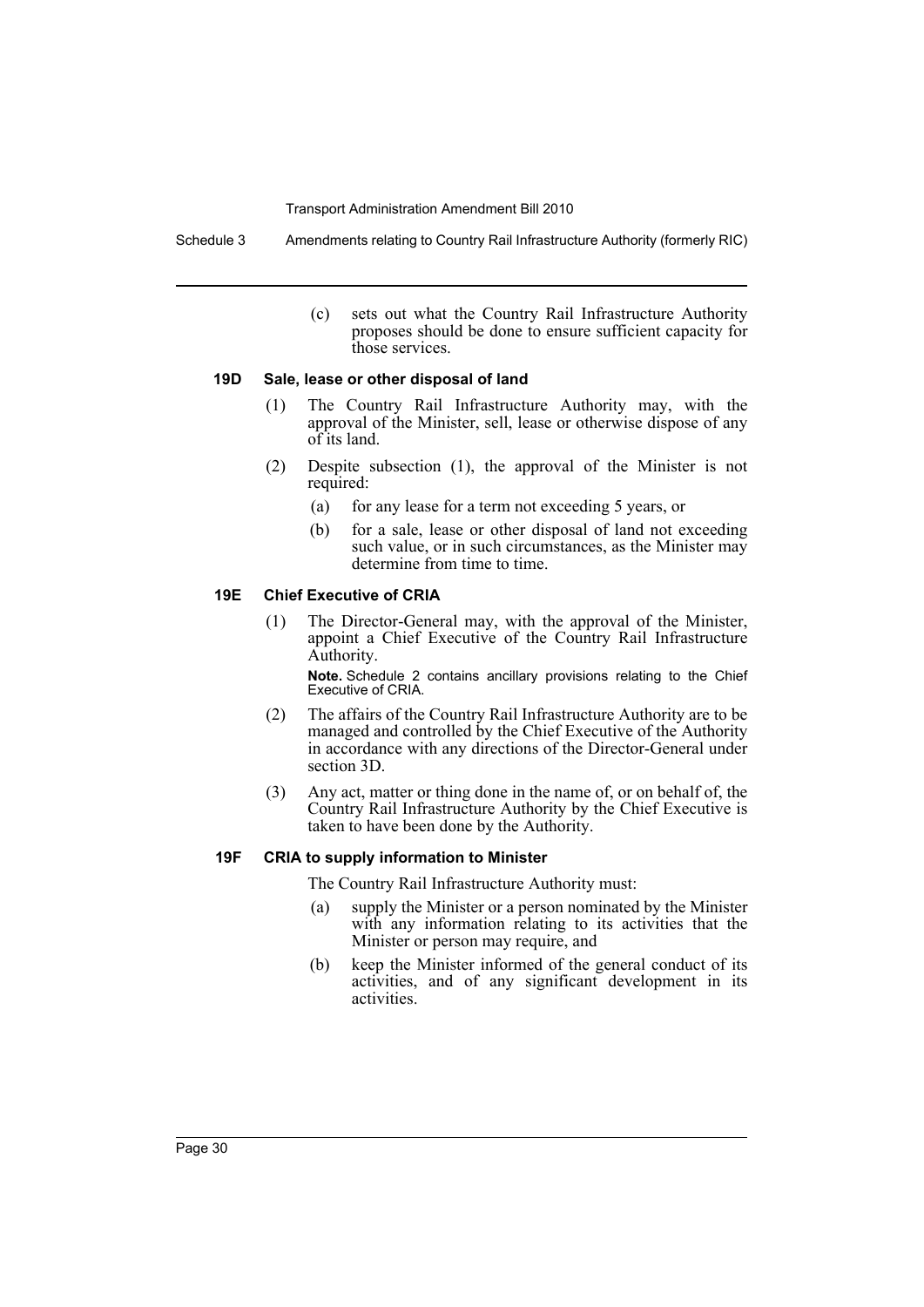Amendments relating to Country Rail Infrastructure Authority (formerly RIC) Schedule 3

#### **19G Delegation of functions of CRIA**

- (1) The Country Rail Infrastructure Authority may delegate to an authorised person any of its functions, other than this power of delegation.
- (2) A delegate may subdelegate to an authorised person any function delegated by the Country Rail Infrastructure Authority if the delegate is authorised in writing to do so by the Authority.
- (3) In this section, *authorised person* means:
	- (a) a member of staff of the Country Rail Infrastructure Authority, or
	- (b) a person of a class prescribed by the regulations or approved by the Director-General.

#### **[4] Section 42A Definitions**

Omit paragraph (d) of the definition of *transport authority*. Insert instead: (d) the Country Rail Infrastructure Authority, or

#### **[5] Part 7, Division 3A**

Insert as Division 3A:

### **Division 3A Staff of Country Rail Infrastructure Authority**

#### **64A Employment of staff**

The Country Rail Infrastructure Authority may employ such staff as it requires to exercise its functions.

#### **64B Salary, conditions etc of staff**

The Country Rail Infrastructure Authority may fix the salary, wages and conditions of employment of its staff in so far as they are not fixed by or under any other Act or law.

#### **64C Regulations relating to CRIA staff**

- (1) The regulations may make provision for or with respect to the employment of the staff of the Country Rail Infrastructure Authority, including the conditions of employment and the discipline of any such staff.
- (2) Any such regulations relating to the conditions of employment or the discipline of staff:
	- (a) have effect subject to any relevant award made by a competent industrial tribunal and to any industrial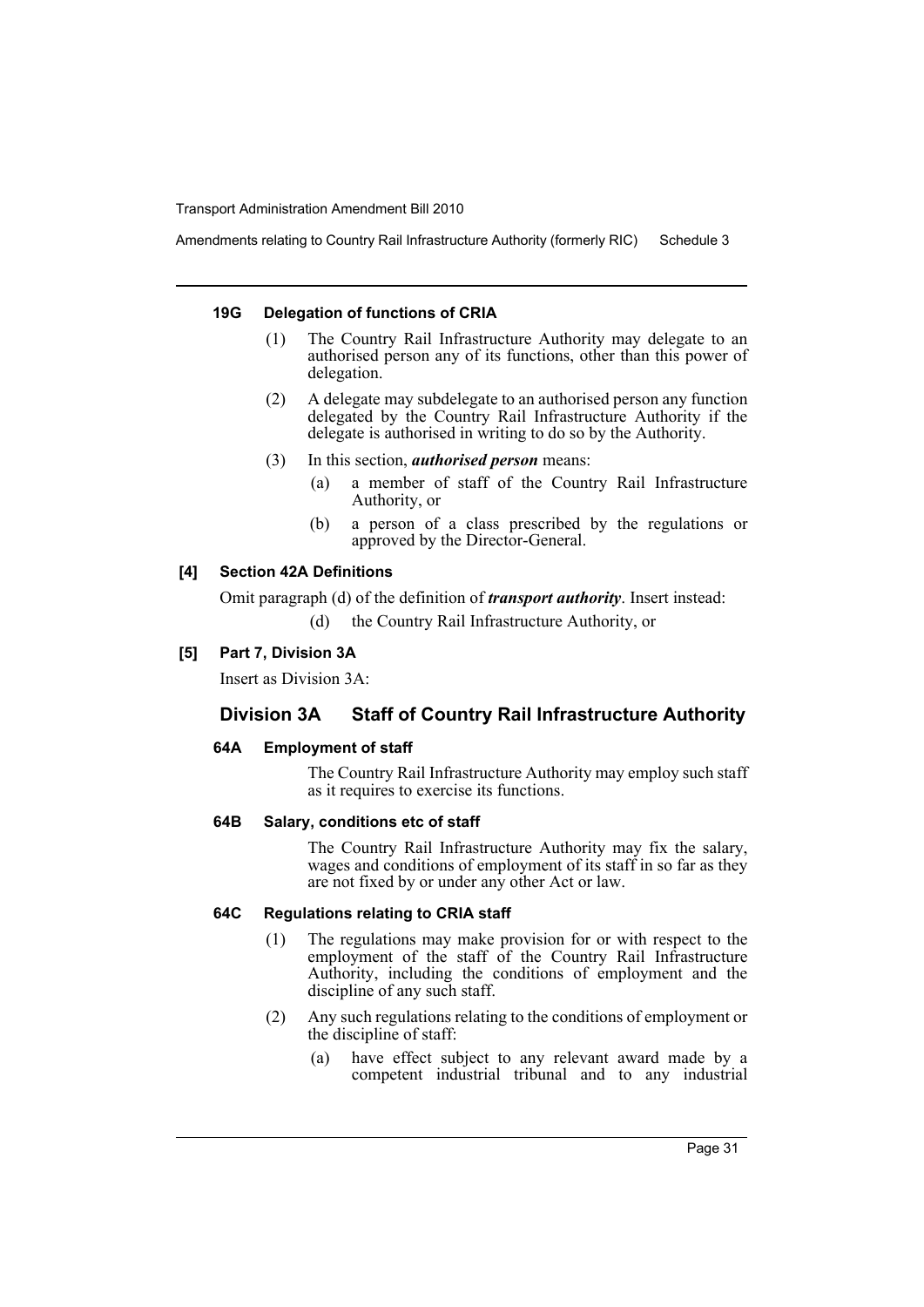agreement to which the Country Rail Infrastructure Authority is a party, and

- (b) have effect despite any determination of the Country Rail Infrastructure Authority under section 64B, and
- (c) have effect subject to Part 3.1 of the *Public Sector Employment and Management Act 2002*.
- (3) Chapter 1A of the *Public Sector Employment and Management* Act 2002 does not apply to the employment of staff under this Division.

#### **[6] Part 8, Division 3B**

Insert after Division 3A:

#### **Division 3B Financial provisions relating to Country Rail Infrastructure Authority**

#### **80G CRIA Fund**

There is established in the Special Deposits Account a fund called the Country Rail Infrastructure Authority Fund (the *CRIA Fund*).

#### **80H Payments into CRIA Fund**

There is to be paid into the CRIA Fund:

- (a) all money received by or on account of the Country Rail Infrastructure Authority, and
- (b) all money advanced to the Country Rail Infrastructure Authority by the Treasurer, and
- (c) all money:
	- (i) appropriated by Parliament for the purposes of Transport NSW and allocated to the Country Rail Infrastructure Authority by the Director-General, or
	- (ii) otherwise appropriated by Parliament for the purposes of the Country Rail Infrastructure Authority, and
- (d) all other money required by or under this or any other Act to be paid into the CRIA Fund.

#### **80I Payments from CRIA Fund**

There is to be paid from the CRIA Fund:

(a) all payments made on account of the Country Rail Infrastructure Authority or otherwise required to meet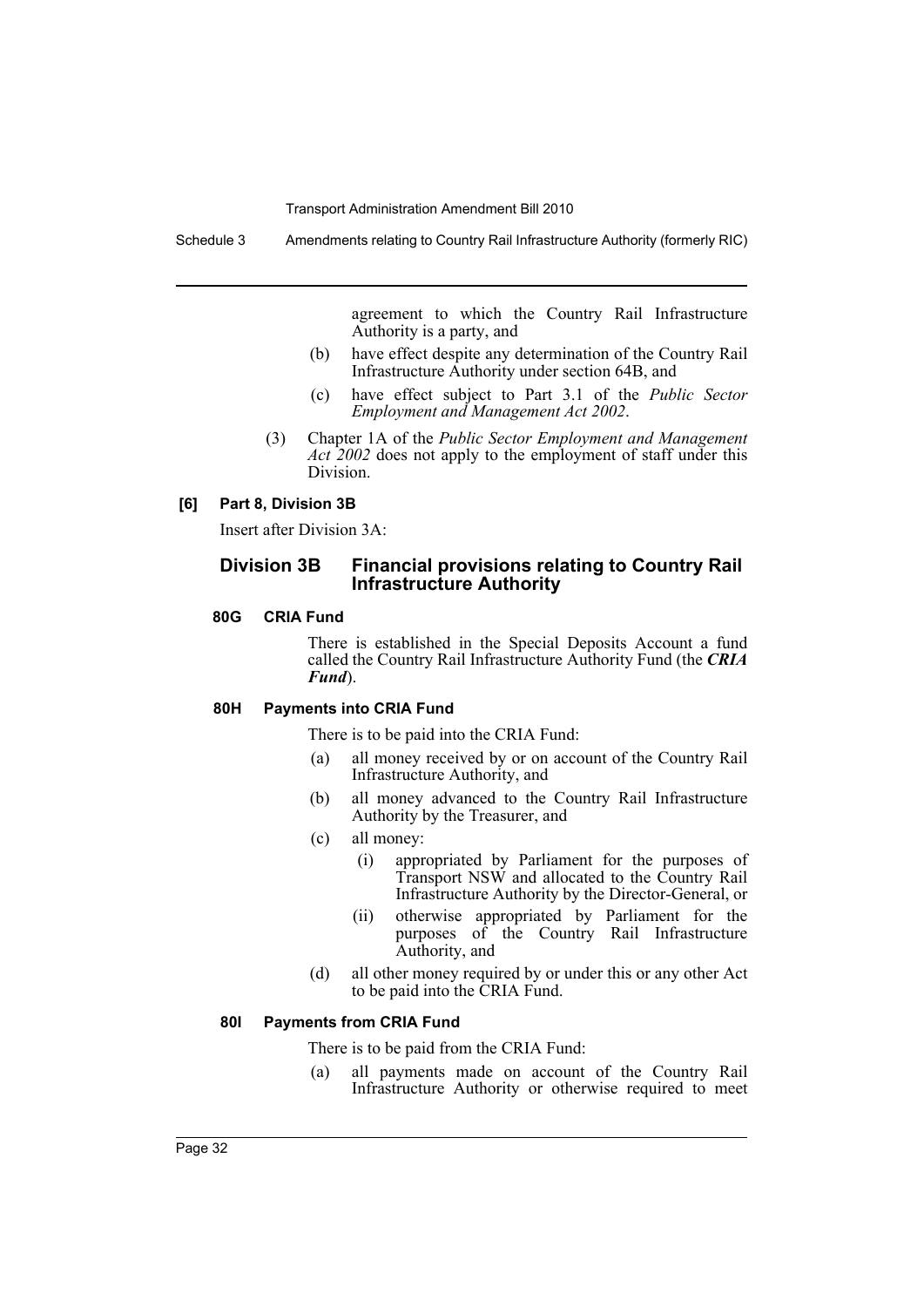Amendments relating to Country Rail Infrastructure Authority (formerly RIC) Schedule 3

expenditure incurred in relation to the functions of the Authority, and

(b) all other payments required by or under this or any other Act to be paid from the CRIA Fund.

#### **[7] Section 107 Definition of "transport authority"**

Insert before section 107 (1) (d):

(c3) the Country Rail Infrastructure Authority, or

#### **[8] Section 112 Personal liability of certain persons**

Insert "the Country Rail Infrastructure Authority," after "Regulator," in the definition of *member of a transport authority* in section 112 (2).

#### **[9] Schedule 6A Powers relating to railway infrastructure facilities and land**

Omit "RIC" where firstly occurring in clause 2 (2). Insert instead "The Country Rail Infrastructure Authority".

#### **[10] Schedule 6A, clause 2D (1)**

Omit ", the current NSW rail access undertaking and the *State Owned Corporations Act 1989*".

Insert instead "and the current NSW rail access undertaking".

### **[11] Schedule 6A, clause 13 (1) and (4)**

Omit "RIC" wherever occurring. Insert instead "The Country Rail Infrastructure Authority".

#### **[12] Schedule 6A, clauses 13 (4) and 13A (4)**

Omit "portfolio Minister" wherever occurring. Insert instead "Director-General".

### **3.2 Electricity (Consumer Safety) Act 2004 No 4**

#### **Section 3 Definitions**

Omit "Rail Infrastructure Corporation" from paragraph (b) of the definition of *electricity supply authority* in section 3 (1).

Insert instead "Country Rail Infrastructure Authority".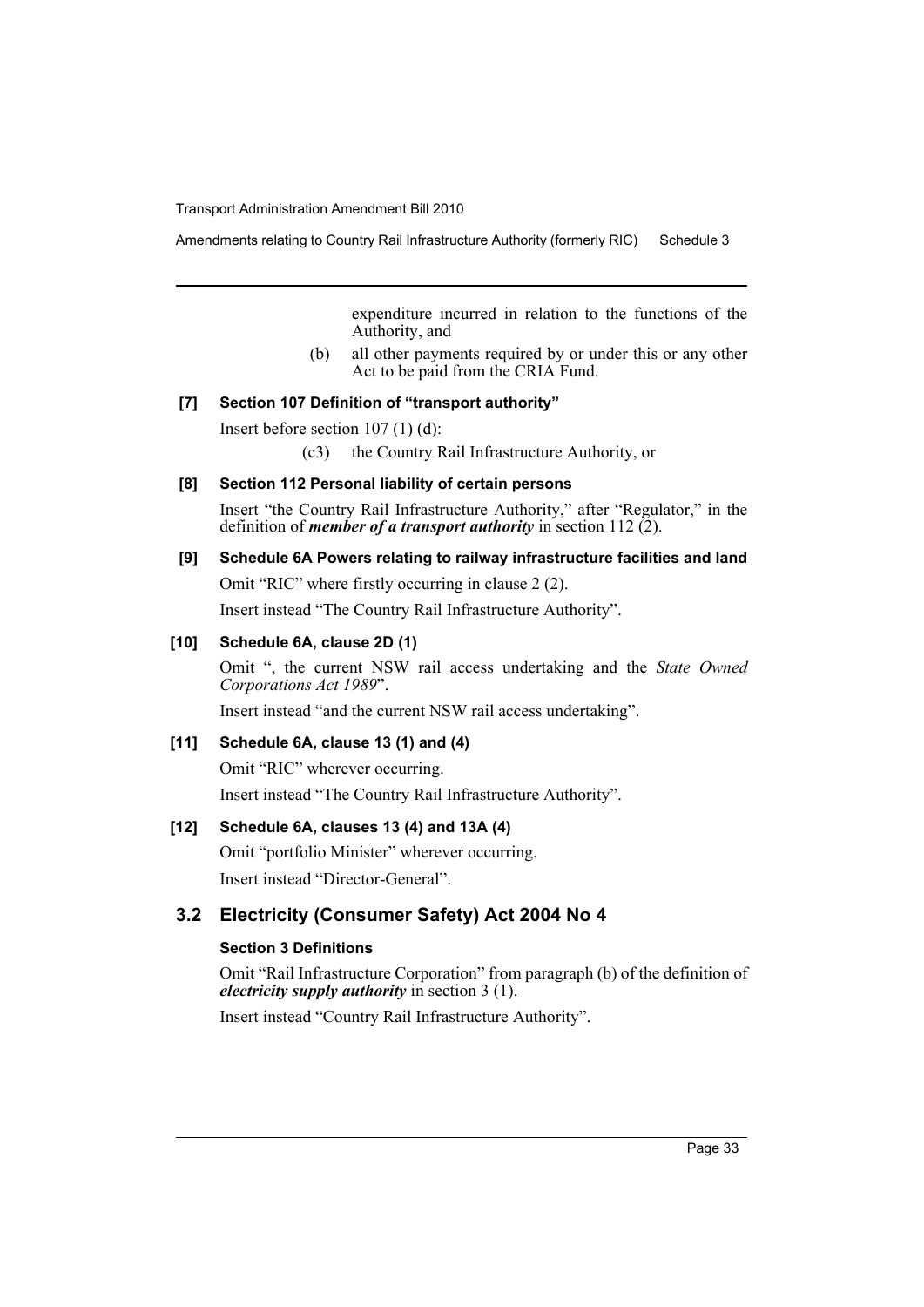Schedule 3 Amendments relating to Country Rail Infrastructure Authority (formerly RIC)

### **3.3 First State Superannuation Act 1992 No 100**

#### **Schedule 1 Employers**

Omit "Rail Infrastructure Corporation" where firstly occurring. Insert instead "Country Rail Infrastructure Authority".

### **3.4 Public Finance and Audit Act 1983 No 152**

#### **Schedule 2 Statutory bodies**

Insert in alphabetical order:

Country Rail Infrastructure Authority

#### **3.5 State Authorities Non-contributory Superannuation Act 1987 No 212**

#### **Schedule 1 Employers**

Omit "Rail Infrastructure Corporation" where firstly occurring in Part 1. Insert instead "Country Rail Infrastructure Authority".

### **3.6 State Authorities Superannuation Act 1987 No 211**

#### **Schedule 1 Employers**

Omit "Rail Infrastructure Corporation" where firstly occurring in Part 1. Insert instead "Country Rail Infrastructure Authority".

### **3.7 State Owned Corporations Act 1989 No 134**

#### **Schedule 5 Statutory SOCs**

Omit "Rail Infrastructure Corporation".

### **3.8 Superannuation Act 1916 No 28**

#### **Schedule 3 List of employers**

Omit "Rail Infrastructure Corporation" where firstly occurring in Part 1. Insert instead "Country Rail Infrastructure Authority".

### **3.9 Transport Administration Amendment (Rail Agencies) Act 2003 No 96**

The Act is repealed.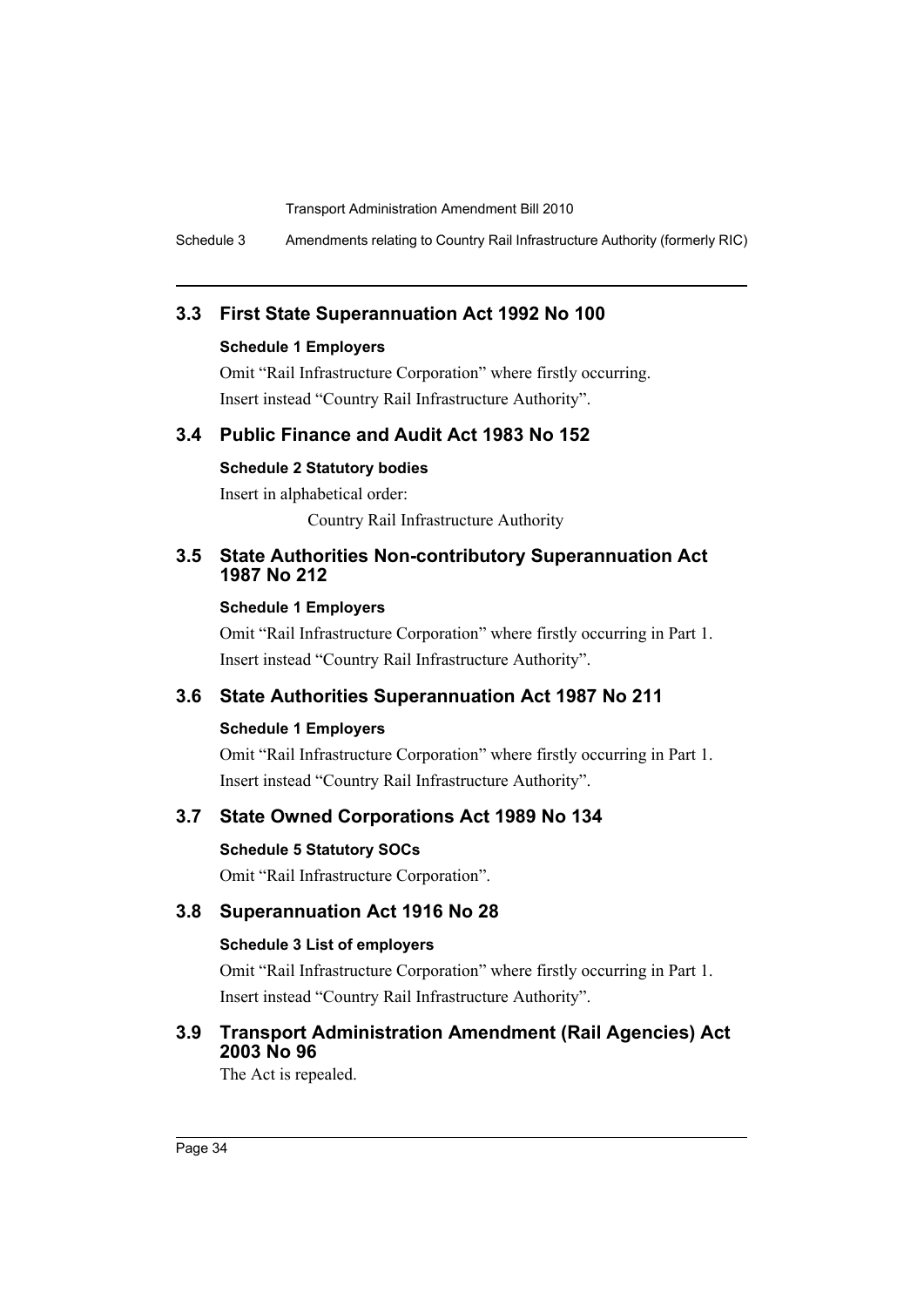Amendments relating to Sydney Metro Schedule 4

### <span id="page-35-0"></span>**Schedule 4 Amendments relating to Sydney Metro**

#### **4.1 Transport Administration Act 1988 No 109**

**[1] Section 3 Definitions**

Omit the definitions of *metro railway* and *metro railway system* from section  $3(1)$ .

- **[2] Section 3 (1), definition of "NSW rail network"** Omit ", but does not include any part of a metro railway system".
- **[3] Section 3 (1), definition of "rail infrastructure owner"** Omit paragraph (b1).
- **[4] Part 6A Sydney Metro** Omit the Part.

**[5] Part 8, Division 2A Financial provisions relating to Sydney Metro** Omit the Division.

#### **[6] Section 89 Definitions**

Omit ", Sydney Metro" from the definition of *State rail operator*.

#### **[7] Section 99A Closure and disposal of railway lines**

Omit section 99A (4).

#### **[8] Section 112 Personal liability of certain persons**

Omit ", the Roads and Traffic Authority and Sydney Metro" from the definition of *member of a transport authority* in section 112 (2). Insert instead "and the Roads and Traffic Authority".

**[9] Section 116 Liability of vehicle owner for parking offences on Authority's land**

Omit ", Sydney Metro" from the definition of *parking offence* in section 116 (7).

- **[10] Schedule 2B Constitution and procedure and CEO of Sydney Metro** Omit the Schedule.
- **[11] Schedule 6A Powers relating to rail infrastructure facilities and land** Omit paragraph (a1) from the definition of *owner* in clause 1.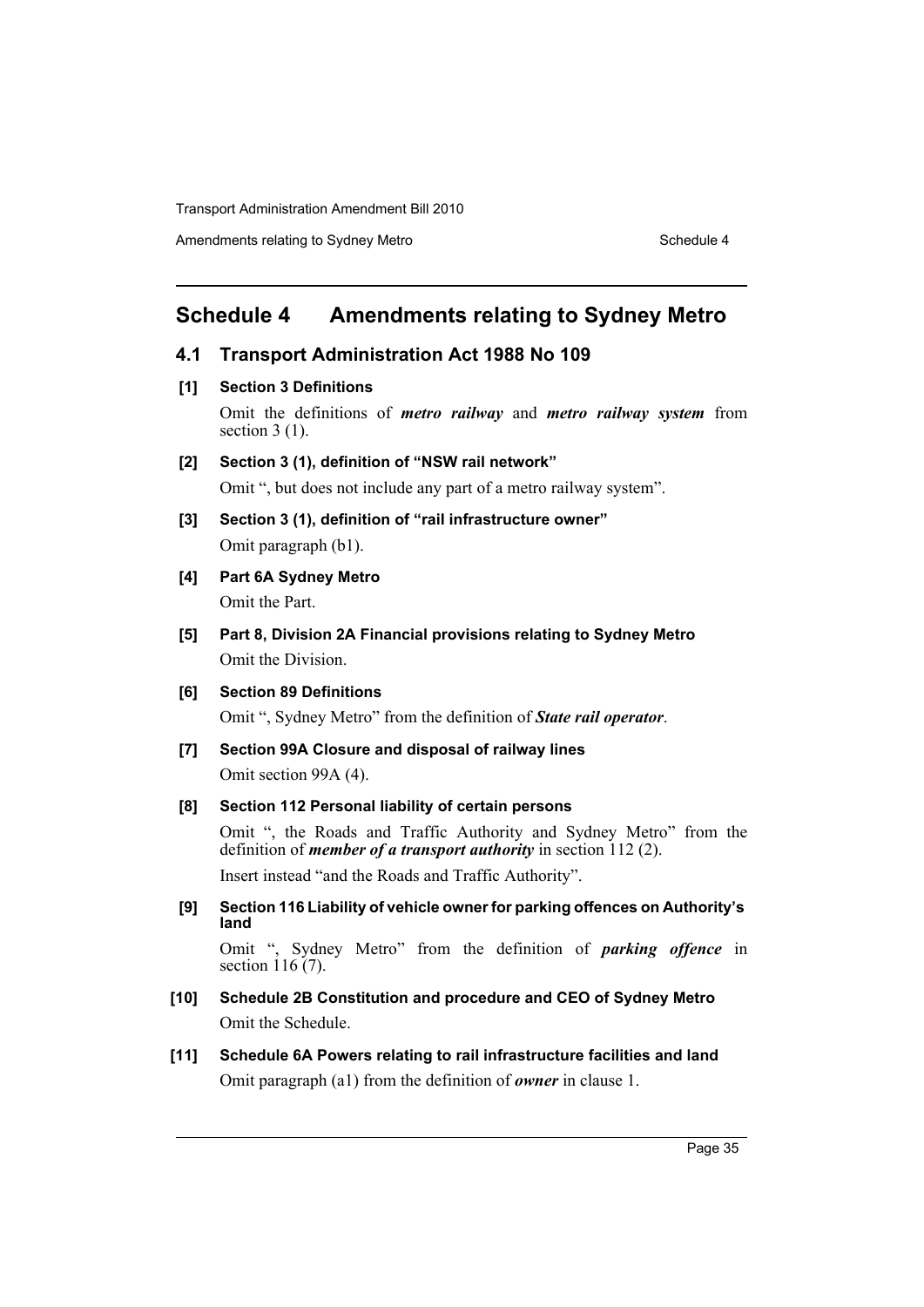Schedule 4 Amendments relating to Sydney Metro

#### **[12] Schedule 6A, clause 1, definition of "rail authority"**

Omit "and Sydney Metro" from paragraph (a).

#### **[13] Schedule 6A, clause 2CA**

Omit the clause.

#### **[14] Schedule 6B Special provisions for underground rail facilities**

Omit ", Sydney Metro" from the definition of *rail authority* in clause 1 (1).

### **[15] Schedule 8A**

Insert after Schedule 8:

### **Schedule 8A Sydney Metro**

#### **1 Definitions**

In this Schedule:

*assets* means any legal or equitable estate or interest (whether present or future and whether vested or contingent and whether personal or assignable) in real or personal property of any description (including money), and includes securities, choses in action and documents.

*liabilities* means any liabilities, debts or obligations (whether present or future and whether vested or contingent and whether personal or assignable).

*rights* means any rights, powers, privileges or immunities (whether present or future and whether vested or contingent and whether personal or assignable).

#### **2 Continuation of Sydney Metro**

- (1) The corporation constituted under section 55B immediately before the commencement of this Schedule is continued by this clause with the corporate name of Sydney Metro.
- (2) The corporation continued by this clause is for all purposes (including the rules of private international law) the same legal entity as Sydney Metro constituted under section 55B immediately before the commencement of this Schedule.
- (3) Sydney Metro:
	- (a) has the functions conferred or imposed on it by or under this or any other Act, and
	- (b) is a NSW Government agency.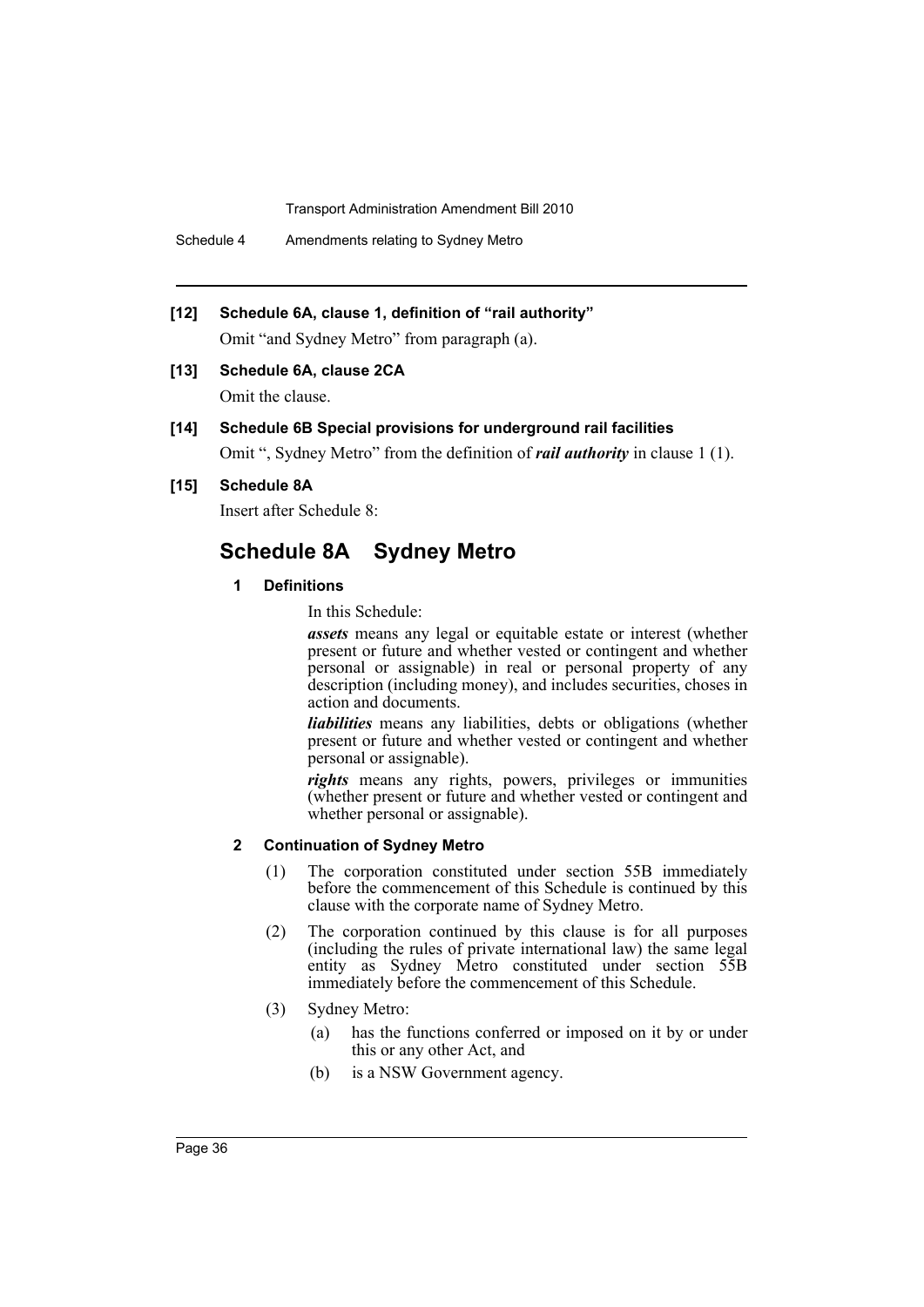Amendments relating to Sydney Metro Schedule 4

#### **3 Objectives and functions of Sydney Metro**

- (1) The objectives of Sydney Metro are as follows:
	- (a) to manage its assets, rights and liabilities effectively and responsibly,
	- (b) to minimise the risk exposure of the State arising from its activities,
	- (c) to achieve the efficient and timely winding up of residual business activities.
- (2) Sydney Metro has the following functions:
	- (a) such functions as may be necessary or convenient to enable it to exercise its rights and discharge its obligations under or in connection with its assets, rights and liabilities (including the sale, lease or disposal of any of its property),
	- (b) any other functions conferred or imposed on it by or under this or any other Act.
- (3) Sydney Metro may do any thing that is supplemental or incidental to the exercise of its functions.

#### **4 Director-General to manage and control affairs of Sydney Metro**

- (1) The affairs of Sydney Metro are to be managed and controlled by the Director-General.
- (2) Any act, matter or thing done in the name of, or on behalf of, Sydney Metro by the Director-General is taken to have been done by Sydney Metro.
- (3) The seal of Sydney Metro is to be kept by the Director-General and affixed to a document only:
	- (a) in the presence of the Director-General or a member of staff of Transport NSW authorised by the Director-General, and
	- (b) with an attestation by the signature of the Director-General or that member of staff of the fact of the affixing of the seal.
- (4) Until its dissolution, Sydney Metro is taken to be a public transport agency for the purposes of section 3C (General functions of Director-General).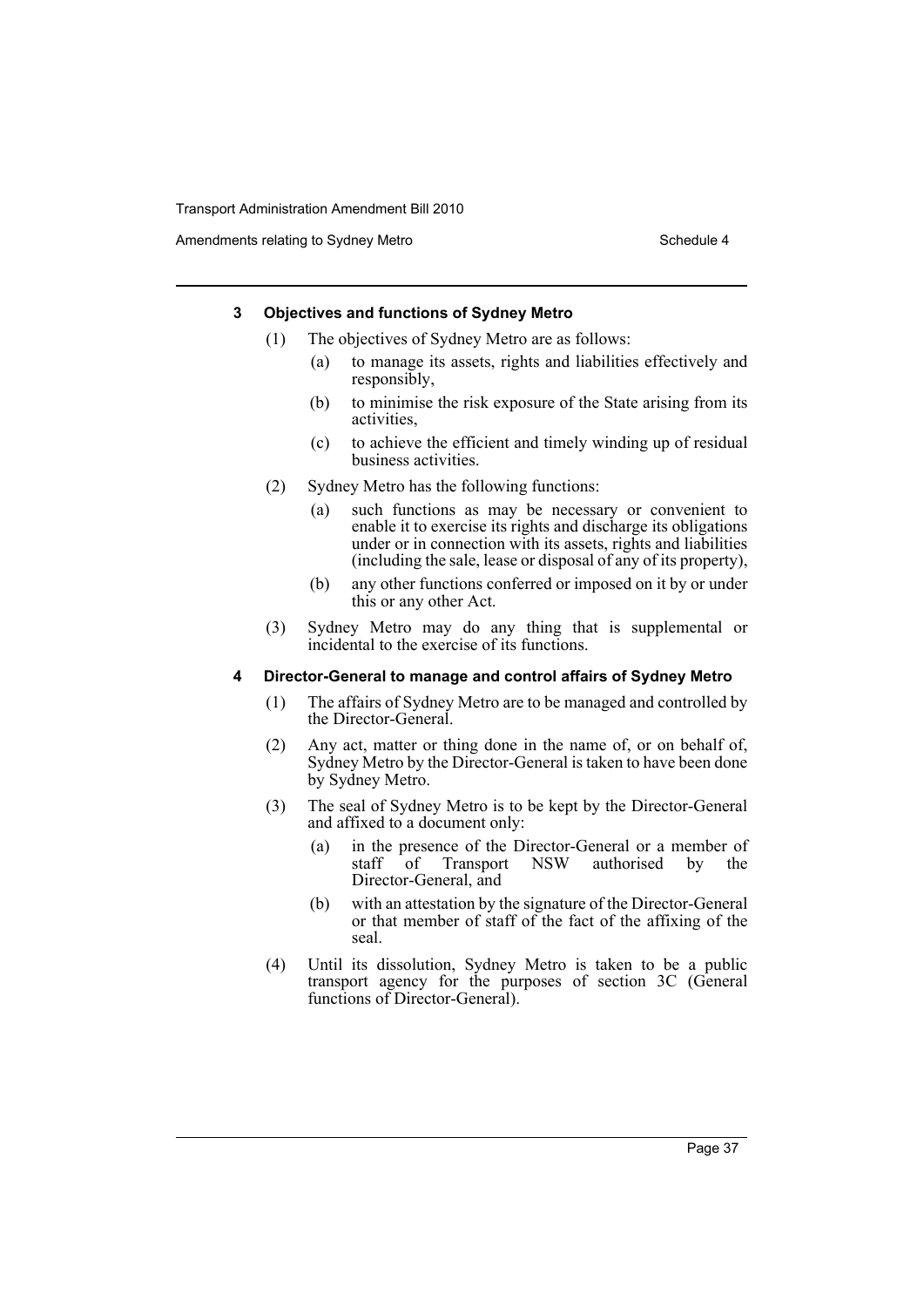#### **5 Delegation of functions of Sydney Metro**

- (1) Sydney Metro may delegate to an authorised person any of the functions of Sydney Metro, other than this power of delegation.
- (2) A delegate may subdelegate to an authorised person any function delegated by Sydney Metro if the delegate is authorised in writing to do so by Sydney Metro.
- (3) In this clause, *authorised person* means:
	- (a) a member of staff of Transport NSW, or
	- (b) a person of a class prescribed by the regulations or approved by the Director-General.

#### **6 Sydney Metro Fund**

- (1) There is to continue in the Special Deposits Account a Sydney Metro Fund.
- (2) The following is to be paid into the Sydney Metro Fund:
	- (a) all money received by or on account of Sydney Metro,
	- (b) all money advanced to Sydney Metro by the Treasurer or appropriated by Parliament for the purposes of Sydney Metro,
	- (c) all other money required by or under this or any other Act to be paid into the Sydney Metro Fund.
- (3) The following is to be paid from the Sydney Metro Fund:
	- (a) all payments made on account of Sydney Metro or otherwise required to meet expenditure incurred in relation to the functions of Sydney Metro,
	- (b) such amounts as the Treasurer considers are required to reimburse the Treasury for refunding surplus Commonwealth grants relating to metro projects,
	- (c) such amounts as the Treasurer considers to be surplus to the requirements of the Sydney Metro Fund pending the dissolution of Sydney Metro,
	- (d) all other payments required by or under this or any other Act to be paid from the Sydney Metro Fund.

#### **7 Annual report**

A report under the *Annual Reports (Departments) Act 1985* in respect of Transport NSW may include any annual report required to be made in respect of Sydney Metro under the *Annual Reports (Statutory Bodies) Act 1984*.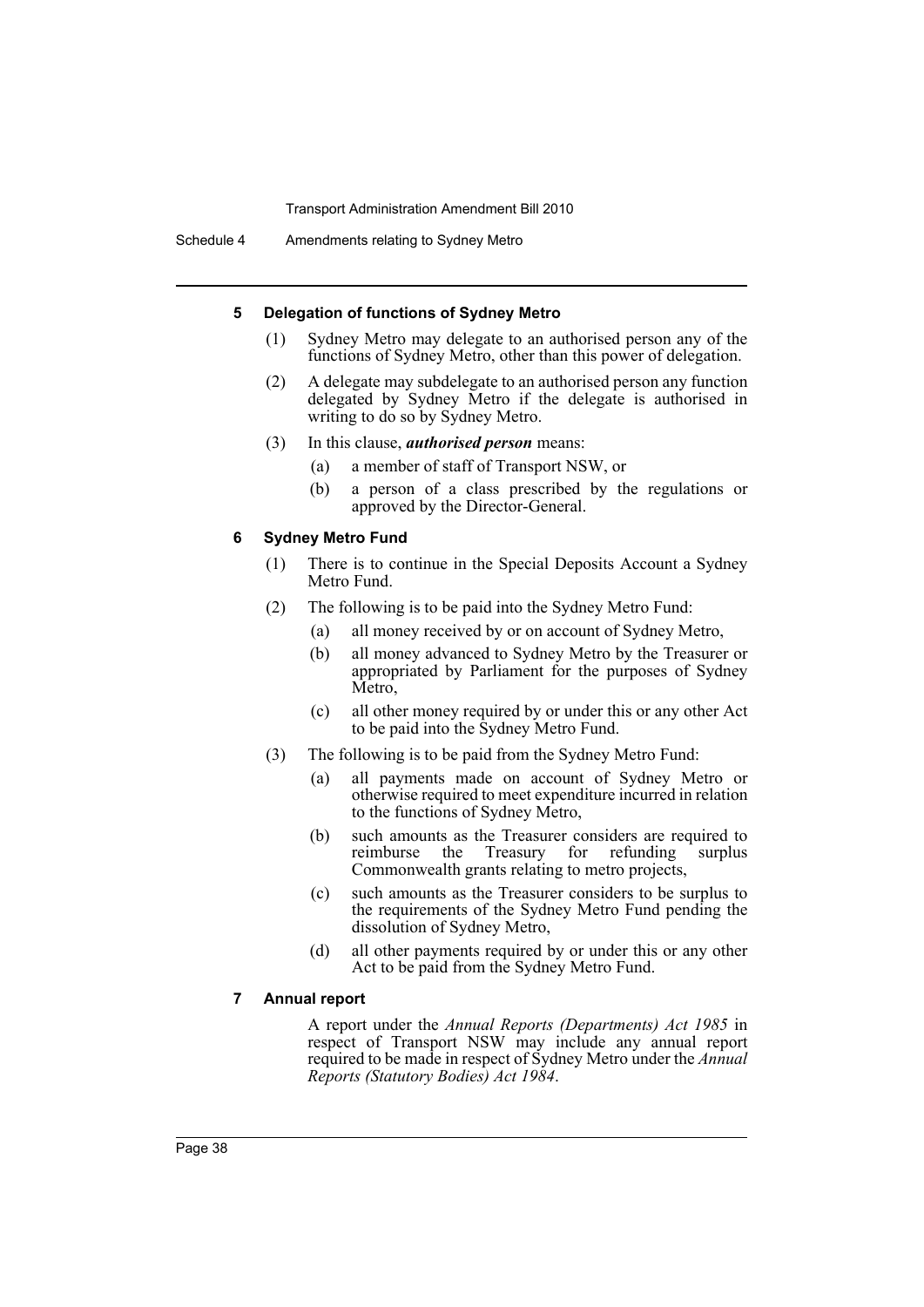Amendments relating to Sydney Metro Schedule 4

#### **8 Dissolution of Sydney Metro**

- (1) The Governor may, by proclamation published on the NSW legislation website, appoint a day on which Sydney Metro is to be dissolved.
- (2) On that day, Sydney Metro and each Sydney Metro subsidiary corporation are dissolved and any assets, rights and liabilities of Sydney Metro or the subsidiary corporation become assets, rights and liabilities of the Crown.
- (3) Schedule 4 applies to the transfer of the assets, rights and liabilities of Sydney Metro and each Sydney Metro subsidiary corporation by the operation of this clause and so applies as if this clause were an order to which that Schedule applies when this clause takes effect.
- (4) Regulations of a savings and transitional nature may be made consequent on the dissolution of Sydney Metro and each Sydney Metro subsidiary corporation.

### **4.2 Electricity Supply Act 1995 No 94**

#### **[1] Section 191 Regulations**

Omit ", Sydney Metro" from section 191 (2A).

**[2] Dictionary**

Omit "or Sydney Metro" from the definition of *rail network electricity system*.

### **4.3 Pipelines Act 1967 No 90**

### **Section 3 Definitions**

Omit ", Sydney Metro" from paragraph (a) of the definition of *public authority* in section 3 (1).

### **4.4 Public Sector Employment and Management Act 2002 No 43**

### **[1] Schedule 1 Divisions of the Government Service**

Omit the matter relating to the Sydney Metro Division from Part 2.

### **[2] Schedule 2 Executive positions (other than non-statutory SES positions)** Omit "Chief Executive Officer of Sydney Metro" from Part 2.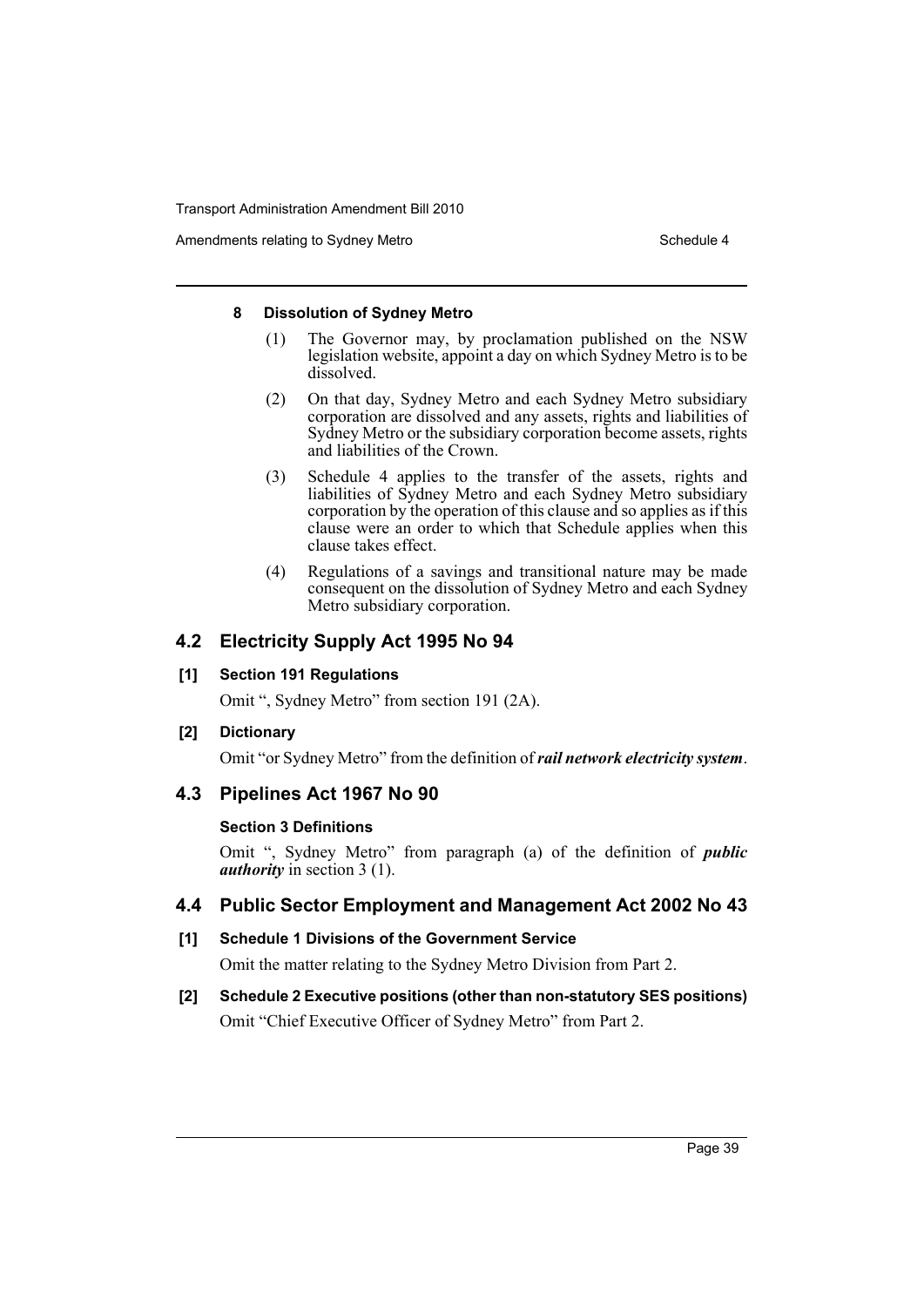Schedule 4 Amendments relating to Sydney Metro

### **4.5 Roads Act 1993 No 33**

**Section 94 Roads authority may carry out drainage work across land adjoining public road etc**

Omit ", Sydney Metro" from section 94 (2).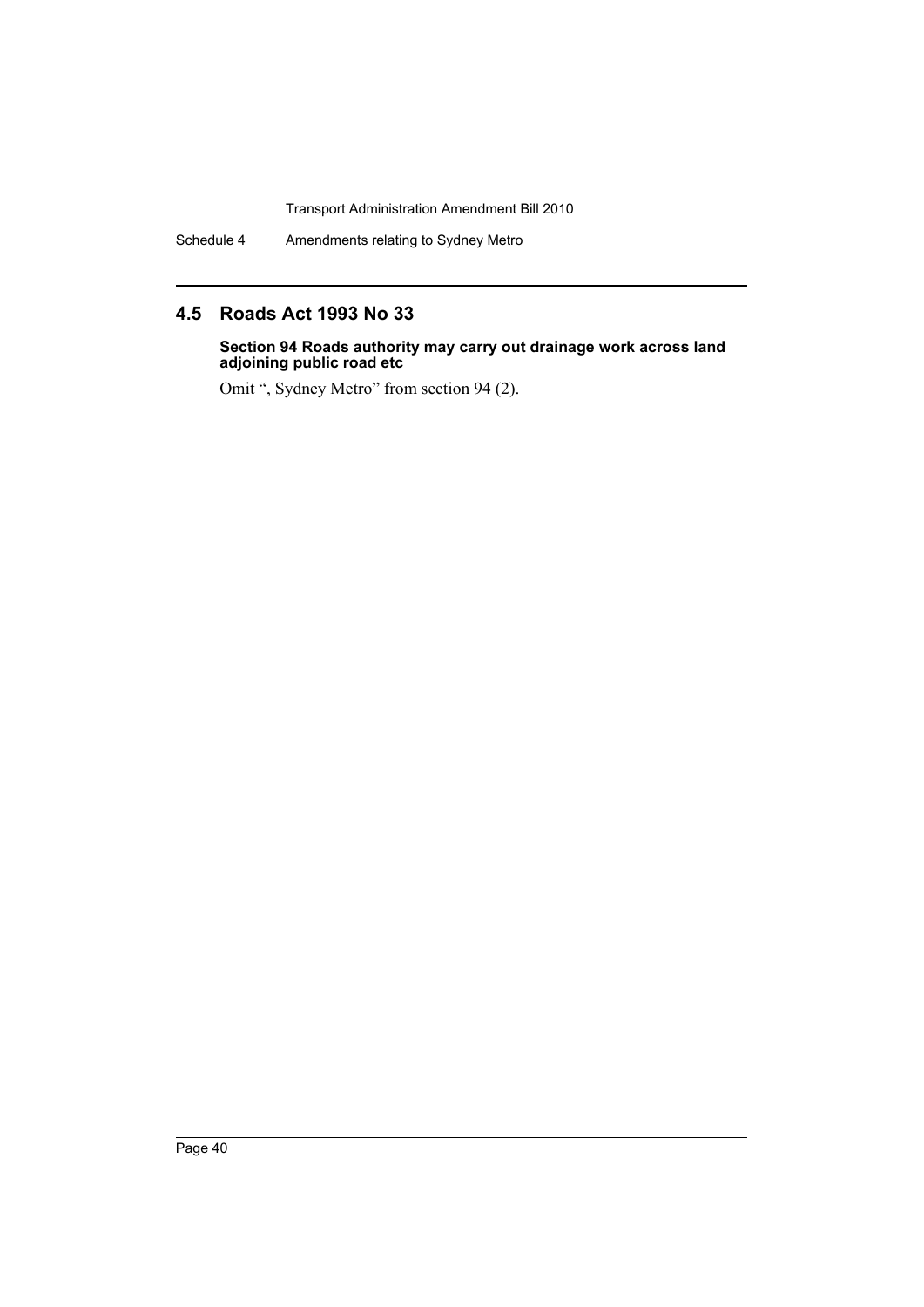Amendments relating to Public Transport Ticketing Corporation Schedule 5

### <span id="page-41-0"></span>**Schedule 5 Amendments relating to Public Transport Ticketing Corporation**

#### **5.1 Transport Administration Act 1988 No 109**

- **[1] Part 3B Public Transport Ticketing Corporation** Omit the Part.
- **[2] Schedule 4 Transfer of assets, rights and liabilities** Omit clause 2 (1) (c).
- **[3] Schedule 9**

Insert as Schedule 9:

### **Schedule 9 Public Transport Ticketing Corporation**

#### **1 Definitions**

In this Schedule:

*assets* means any legal or equitable estate or interest (whether present or future and whether vested or contingent and whether personal or assignable) in real or personal property of any description (including money), and includes securities, choses in action and documents.

*liabilities* means any liabilities, debts or obligations (whether present or future and whether vested or contingent and whether personal or assignable).

*rights* means any rights, powers, privileges or immunities (whether present or future and whether vested or contingent and whether personal or assignable).

#### **2 Continuation of Public Transport Ticketing Corporation**

- (1) The corporation constituted under section 35R immediately before the commencement of this Schedule is continued by this clause with the corporate name of the Public Transport Ticketing Corporation.
- (2) The corporation continued by this clause is for all purposes (including the rules of private international law) the same legal entity as the Public Transport Ticketing Corporation constituted under section 35R immediately before the commencement of this Schedule.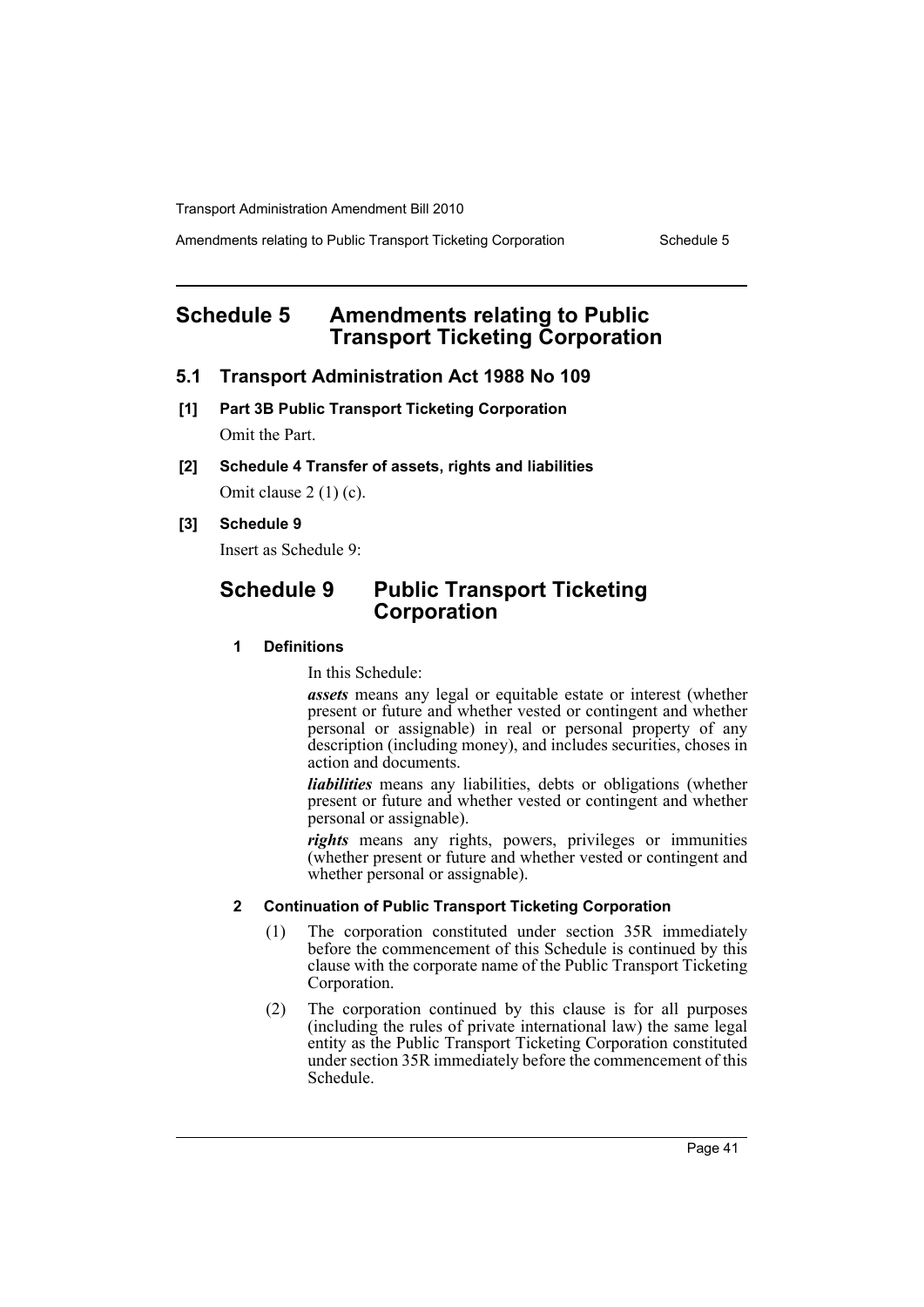Schedule 5 Amendments relating to Public Transport Ticketing Corporation

- (3) The Public Transport Ticketing Corporation:
	- (a) has the functions conferred or imposed on it by or under this or any other Act, and
	- (b) is a NSW Government agency.

#### **3 Objectives and functions of PTTC**

- (1) The objectives of the Public Transport Ticketing Corporation are as follows:
	- (a) to manage its assets, rights and liabilities effectively and responsibly,
	- (b) to minimise the risk exposure of the State arising from its activities,
	- (c) to achieve the efficient and timely winding up of residual business activities.
- (2) The Public Transport Ticketing Corporation has the following functions:
	- (a) such functions as may be necessary or convenient to enable it to exercise its rights and discharge its obligations under or in connection with its assets, rights and liabilities (including the sale, lease or disposal of any of its property),
	- (b) any other functions conferred or imposed on it by or under this or any other Act.
- (3) The Public Transport Ticketing Corporation may do any thing that is supplemental or incidental to the exercise of its functions.

#### **4 Director-General to manage and control affairs of PTTC**

- (1) The affairs of the Public Transport Ticketing Corporation are to be managed and controlled by the Director-General.
- (2) Any act, matter or thing done in the name of, or on behalf of, the Public Transport Ticketing Corporation by the Director-General is taken to have been done by the Public Transport Ticketing Corporation.
- (3) The seal of the Public Transport Ticketing Corporation is to be kept by the Director-General and affixed to a document only:
	- (a) in the presence of the Director-General or a member of staff of Transport NSW authorised by the of Transport NSW authorised by the Director-General, and
	- (b) with an attestation by the signature of the Director-General or that member of staff of the fact of the affixing of the seal.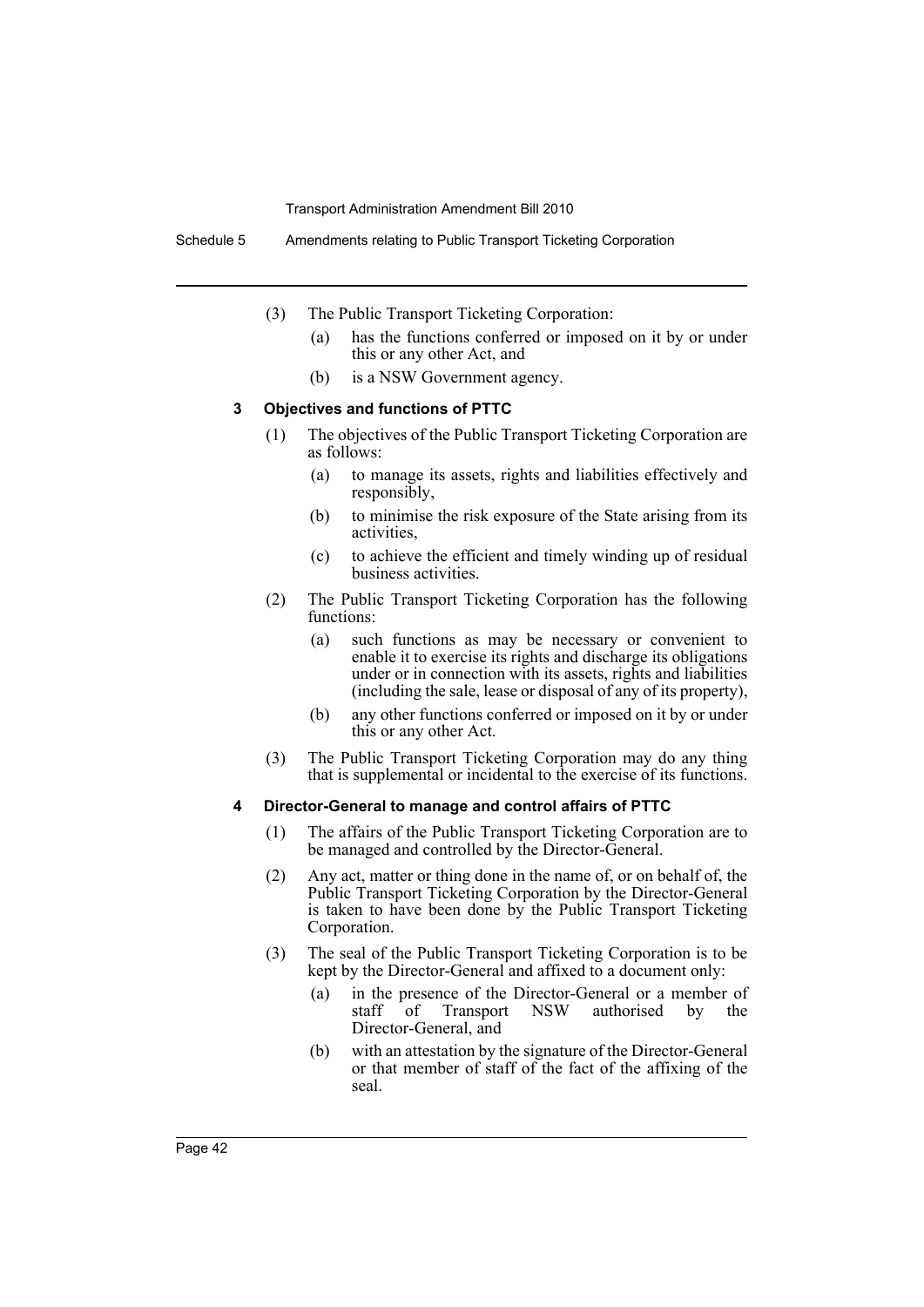- Amendments relating to Public Transport Ticketing Corporation Schedule 5
	- (4) Until its dissolution, the Public Transport Ticketing Corporation is taken to be a public transport agency for the purposes of section 3C (General functions of Director-General).

#### **5 Delegation of functions of PTTC**

- (1) The Public Transport Ticketing Corporation may delegate to an authorised person any of the functions of the Corporation, other than this power of delegation.
- (2) A delegate may subdelegate to an authorised person any function delegated by the Public Transport Ticketing Corporation if the delegate is authorised in writing to do so by the Corporation.
- (3) In this clause, *authorised person* means:
	- (a) a member of staff of Transport NSW, or
	- (b) a person of a class prescribed by the regulations or approved by the Director-General.

### **6 PTTC Fund**

- (1) There is to continue in the Special Deposits Account a Public Transport Ticketing Corporation Fund.
- (2) The following is to be paid into the Public Transport Ticketing Corporation Fund:
	- (a) all money received by or on account of the Public Transport Ticketing Corporation,
	- (b) all money advanced to the Public Transport Ticketing Corporation by the Treasurer or appropriated by Parliament for the purposes of the Corporation,
	- (c) all other money required by or under this or any other Act to be paid into the Fund.
- (3) The following is to be paid from the Public Transport Ticketing Corporation Fund:
	- (a) all payments made on account of the Public Transport Ticketing Corporation or otherwise required to meet expenditure incurred in relation to the functions of the Corporation,
	- (b) such amounts as the Treasurer considers to be surplus to the requirements of the Fund pending the dissolution of the Public Transport Ticketing Corporation,
	- (c) all other payments required by or under this or any other Act to be paid from the Fund.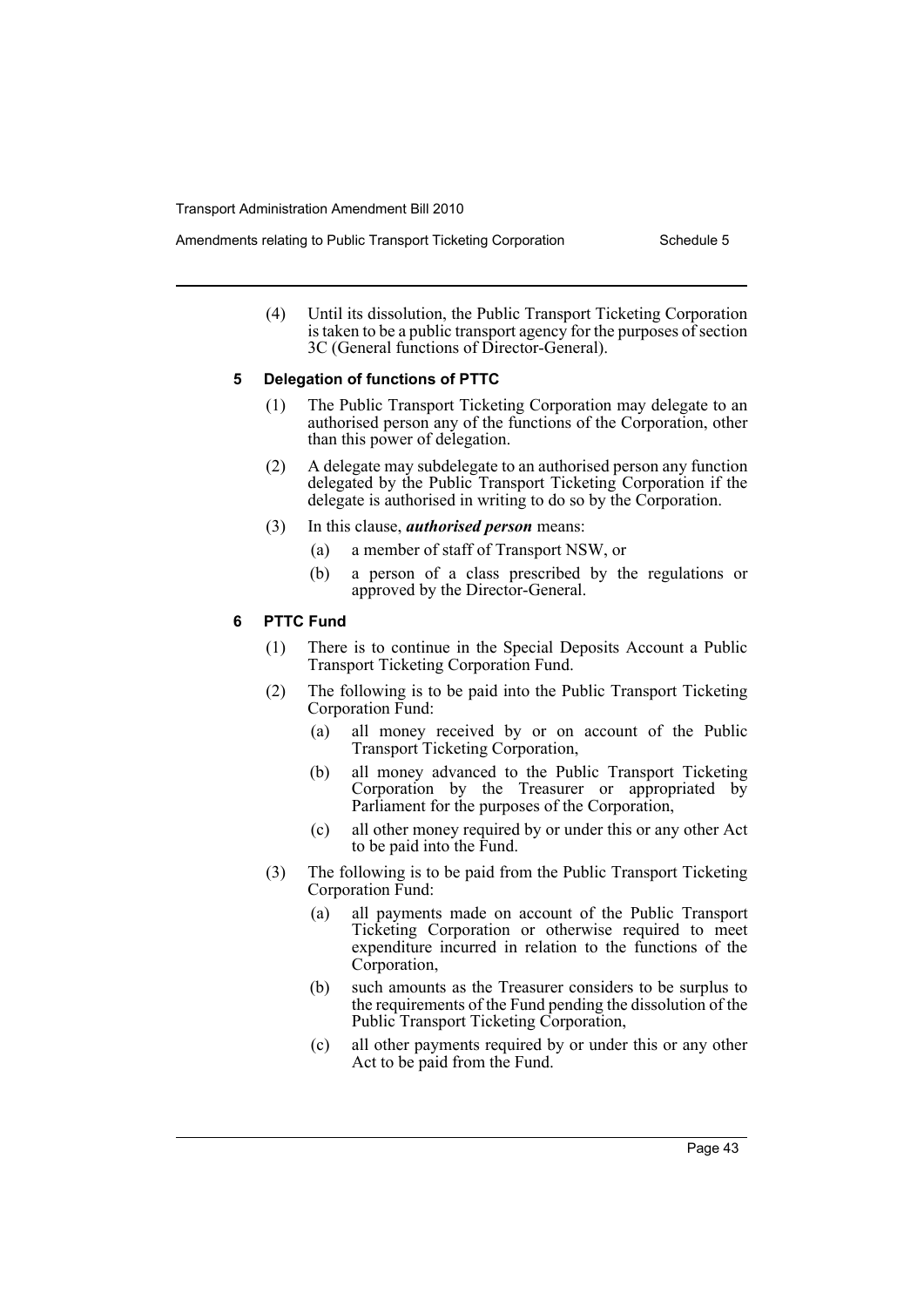Schedule 5 Amendments relating to Public Transport Ticketing Corporation

#### **7 Annual report**

A report under the *Annual Reports (Departments) Act 1985* in respect of Transport NSW may include any annual report required to be made in respect of the Public Transport Ticketing Corporation under the *Annual Reports (Statutory Bodies) Act 1984*.

#### **8 Dissolution of PTTC**

- (1) The Governor may, by proclamation published on the NSW legislation website, appoint a day on which the Public Transport Ticketing Corporation is to be dissolved.
- (2) On that day, the Public Transport Ticketing Corporation is dissolved and any assets, rights and liabilities of the Corporation become assets, rights and liabilities of the Crown.
- (3) Schedule 4 applies to the transfer of the assets, rights and liabilities of the Public Transport Ticketing Corporation by the operation of this clause and so applies as if this clause were an order to which that Schedule applies when this clause takes effect.
- (4) Regulations of a savings and transitional nature may be made consequent on the dissolution of the Public Transport Ticketing Corporation.

#### **[4] Schedules 10 and 11**

Omit the Schedules.

### **5.2 Public Sector Employment and Management Act 2002 No 43**

#### **Schedule 1 Divisions of the Government Service**

Omit the matter relating to the Public Transport Ticketing Corporation Division from Part 2.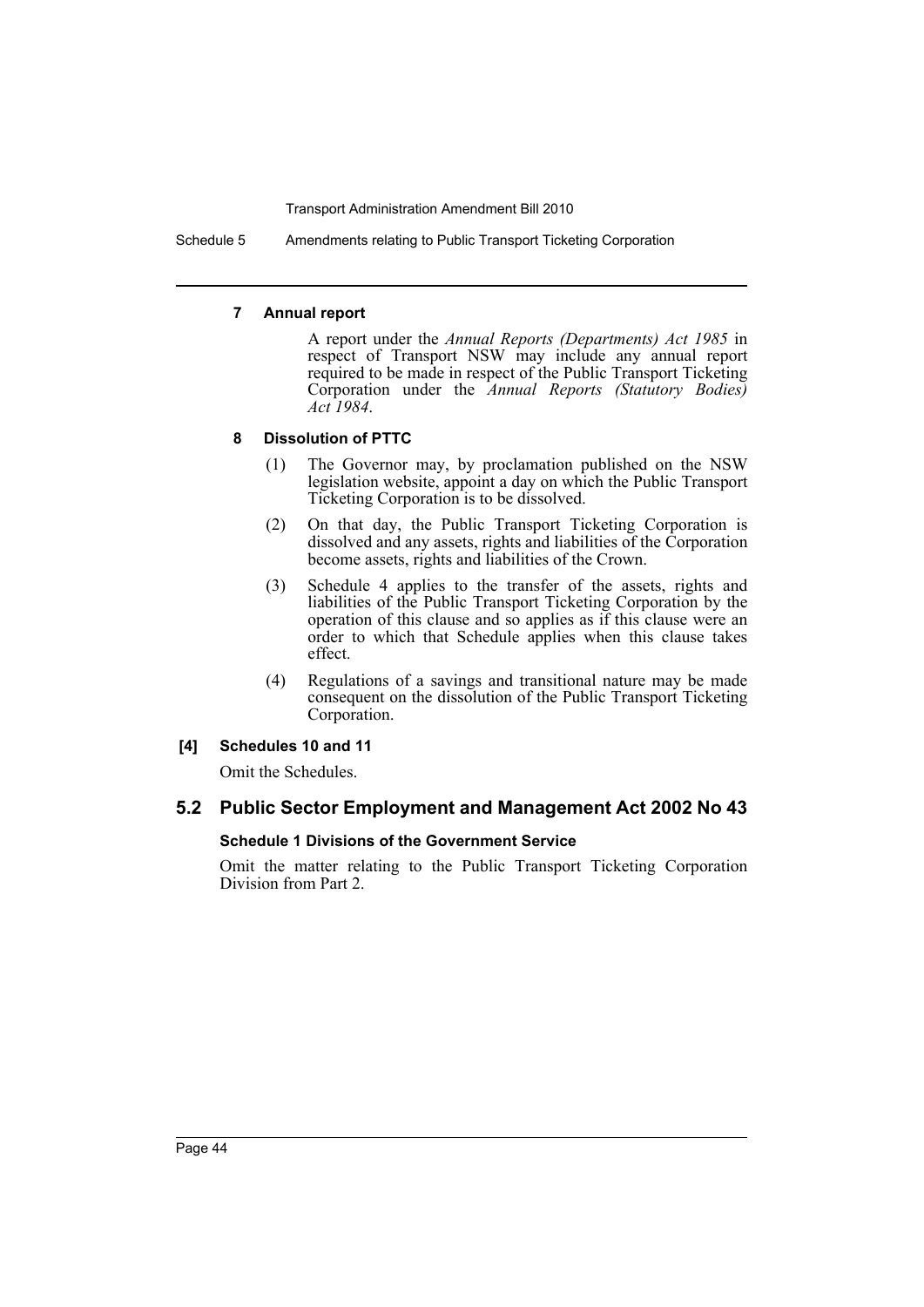Amendments relating to Independent Transport Safety and Reliability **Regulator** Schedule 6

### <span id="page-45-0"></span>**Schedule 6 Amendments relating to Independent Transport Safety and Reliability Regulator**

#### **6.1 Transport Administration Act 1988 No 109**

**[1] The whole Act, except Schedule 7 and where otherwise amended by this Act**

Omit "ITSRR" and "ITSRR's" wherever occurring.

Insert instead "ITSR" and "ITSR's", respectively.

#### **[2] Section 3 Definitions**

Omit the definitions of *Independent Transport Safety and Reliability Advisory Board* and *Independent Transport Safety and Reliability Regulator* from section 3 (1).

Insert instead in alphabetical order:

*Independent Transport Safety Advisory Board* means the Independent Transport Safety Advisory Board established under this Act.

*Independent Transport Safety Regulator* means the Independent Transport Safety Regulator constituted under this Act.

**[3] Part 4A (headings to the Part and Divisions 2–4 and 6), sections 42A (definition of "Board"), 42B (1), 42T (1), 103, 107 (1) (a1), 111 (5) and 112 (2) (definition of "member of a transport authority"), Schedule 2A (Schedule heading and clause 1) and clause 16 (4) of Schedule 6A**

Omit "and Reliability" wherever occurring.

#### **[4] Section 42A Definitions**

Omit the definitions of *funded transport service* and *reliability*.

#### **[5] Section 42A**

Omit the definition of *ITSRR*. Insert instead:

*ITSR* means the Independent Transport Safety Regulator.

#### **[6] Section 42C Objectives of ITSR**

Omit "and reliability as fundamental objectives" from section 42C (2) (b). Insert instead "as a fundamental objective".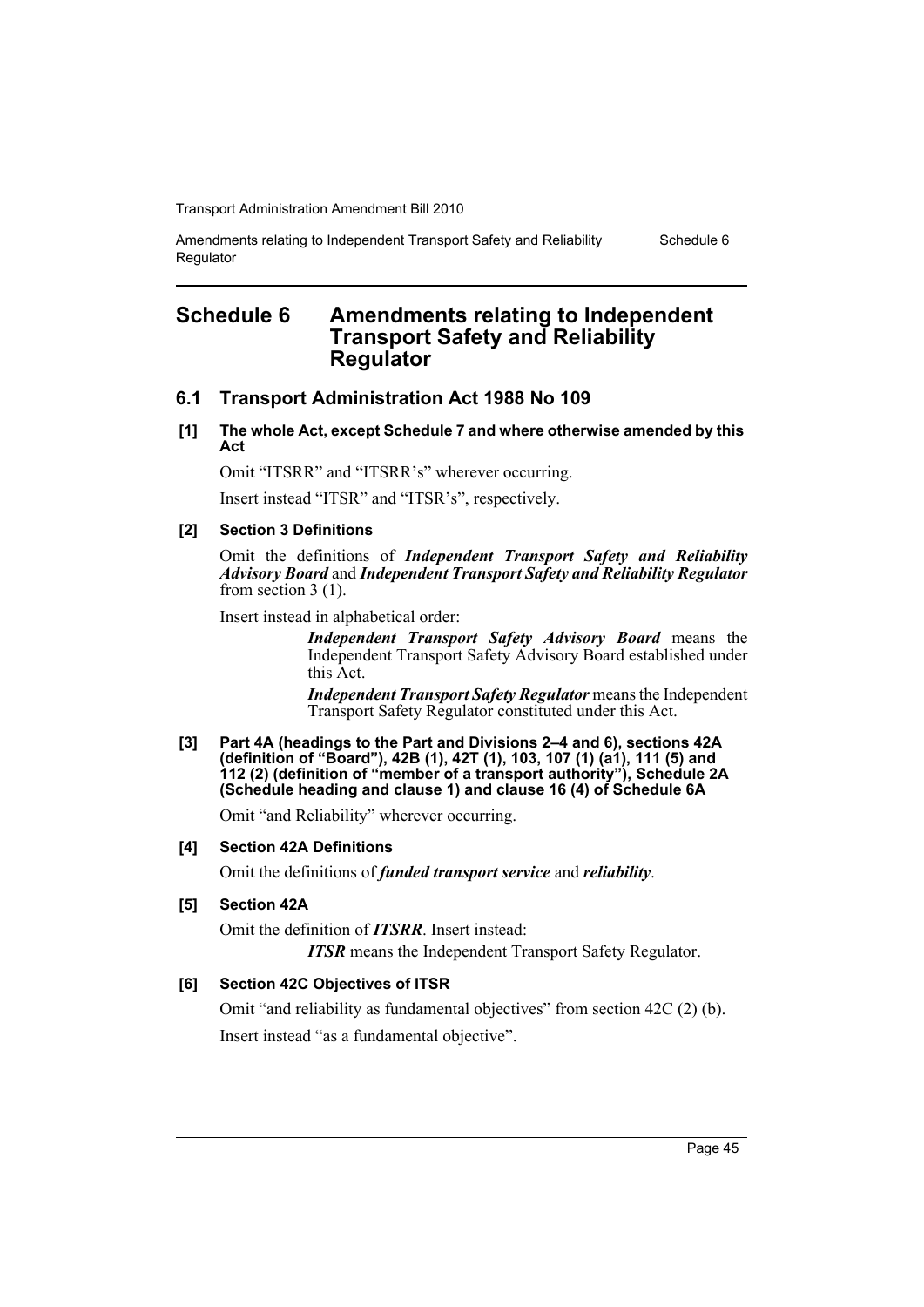Schedule 6 Amendments relating to Independent Transport Safety and Reliability Regulator

#### **[7] Section 42D General functions of ITSR**

Omit section 42D (2) (c) and (e).

#### **[8] Section 42D (2) (h)**

Omit "or the reliability of funded transport services,".

#### **[9] Section 42E ITSR may advise on and monitor safety**

Omit section 42E (1). Insert instead:

(1) The ITSR is to advise the Minister with respect to the performance of transport authorities in connection with the exercise of their functions relating to the safe operation of transport services.

#### **[10] Section 42E (3)**

Omit the subsection.

#### **[11] Section 42F Auditing of transport authorities and owners and operators of transport services**

Insert ", for the purposes of exercising its functions under this Part," after "may" in section  $42\bar{F}(1)$ .

#### **[12] Section 42G Reports to Minister on performance**

Omit "and reliability" from section 42G (1).

#### **[13] Section 42I Power of ITSR to give directions relating to safe operation of transport services**

Insert after section 42I (1):

(1A) Any such direction to the Director-General may be given only in relation to a function of a kind that was exercisable by the Director-General before the commencement of this subsection.

#### **[14] Section 42I (2)**

Omit "functions of the Ministry of Transport relating solely to the Ministry".

Insert instead "functions of Transport NSW relating solely to Transport NSW".

#### **[15] Section 42P Limitations on Ministerial control of ITSR**

Omit "or reliability" from section 42P (2) (d).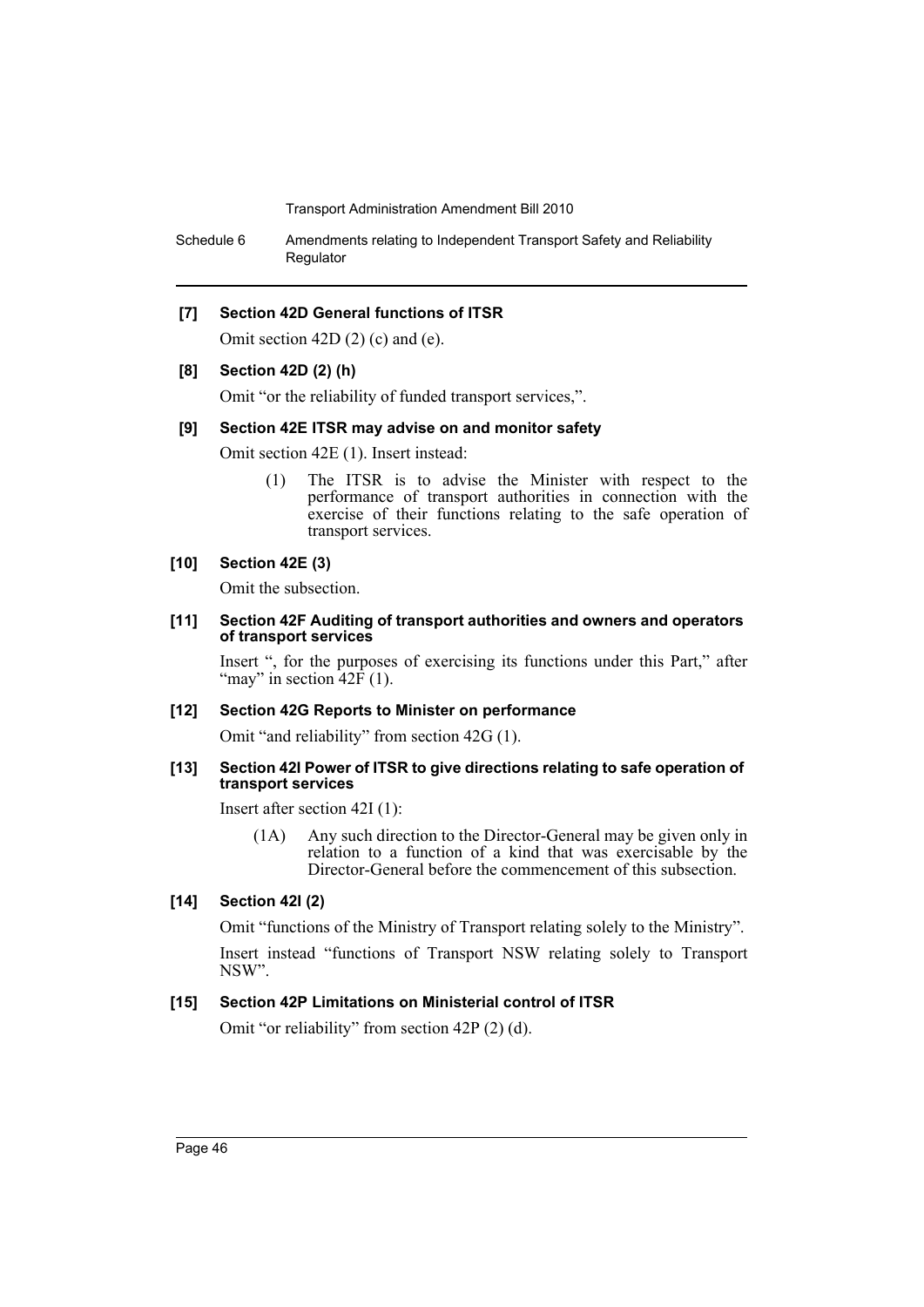Amendments relating to Independent Transport Safety and Reliability **Regulator** Schedule 6

#### **[16] Section 42P (2) (g)**

Insert after section 42P (2) (f):

(g) the exercise of a function as a relevant safety regulator under section 3E.

#### **[17] Section 42U General functions of Board**

Omit "or the reliability of funded transport services" from section 42U (3).

#### **6.2 Passenger Transport Act 1990 No 39**

#### **Section 6B**

Insert at the end of Part 1:

#### **6B Arrangements with ITSR for exercise of Director-General's safety functions**

- (1) The Director-General and the Independent Transport Safety Regulator (*ITSR*) may enter into an arrangement for the ITSR to assist the Director-General in connection with the exercise of any of the Director-General's transport safety functions under this Act.
- (2) For the purposes of any such arrangement, the Director-General may delegate any of his or her functions under this Act to the ITSR and the ITSR may subdelegate to any member of staff of the ITSR any function delegated to the ITSR.
- (3) Any such arrangement may make provision for the re-imbursement of the ITSR by the Director-General for the costs incurred in connection with the provision of assistance under the arrangement.
- (4) In this section, *transport safety functions* include:
	- (a) functions relating to the assessment of the capacity of an accredited service operator (or of a prospective such operator) to meet the government's standards of safety of passengers and the public, and
	- (b) functions relating to the safety management systems of accredited service operators, and
	- (c) functions relating to the drug and alcohol programs for employees of accredited service operators, and
	- (d) functions relating to any other conditions of accreditation of an accredited service operator that affect the safety of passengers and the public.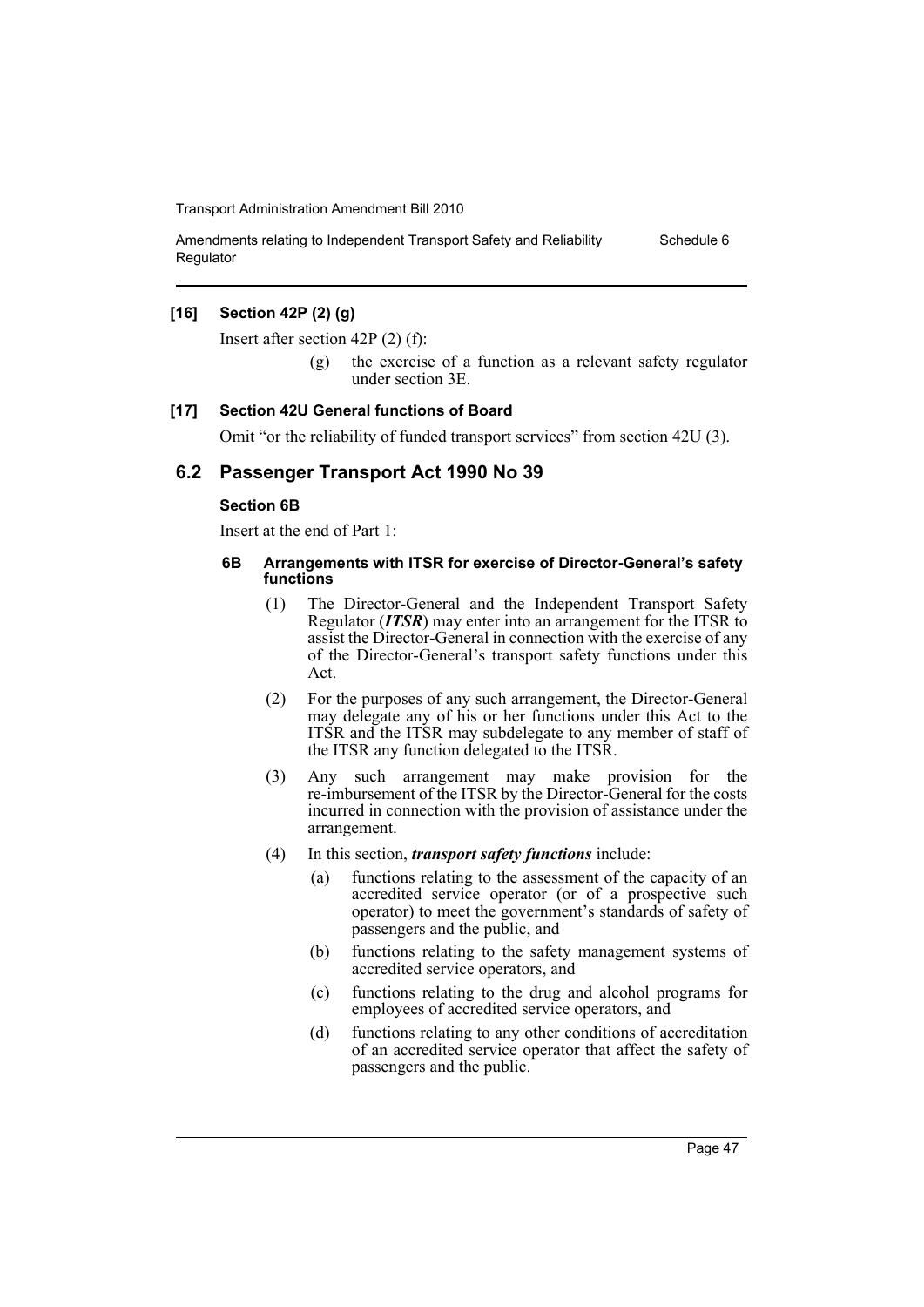Schedule 6 Amendments relating to Independent Transport Safety and Reliability **Regulator** 

### **6.3 Public Finance and Audit Act 1983 No 152**

#### **Schedule 2 Statutory bodies**

Omit "Independent Transport Safety and Reliability Regulator".

Insert instead "Independent Transport Safety Regulator".

### **6.4 Public Sector Employment and Management Act 2002 No 43**

#### **[1] Schedule 1 Divisions of the Government Service**

Omit the matter relating to the Independent Transport Safety and Reliability Regulator Division from Part 2.

Insert instead:

Independent Transport Safety Regulator Chief Executive of the Independent Division Transport Safety Regulator

## **[2] Schedule 2 Executive positions (other than non-statutory SES positions)**

Omit "and Reliability" from Part 2.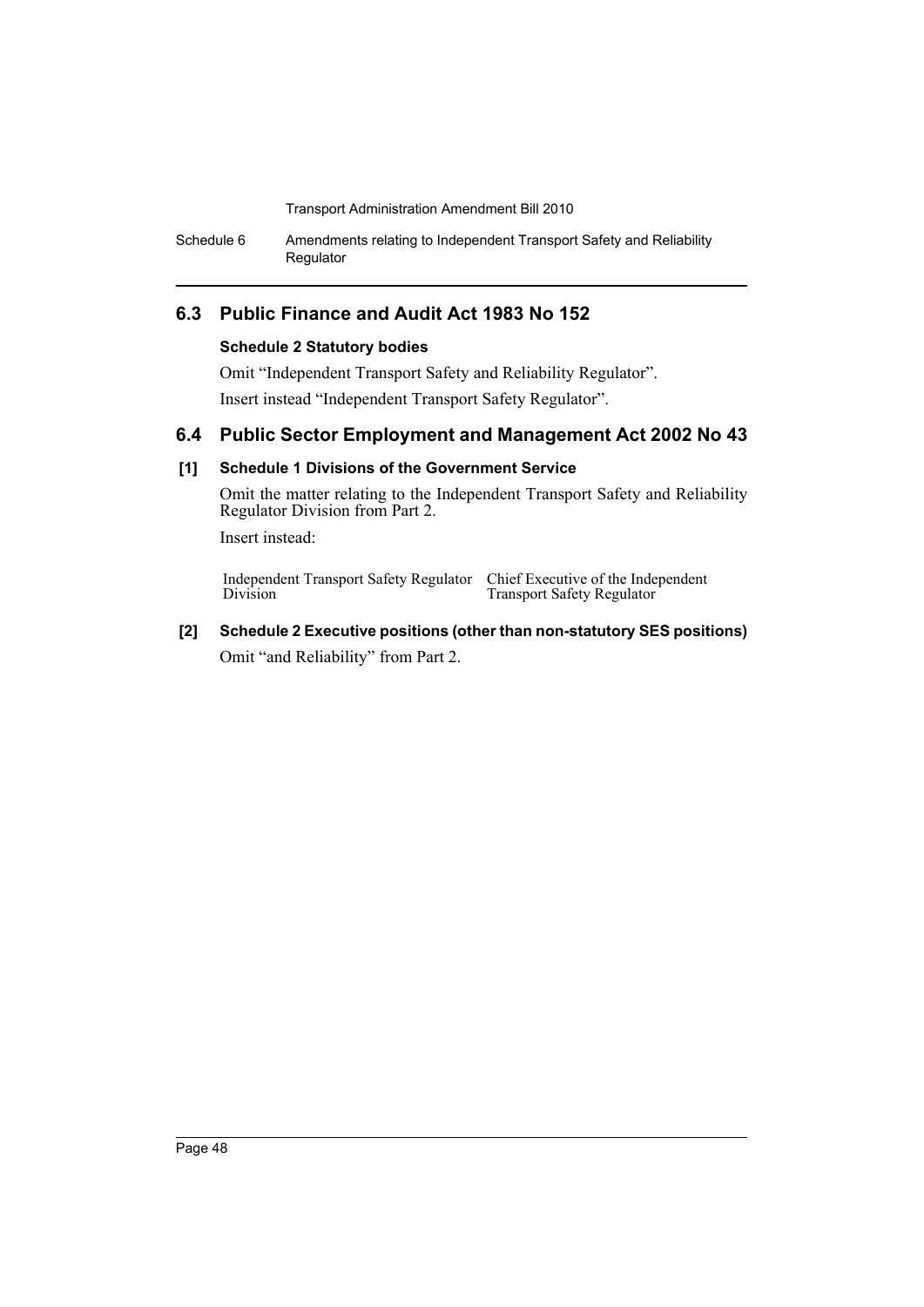Consequential and other amendments Schedule 7

### <span id="page-49-0"></span>**Schedule 7 Consequential and other amendments**

### **7.1 Transport Administration Act 1988 No 109**

**[1] Long title**

Omit the long title. Insert instead:

An Act relating to the administration of transport; and for other purposes.

#### **[2] Section 3 Definitions**

Insert in alphabetical order in section 3 (1):

*Advisory Council* means the Transport Advisory Council established under Part 5.

**[3] Section 3 (1), definitions of "Authority" and "officer"**

Omit the definitions.

#### **[4] Section 3 (1), definitions of "Ministerial Holding Corporation" and "Transport Administration Corporation"**

Omit the definitions.

**[5] Section 3 (1), definitions of "Roads and Traffic Advisory Council" and "Transport Advisory Group"**

Omit the definitions.

### **[6] Section 3 (4)**

Omit the subsection.

#### **[7] Section 3A Metropolitan rail area**

Omit "the Ministry of Transport" from section 3A (1). Insert instead "Transport NSW".

**[8] Section 3A (6)**

Omit the subsection.

**[9] Section 10 Other functions of RailCorp** Omit section 10 (3).

### **[10] Section 11 Acquisition of land by RailCorp** Omit "portfolio Minister" from section 11 (4). Insert instead "Director-General".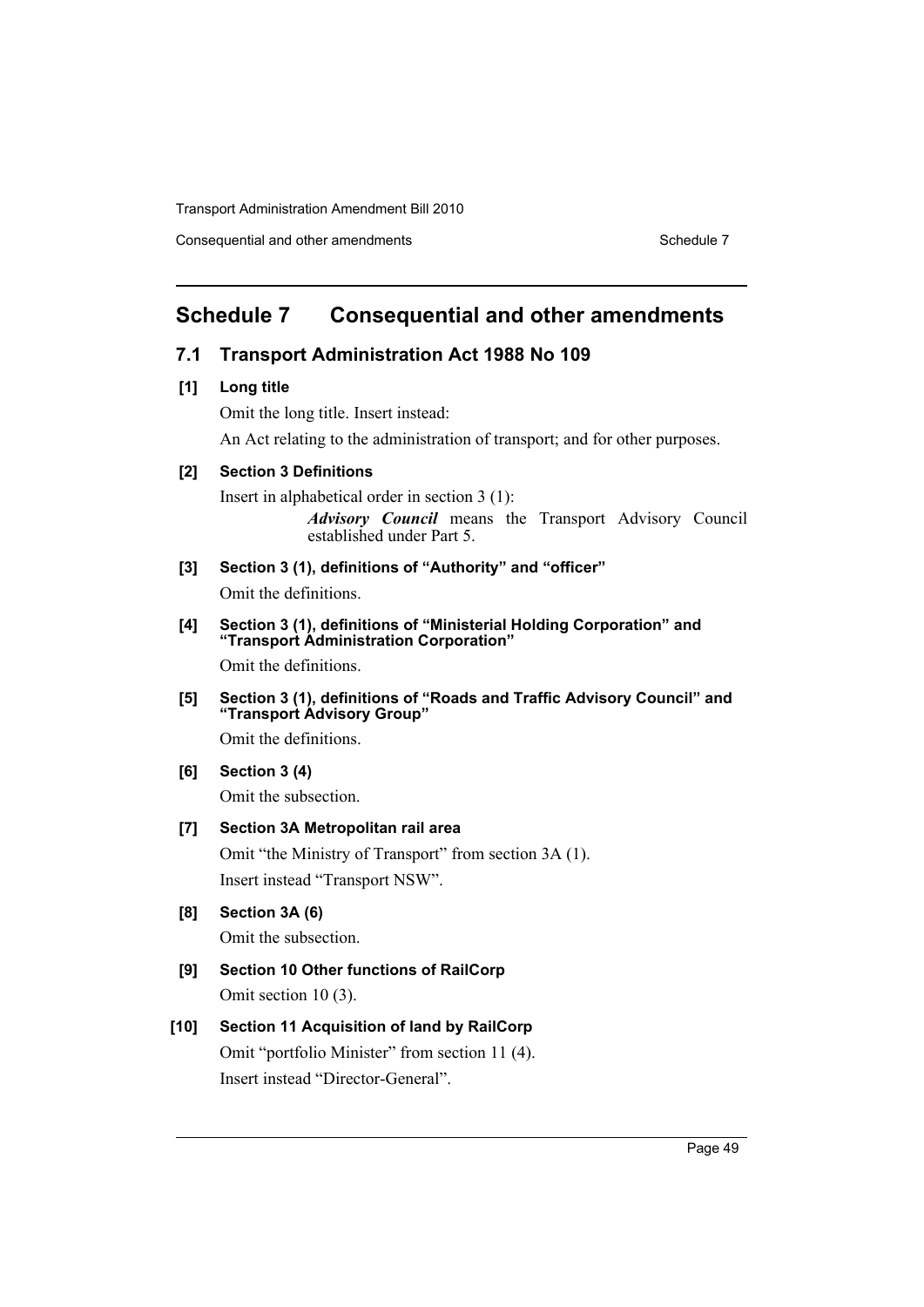Schedule 7 Consequential and other amendments

**[11] Sections 11A (3), 35EA (3) and 100 (3)**

Omit the subsections.

- **[12] Sections 16 (2) and 35K (2)** Omit "Officer" wherever occurring.
- **[13] Sections 17, 29, 35L and 49 (Ministerial control)**

Omit the sections.

**[14] Sections 17C–17E, 32–34, 35O–35Q, 51 and 52 (Subsidiary corporations etc)**

Omit the sections.

**[15] Section 31 Corporate plans**

Omit "(including the requirements of any direction by the Minister under section 29)" from section  $31(5)$ .

#### **[16] Section 31 (6)**

Omit the subsection.

**[17] Section 35F Acquisition of land by Sydney Ferries** Omit "portfolio Minister" from section 35F (4).

Insert instead "Director-General".

**[18] Part 4 Director-General of the Ministry of Transport** Omit the Part.

#### **[19] Section 42A Definitions**

Omit paragraph (f) of the definition of *transport authority*.

**[20] Section 42J Duties of authorities and owners and operators to co-operate with ITSR**

Omit "board and chief executive officer". Insert instead "chief executive".

- **[21] Part 6, Division 2 Roads and Traffic Advisory Council** Omit the Division.
- **[22] Part 7, heading** Omit "**certain**".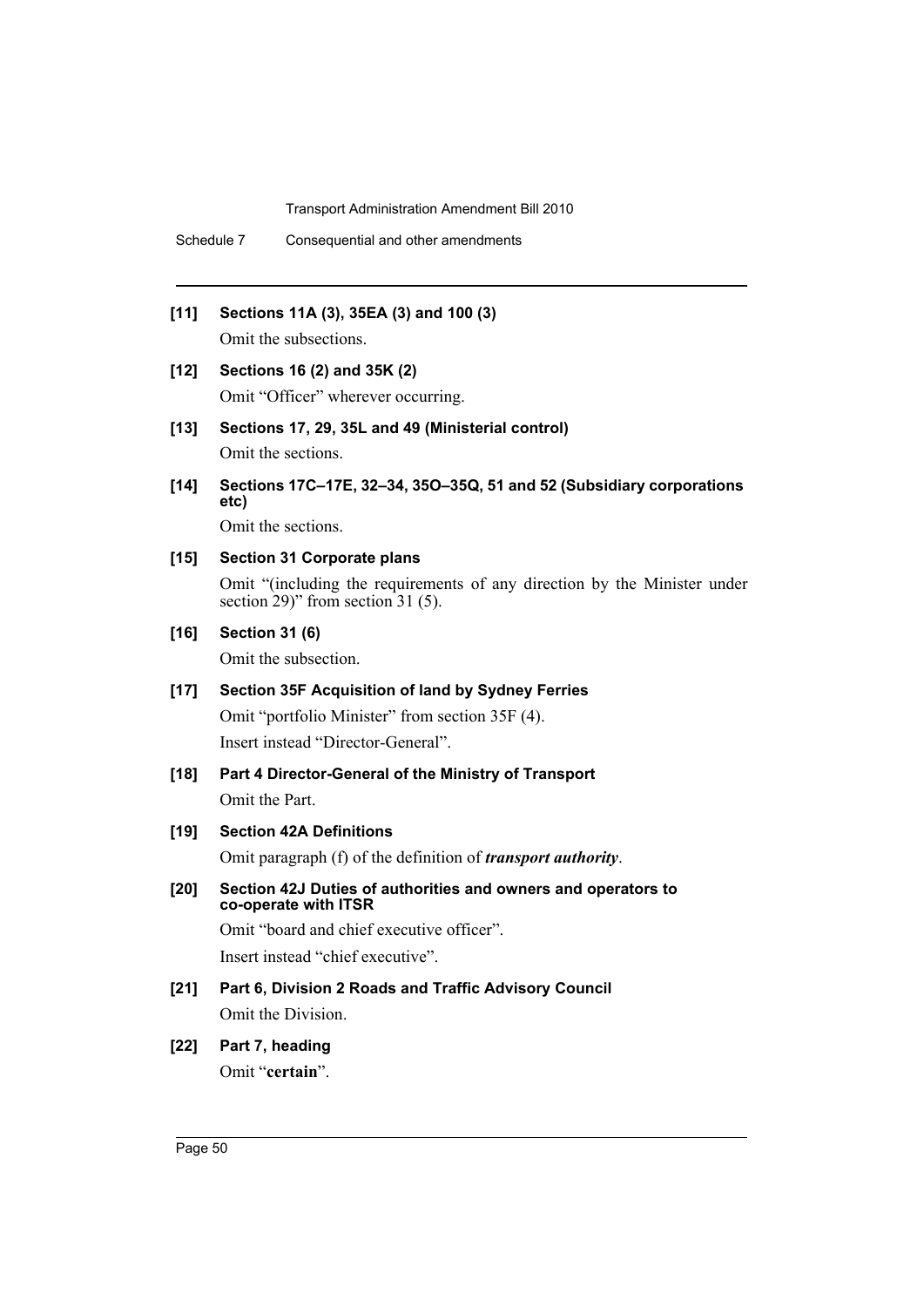Consequential and other amendments Schedule 7

#### **[23] Part 7, Division 1, heading**

Omit "**an Authority, Sydney Metro or ITSRR**".

Insert instead "**certain authorities**".

#### **[24] Section 56**

Omit the section. Insert instead:

#### **56 Application of Division**

This Division applies to and in respect of such staff as are employed under Chapter 1A of the *Public Sector Employment and Management Act 2002* in a Division of the Government Service (other than a Department within the meaning of that Act) to enable any of the following bodies to exercise its functions:

- (a) Roads and Traffic Authority,
- (b) State Transit Authority,
- (c) Independent Transport Safety Regulator,
- (d) until their dissolution, Sydney Metro and the Public Transport Ticketing Corporation.

#### **[25] Sections 58 and 95**

Omit the sections.

#### **[26] Section 70 Payments into RailCorp Fund**

Omit section 70 (b) and (c). Insert instead:

- (b) all money advanced to RailCorp by the Treasurer, and
- (c) all money:
	- (i) appropriated by Parliament for the purposes of Transport NSW and allocated to RailCorp by the Director-General, or
	- (ii) otherwise appropriated by Parliament for the purposes of RailCorp, and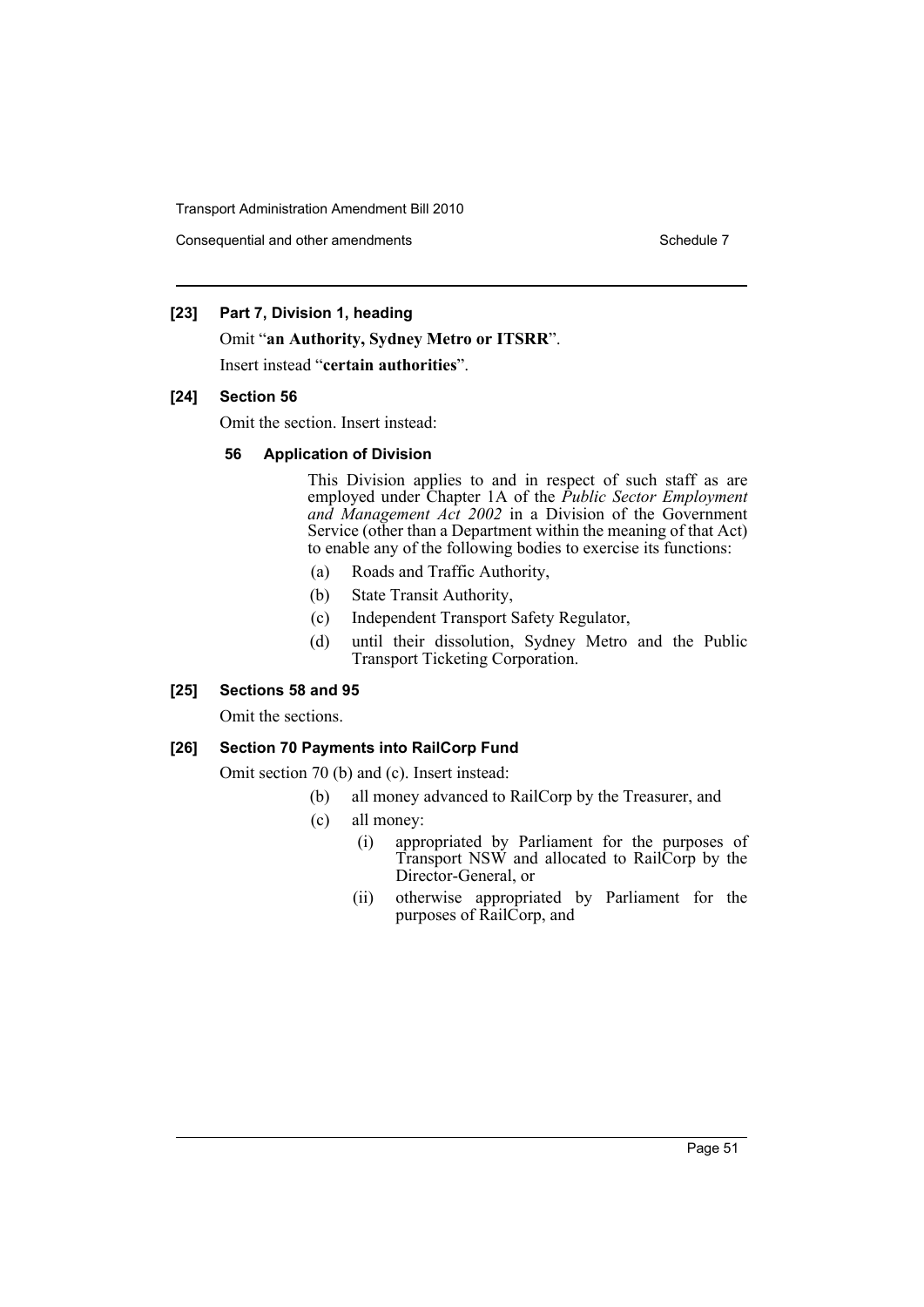Schedule 7 Consequential and other amendments

#### **[27] Section 74 Payments into State Transit Authority Fund**

Omit section 74 (b). Insert instead:

- (b) all money advanced to the State Transit Authority by the Treasurer, and
- (b1) all money:
	- (i) appropriated by Parliament for the purposes of Transport NSW and allocated to the State Transit Authority by the Director-General, or
	- (ii) otherwise appropriated by Parliament for the purposes of the State Transit Authority, and

#### **[28] Section 78 Payments into Roads and Traffic Authority Fund**

Omit section 78 (1) (a). Insert instead:

- (a) all money:
	- (i) advanced to the Roads and Traffic Authority by the Treasurer, or
	- (ii) appropriated by Parliament for the purposes of Transport NSW and allocated to the Roads and Traffic Authority by the Director-General, or
	- (iii) otherwise appropriated by Parliament for the purposes of the Roads and Traffic Authority,

but excluding money advanced or appropriated for such non-capital expenditure as may be prescribed by the regulations, and

#### **[29] Section 80E Payments into Sydney Ferries Fund**

Omit section 80E (b) and (c). Insert instead:

- (b) all money advanced to Sydney Ferries by the Treasurer, and
- (c) all money:
	- (i) appropriated by Parliament for the purposes of Transport NSW and allocated to Sydney Ferries by the Director-General, or
	- (ii) otherwise appropriated by Parliament for the purposes of Sydney Ferries, and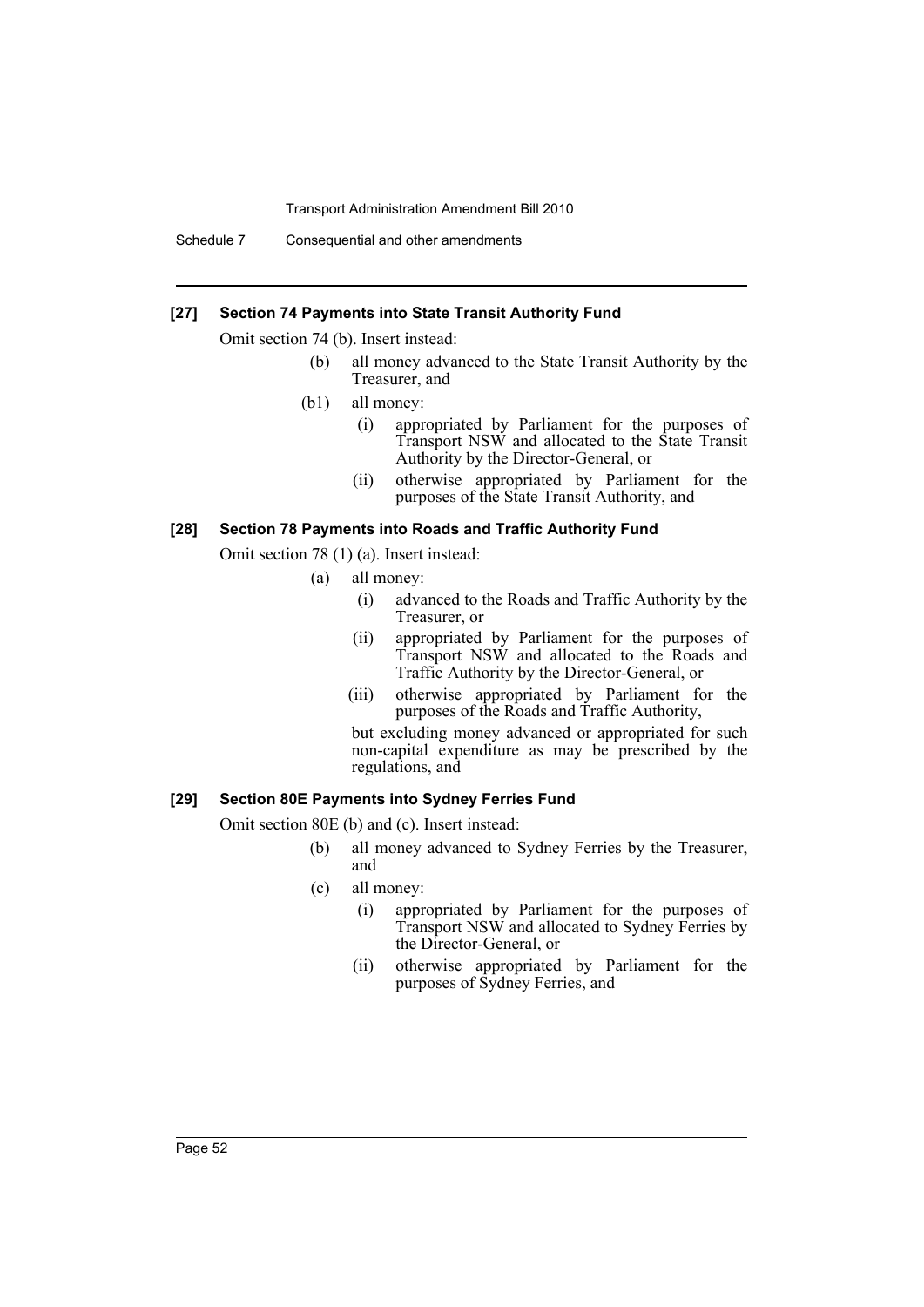Consequential and other amendments Schedule 7

#### **[30] Section 81A**

Insert before section 81:

#### **81A Definition**

In this Division:

*Authority* means any of the following:

- (a) RailCorp,
- (b) Roads and Traffic Authority,
- (c) State Transit Authority,
- (d) Sydney Ferries,
- (e) Transport Construction Authority,
- (f) Country Rail Infrastructure Authority,
- (g) until its dissolution, the Public Transport Ticketing Corporation.

#### **[31] Section 88 Free or subsidised railway, bus or ferry travel**

Omit "section 39" from section 88 (5). Insert instead "section 104EA".

#### **[32] Sections 93 (6) (definition of "authorised officer") and 96 and clauses 6 (1) (b) and 7 (3) of Schedule 6A**

Omit "chief executive officer" wherever occurring.

Insert instead "chief executive".

#### **[33] Section 94 Transfers of assets, rights and liabilities**

Omit "the Transport Administration Corporation," from the definition of *rail authority* in section 94 (6).

#### **[34] Section 96 Person may be chief executive of more than one authority**

Omit "a member of the board of one or more rail authorities or".

#### **[35] Part 9, Division 1C Delegation by Minister**

Omit the Division.

#### **[36] Section 101 Acquisition of land**

Insert after section 101 (3):

(3A) The State Transit Authority may not give a proposed acquisition notice under the *Land Acquisition (Just Terms Compensation) Act 1991* without the approval of the Director-General.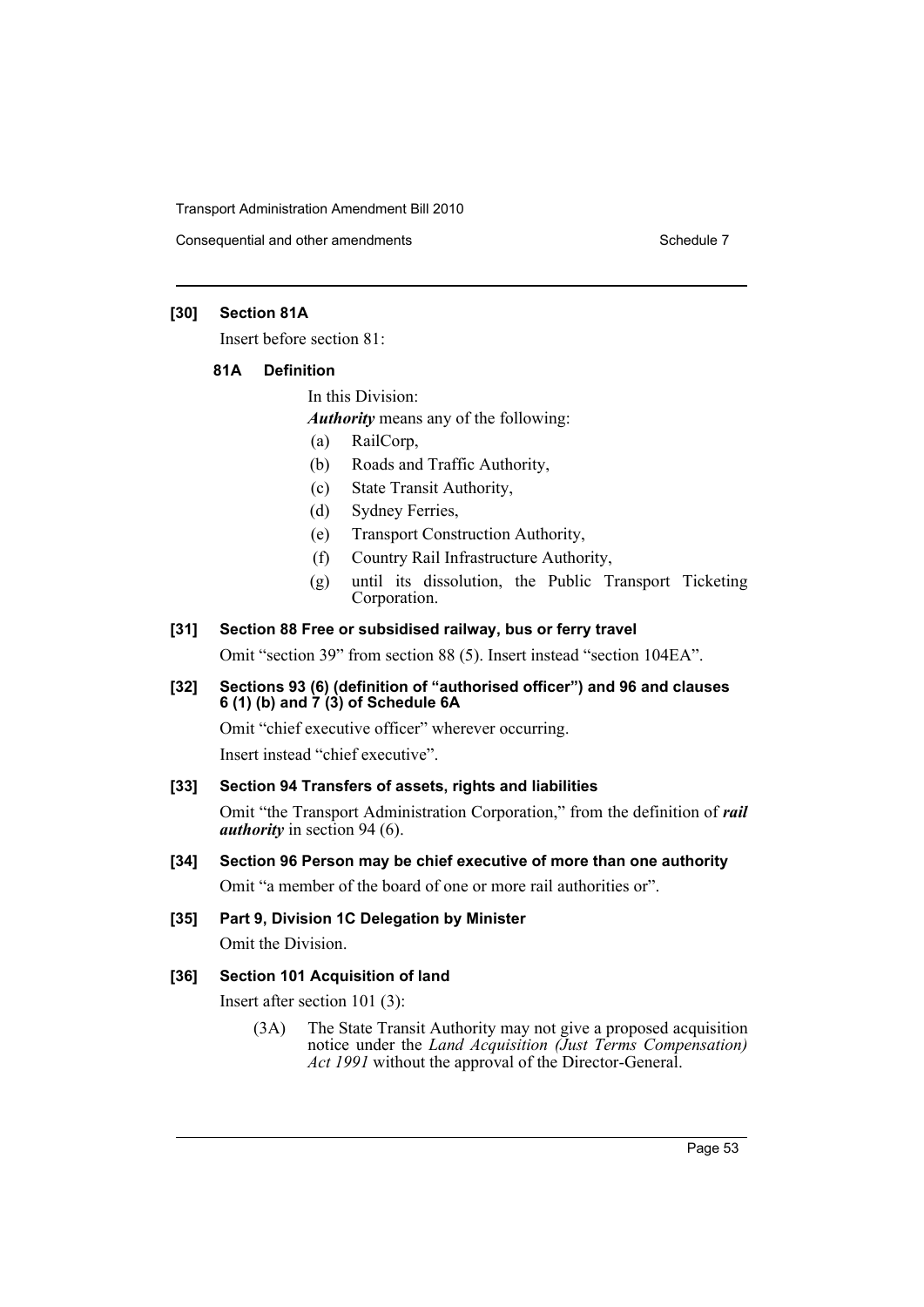Schedule 7 Consequential and other amendments

#### **[37] Sections 104A–104C**

Omit the sections.

#### **[38] Section 104D Transport Administration Corporation**

Omit the section.

#### **[39] Section 104EA**

Insert after section 104E:

#### **104EA Government subsidised travel schemes**

- (1) The Director-General is to administer, or arrange for the administration of, any scheme approved by the Minister for Government subsidised travel on passenger services.
- (2) If the regulations so provide, persons of a class prescribed by the regulations are not entitled to subsidised travel under any such scheme. This subsection applies despite any approval or direction of the Minister or the *Anti-Discrimination Act 1977*.
- (3) Payments required to be made in accordance with any such scheme are to be made from such money as may be provided by Parliament for the purpose.

#### **[40] Section 104F Sale, lease or other disposal of land**

Omit section 104F (2).

**[41] Section 104G**

Omit the section. Insert instead:

#### **104G Acquisition of land**

- (1) The Director-General may, for the purpose of the exercise of the Director-General's functions, acquire land (including an interest in land) by agreement or by compulsory process in accordance with the *Land Acquisition (Just Terms Compensation) Act 1991*.
- (2) The other purposes for which land may be acquired under subsection  $(1)$  include for the purposes of a future sale, lease or disposal, that is, to enable the Director-General to exercise his or her functions in relation to land under this Act.
- (3) An acquisition of land under this section is not void merely because it is expressed to be for the purposes of exercising the functions of the Director-General or for the purposes of this Act.
- (4) Without limiting the generality of this section, the purposes for which land may be acquired under this section include acquiring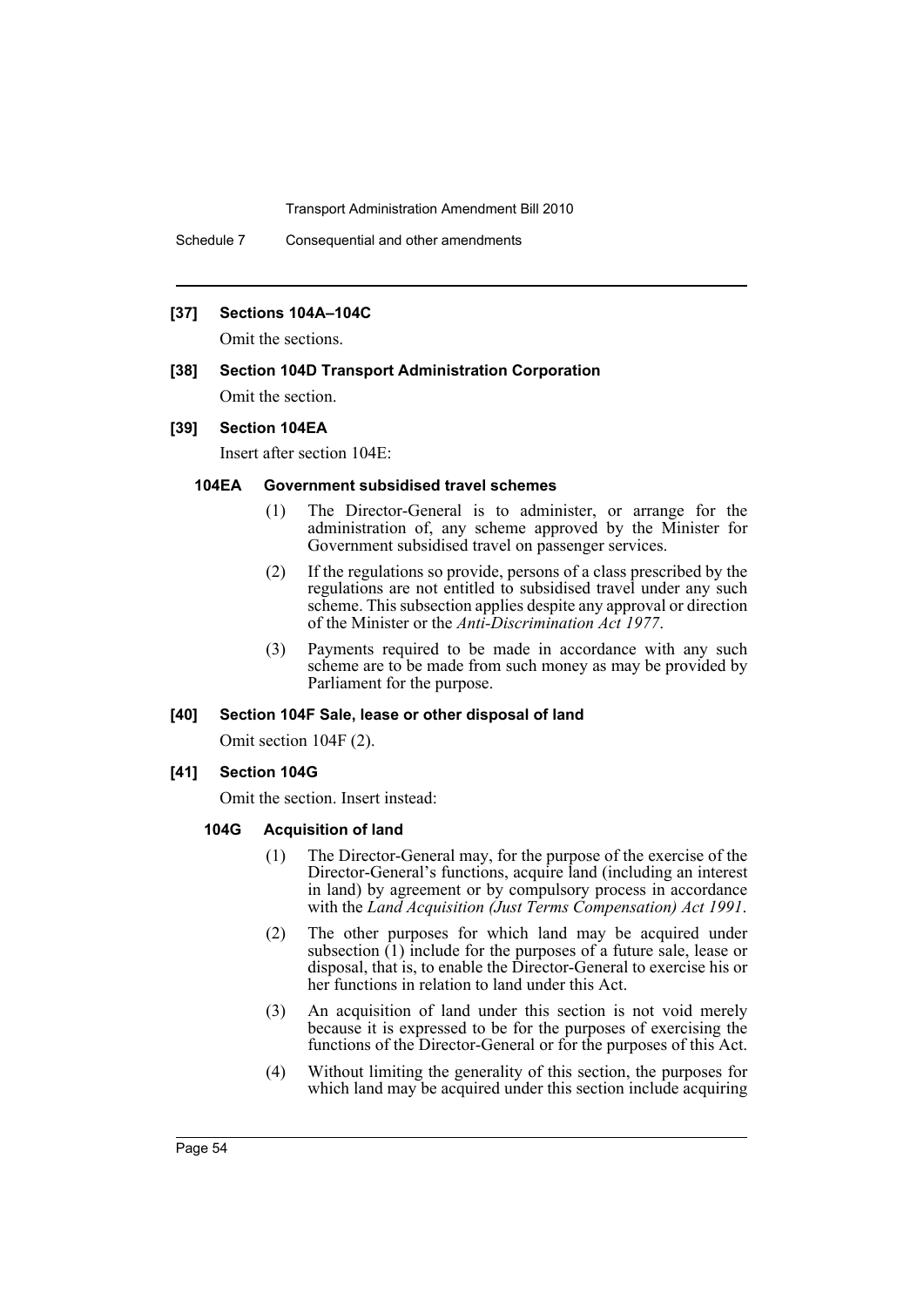Consequential and other amendments Schedule 7

land for future use for transport infrastructure or services referred to in section 3C.

#### **[42] Section 104J Annual reporting requirements**

Omit the section.

#### **[43] Section 104V Resolution of disputes concerning routes of light rail systems**

Omit section 104V (1). Insert instead:

(1) This section applies to a dispute between the relevant Ministers about a recommendation under section 104N relating to the declaration of a route of a light rail system.

#### **[44] Section 104V (2)**

Omit "the Ministry of Transport". Insert instead "Transport NSW".

#### **[45] Section 104V (3)**

Omit the subsection.

#### **[46] Section 107 Definition of "transport authority"**

Omit section 107 (1) (d).

#### **[47] Section 107 (3)**

Insert after section 107 (2):

(3) In sections 110, 112, 113 and 115, a reference to a transport authority includes a reference to the Director-General.

#### **[48] Section 109 Seals of Authorities**

Omit "(including the ITSRR)".

#### **[49] Section 109 (2)**

Insert at the end of the section:

(2) In this section:

*Authority* means any of the following:

- (a) RailCorp,
- (b) Roads and Traffic Authority,
- (c) State Transit Authority,
- (d) Sydney Ferries,
- (e) Transport Construction Authority,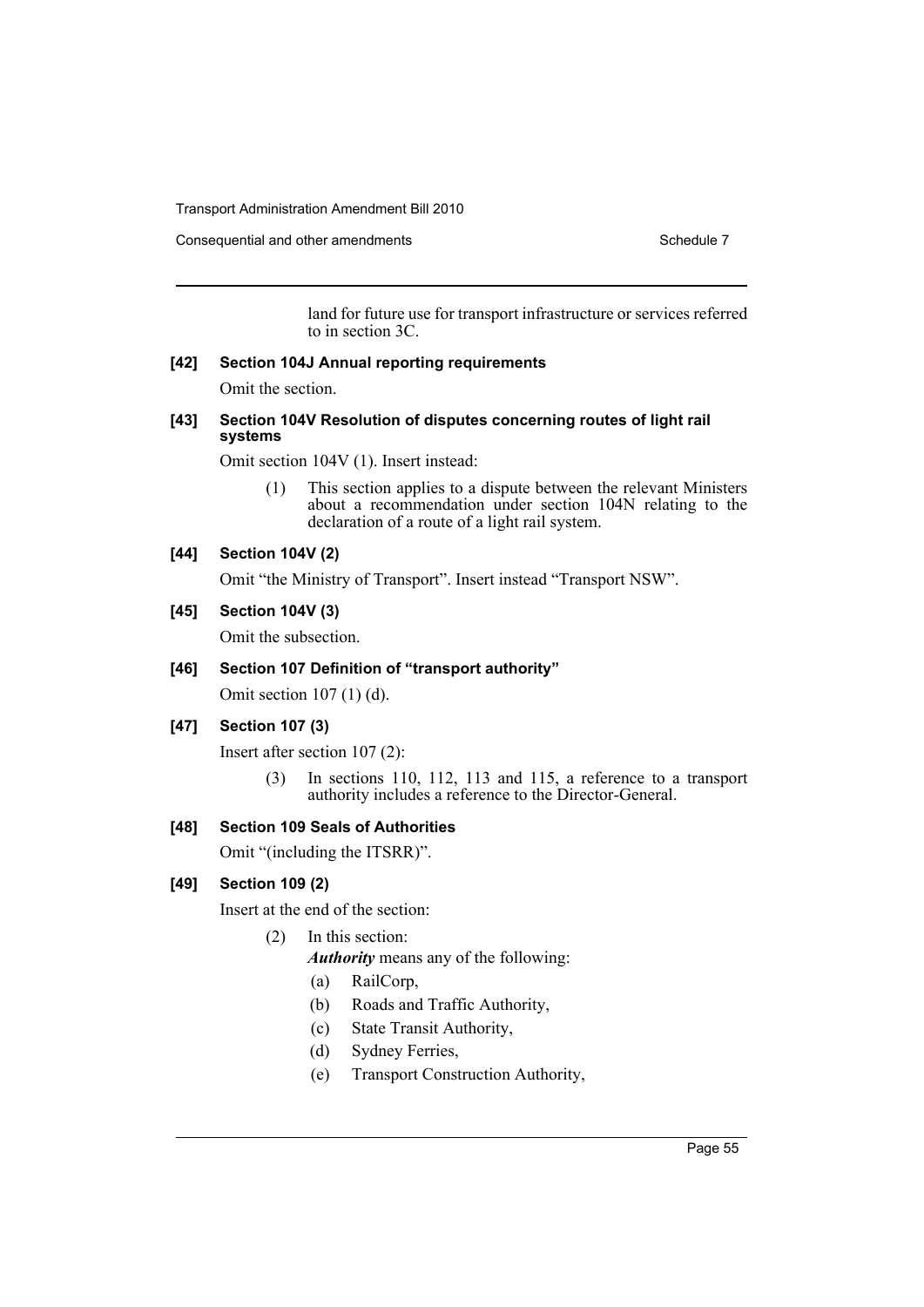Schedule 7 Consequential and other amendments

- (f) Country Rail Infrastructure Authority,
- (g) Independent Transport Safety Regulator.

#### **[50] Section 111 Referral of disputes**

Insert after section 111 (1):

(1A) If any dispute with respect to the carrying out of the functions of the Director-General under this Act arises between the Director-General and a public authority (other than a transport authority), either party may refer the matter to the Minister.

#### **[51] Section 111 (2)**

Omit "to the dispute". Insert instead "to a dispute under this section".

#### **[52] Section 112 Personal liability of certain persons**

Omit the definition of *transport authority* from section 112 (2). Insert instead: *transport authority* includes:

- (a) the Independent Transport Safety Advisory Board, and
- (b) the Chief Investigator.

#### **[53] Section 113 Presumption of validity**

Insert "or the Director-General" after "the Minister" in section 113 (1).

#### **[54] Part 9, Division 7 State Rail Authority**

Omit the Division.

#### **[55] Schedule 1 Constitution and procedure of Boards**

Omit the Schedule.

#### **[56] Schedule 2 Provisions relating to Chief Executives**

Omit the definition of *Chief Executive* from clause 1. Insert instead:

*Chief Executive* means the Chief Executive of any of the following bodies:

- (a) RailCorp,
- (b) Roads and Traffic Authority,
- (c) State Transit Authority,
- (d) Sydney Ferries,
- (e) Transport Construction Authority,
- (f) Country Rail Infrastructure Authority.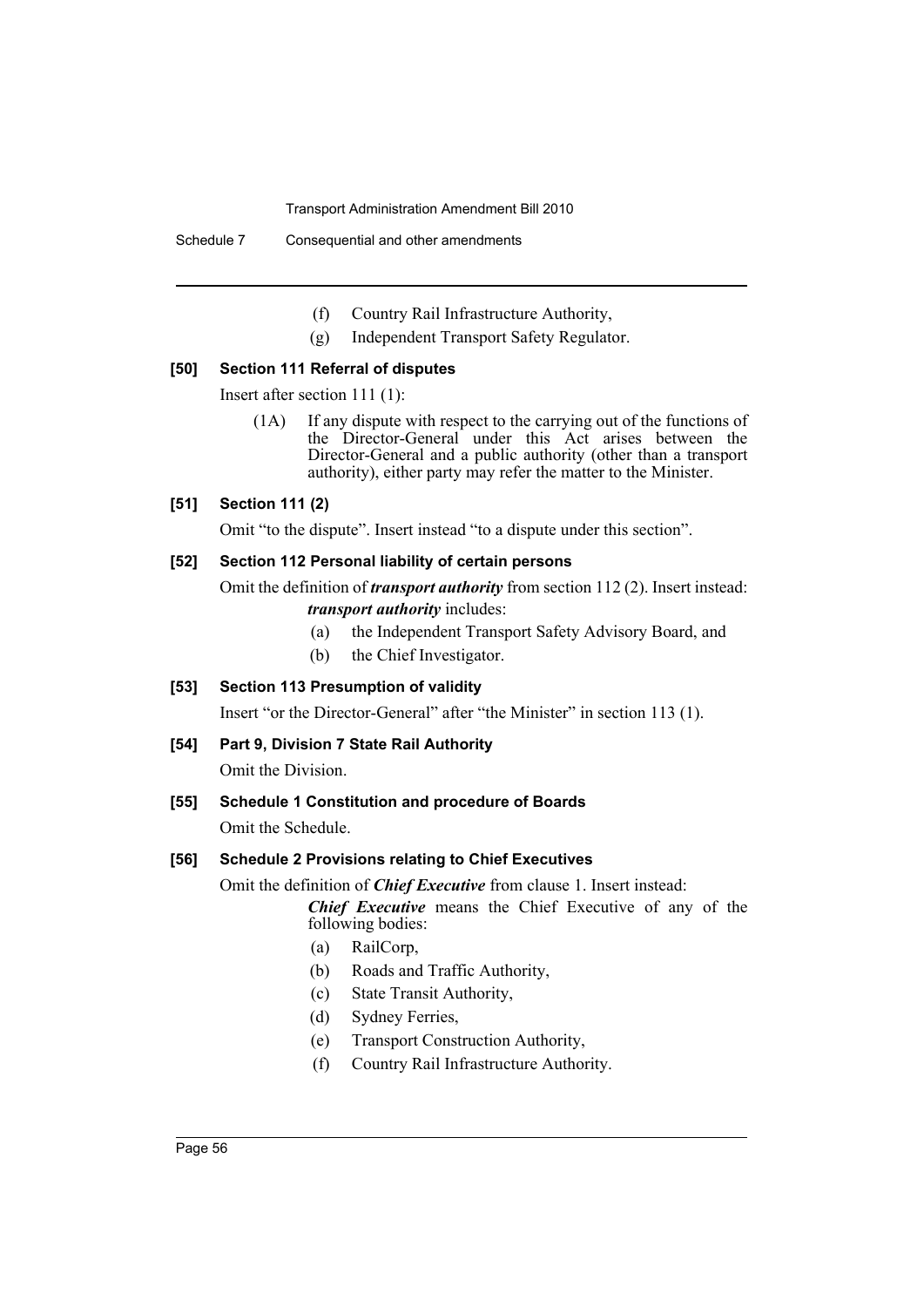Consequential and other amendments Schedule 7

#### **[57] Schedule 2, clause 1A**

Insert at the end of the clause:

(2) This clause is subject to clauses 164 and 175 of Schedule 7.

#### **[58] Schedule 2, clause 3**

Omit "Minister" wherever occurring. Insert instead "Director-General".

#### **[59] Schedule 3, heading**

Omit "**Group and Roads and Traffic Advisory**".

#### **[60] Schedule 3**

Omit "(Sections 43 (3), 54 (3))".

#### **[61] Schedule 3, clause 1**

Omit the clause. Insert instead:

#### **1 Definition**

In this Schedule:

*member* means an ex-officio or appointed member of the Advisory Council.

#### **[62] Schedule 3, clause 3**

Omit the clause. Insert instead:

#### **3 Chairperson of Advisory Council**

- (1) Of the appointed members of the Advisory Council, one is (in and by the member's instrument of appointment or in and by another instrument executed by the Minister) to be appointed as Chairperson of the Advisory Council.
- (2) The Minister may remove a member from the office of Chairperson of the Advisory Council at any time.
- (3) A person who is a member and Chairperson of the Advisory Council vacates office as Chairperson if the person:
	- (a) is removed from that office by the Minister, or
	- (b) resigns that office by instrument in writing addressed to the Minister, or
	- (c) ceases to be a member.

#### **[63] Schedule 3, clauses 4 (3), 7 (1) (e) and 10–14**

Omit "an Advisory" wherever occurring. Insert instead "the Advisory".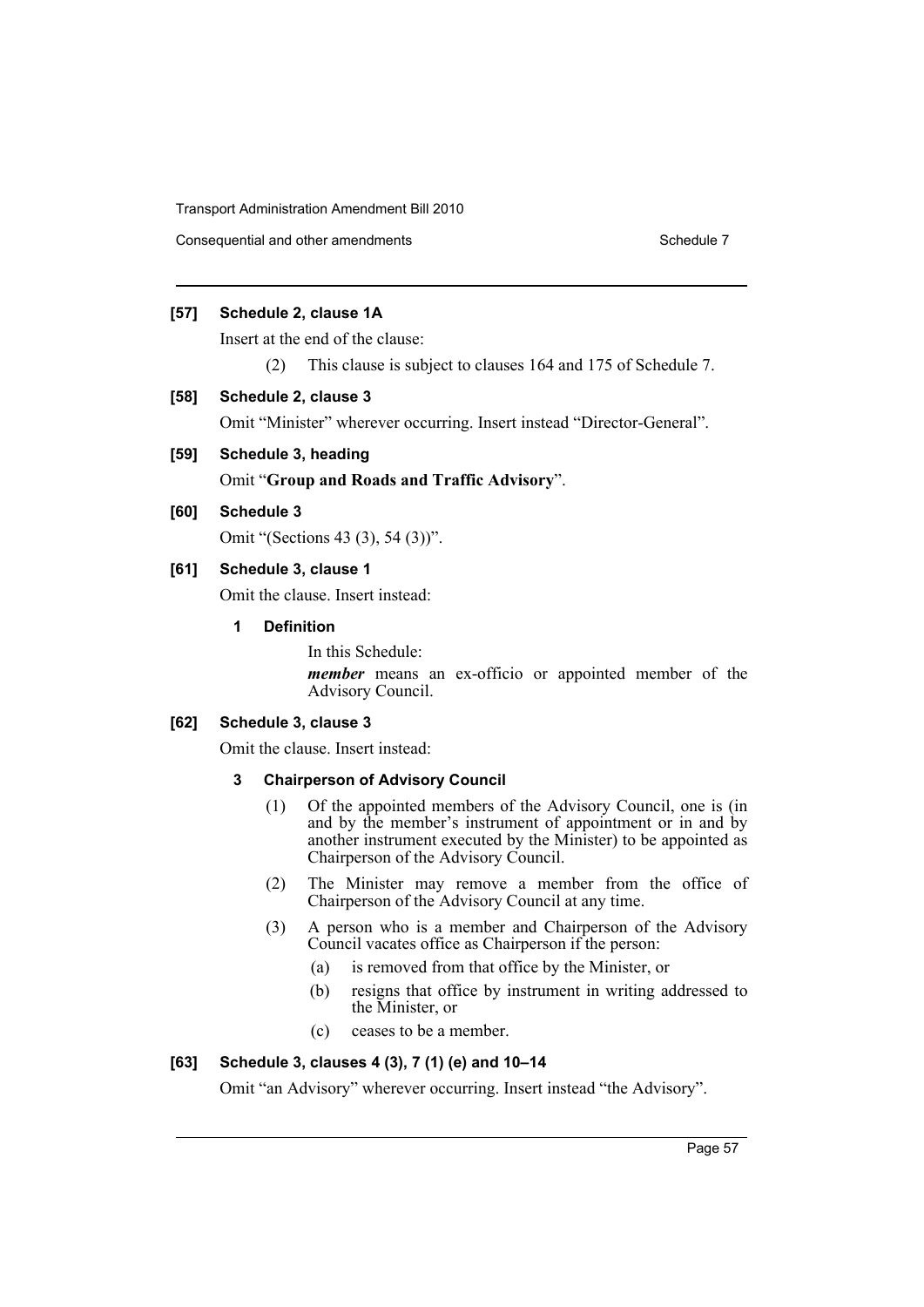Schedule 7 Consequential and other amendments

#### **[64] Schedule 3, clause 9A**

Insert after clause 9:

#### **9A Personal liability**

A matter or thing done or omitted to be done by the Advisory Council, a member of the Advisory Council or a person acting under the direction of the Advisory Council does not, if the matter or thing was done or omitted to be done in good faith for the purpose of executing this or any other Act, subject a member or a person so acting personally to any action, liability, claim or demand.

#### **[65] Schedule 4 Transfer of assets, rights and liabilities**

Omit "(Section 94)".

#### **[66] Schedule 4, clause 2 (1)**

Insert at the end of the subclause:

**Note.** A transfer under clause 180 of Schedule 7, clause 8 of Schedule 8A and clause 8 of Schedule 9 also operates as if it were an order to which this Schedule applies.

#### **[67] Schedule 5 Extended leave for certain staff**

Omit "(Section 58)".

#### **[68] Schedule 5, clause 2**

Omit the definition of *Authority*. Insert instead:

*Authority* means any of the following:

- (a) RailCorp,
- (b) Roads and Traffic Authority,
- (c) State Transit Authority,
- (d) Sydney Ferries,
- (e) Transport Construction Authority,
- (f) Country Rail Infrastructure Authority,
- (g) Independent Transport Safety Regulator,
- (h) until their dissolution, Sydney Metro and the Public Transport Ticketing Corporation.

#### **[69] Schedule 6 Transfer of certain staff**

Omit the Schedule.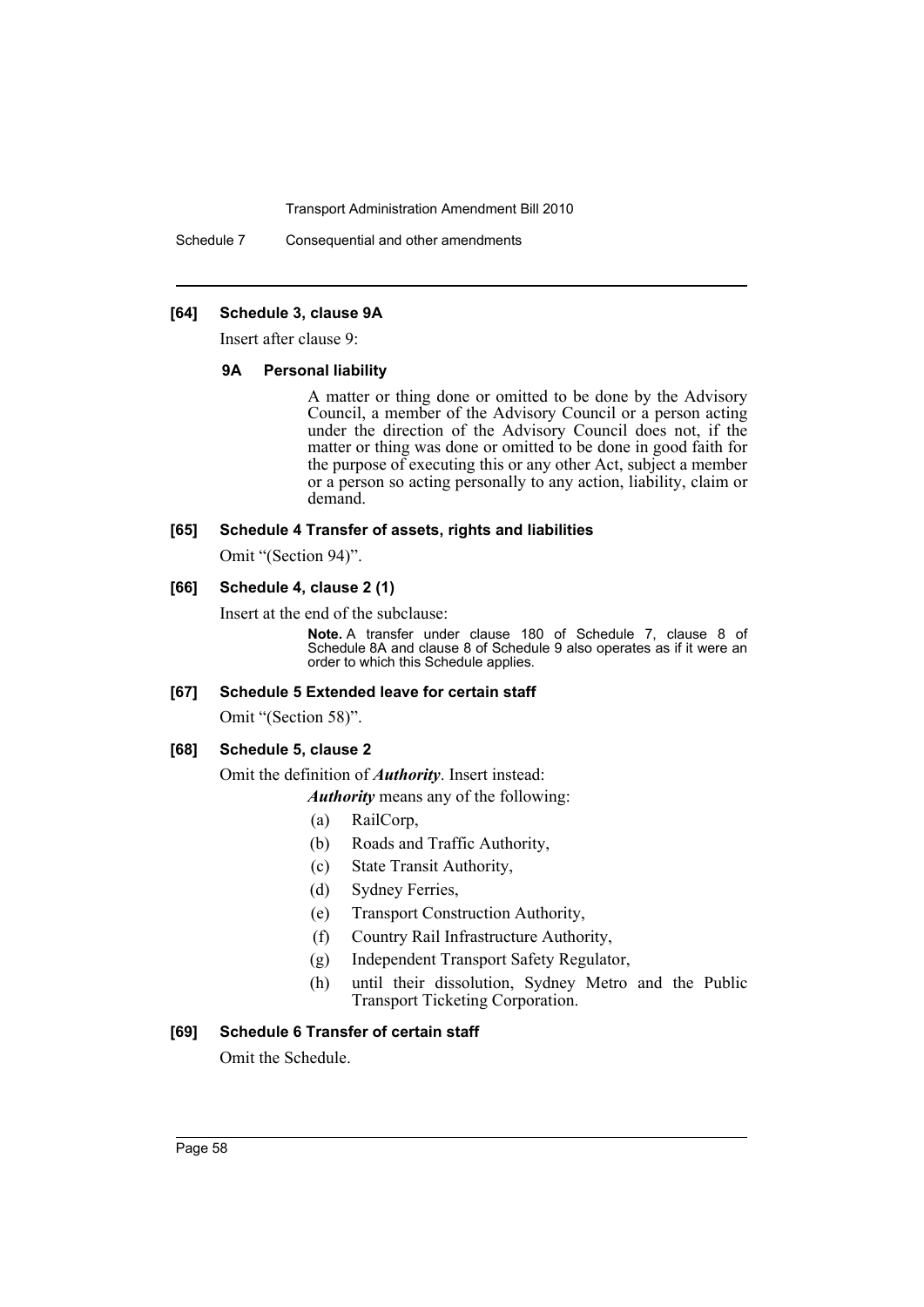Consequential and other amendments Schedule 7 Schedule 7

#### **[70] Schedule 7 Savings, transitional and other provisions**

Insert at the end of clause 2 (1): *Transport Administration Amendment Act 2010*

### **[71] Schedule 7, clauses 106 and 138**

Omit the clauses.

#### **[72] Schedule 7, Part 19**

Insert after Part 18:

### **Part 19 Provisions consequent on enactment of Transport Administration Amendment Act 2010**

#### **174 References to Department of Transport and Infrastructure**

A reference in any Act (other than this Act), in any instrument made under any Act or in any document of any kind to the Department of Transport and Infrastructure is to be construed as a reference to Transport NSW.

#### **175 Existing chief executives of transport agencies**

- (1) The person holding office as the chief executive (however described) of any of the following bodies immediately before the commencement of this clause is taken to have been appointed by the Director-General, for the balance of the person's term of appointment, as the chief executive of the body in respect of which the person formerly held office as chief executive:
	- (a) RailCorp,
	- (b) Roads and Traffic Authority,
	- (c) State Transit Authority,
	- (d) Sydney Ferries.
- (2) The person holding office as the chief executive officer of Transport Infrastructure Development Corporation immediately before the commencement of this clause is taken to have been appointed by the Director-General, for the balance of the person's term of appointment, as the chief executive of the Transport Construction Authority:
	- (a) with the same remuneration as that payable to the person immediately before that commencement, and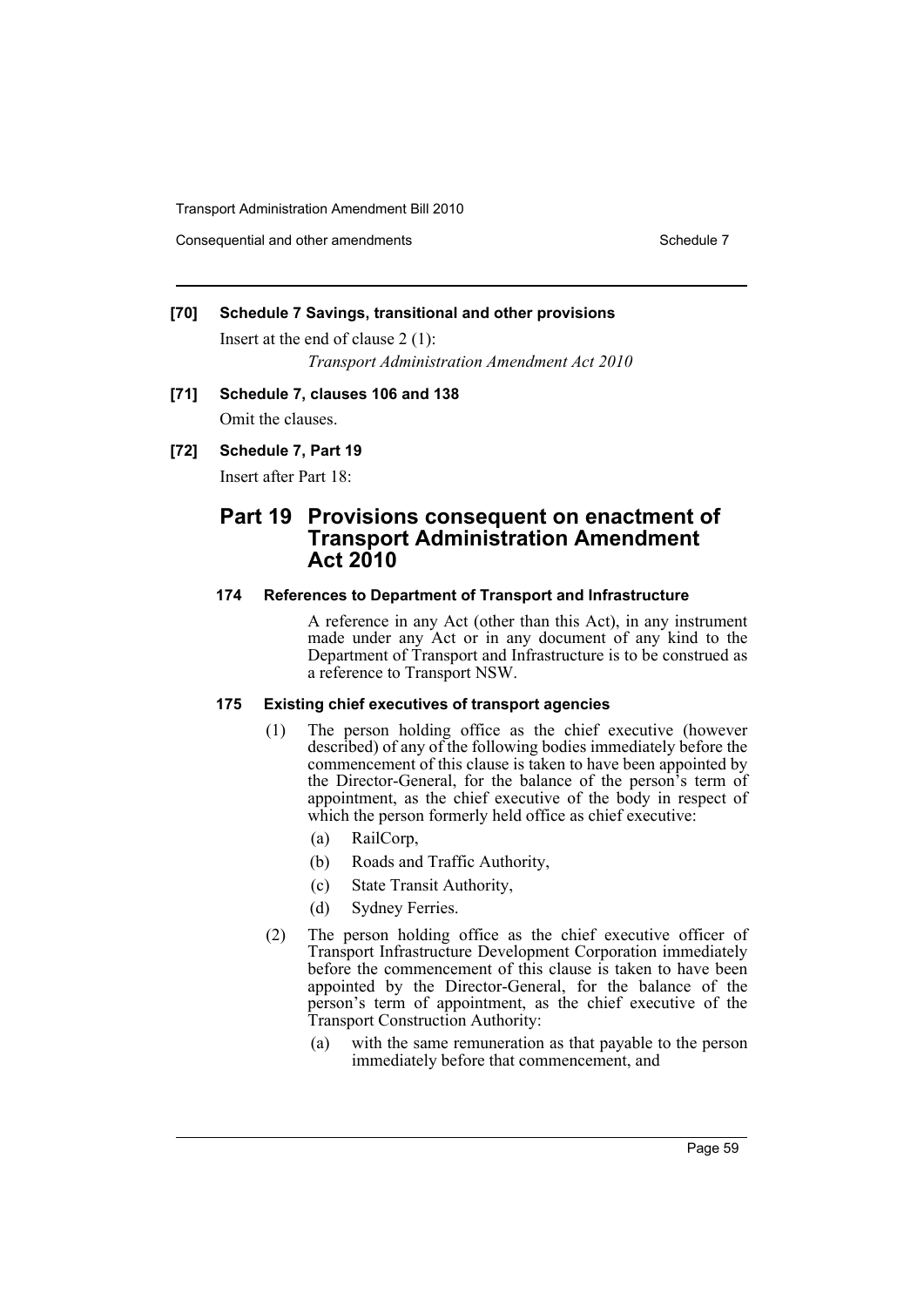- (b) on such other terms and conditions relating to that previous appointment as the Director-General determines after consultation with the Director of Public Employment.
- (3) The person holding office as the chief executive officer of Rail Infrastructure Corporation immediately before the commencement of this clause is taken to have been appointed by the Director-General, for the balance of the person's term of appointment, as the chief executive of the Country Rail Infrastructure Authority:
	- (a) with the same remuneration as that payable to the person immediately before that commencement and,
	- (b) on such other terms and conditions relating to that previous appointment as the Director-General determines after consultation with the Director of Public Employment.
- (4) The person holding office as the chief executive officer of Sydney Metro immediately before the commencement of this clause ceases to hold that office.
- (5) The person holding office as the chief executive officer of the Public Transport Ticketing Corporation immediately before the commencement of this clause ceases to hold that office.
- (6) No compensation or remuneration is payable to any person as a consequence of:
	- (a) the person ceasing to hold any office, or
	- (b) the effect on a person's existing contract of employment,

because of the operation of this clause.

(7) Except as provided by this clause and clause 164, the continuation of a person's appointment under this clause is subject to Part 3.1 of the *Public Sector Employment and Management Act 2002*.

#### **176 Existing Boards of transport agencies**

(1) In this clause:

*existing Board* means any of the following as constituted under this Act immediately before the commencement of this clause:

- (a) RailCorp Board,
- (b) State Transit Authority Board,
- (c) Sydney Ferries Board,
- (d) Public Transport Ticketing Corporation Board,
- (e) Sydney Metro Board,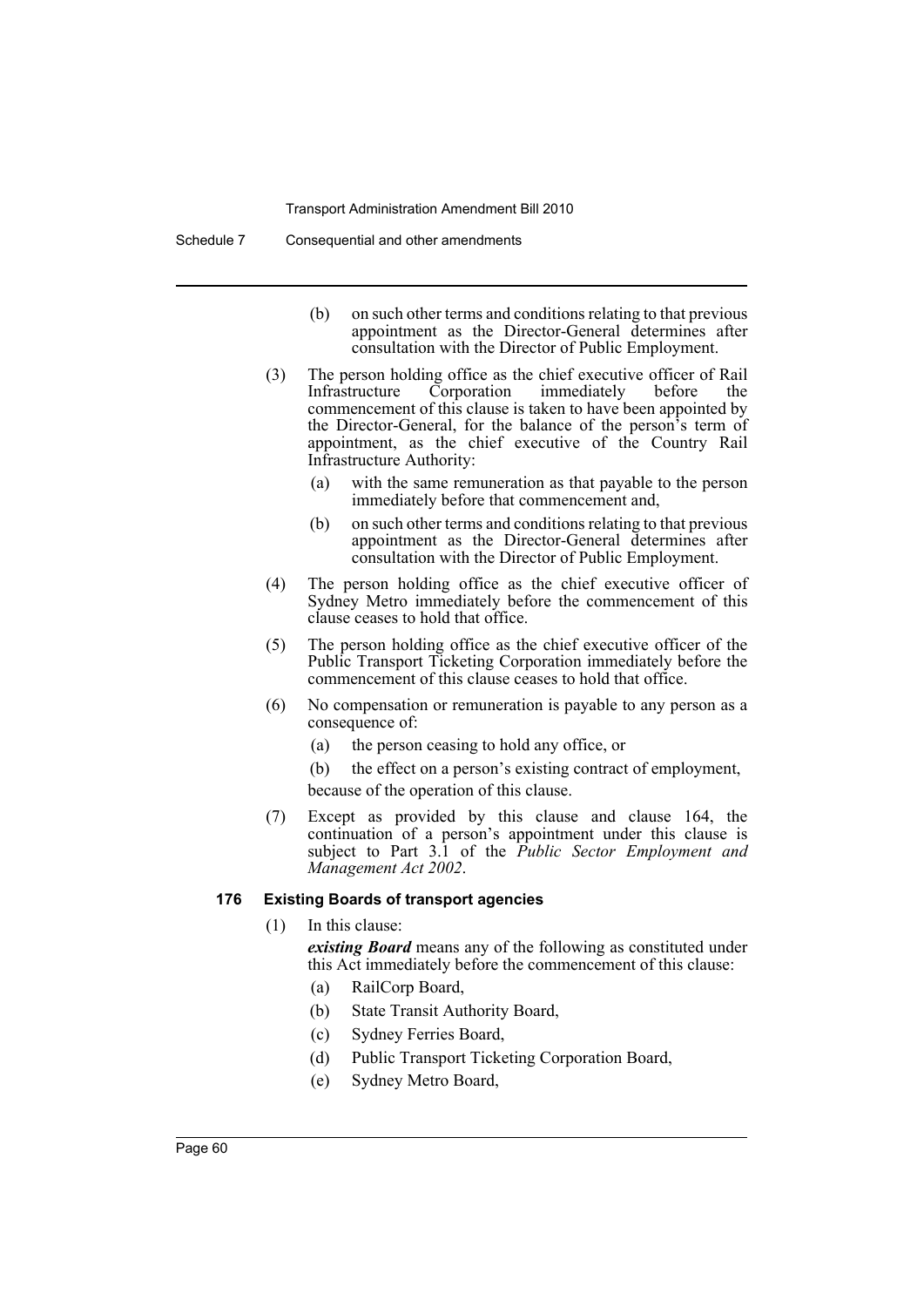Consequential and other amendments Schedule 7 Schedule 7

- (f) board of directors of Transport Infrastructure Development Corporation,
- (g) board of directors of Rail Infrastructure Corporation.
- (2) Each existing Board is abolished.
- (3) A person who, immediately before the commencement of this clause, held office as a member of an existing Board:
	- (a) ceases to hold that office, and
	- (b) is not entitled to any remuneration or compensation because of the loss of that office.

#### **177 Existing Advisory Councils**

(1) In this clause:

*existing Advisory Council* means the Transport Advisory Group or the Roads and Traffic Advisory Council as constituted under this Act immediately before the commencement of this clause.

- (2) Each existing Advisory Council is abolished.
- (3) A person who, immediately before the commencement of this clause, held office as an appointed member of an existing Advisory Council:
	- (a) ceases to hold that office, and
	- (b) is not entitled to any remuneration or compensation because of the loss of that office, but is eligible to be appointed as a member of the Transport Advisory Council established under Part 5 of this Act.

#### **178 Existing subsidiary corporations of transport authorities**

- (1) Each subsidiary corporation constituted under a provision of this Act immediately before the repeal of that provision by the *Transport Administration Amendment Act 2010* is, subject to the regulations, taken to be constituted under Part 6B (as inserted by that Act) as a subsidiary corporation of the transport authority in respect of which the subsidiary corporation was previously constituted.
- (2) Without limiting the operation of subclause (1), Western Sydney Buses is, on the repeal of section 33 by the *Transport Administration Amendment Act 2010*, taken to have been constituted as a public subsidiary corporation of the State Transit Authority by the regulations under section 55C (as inserted by that Act).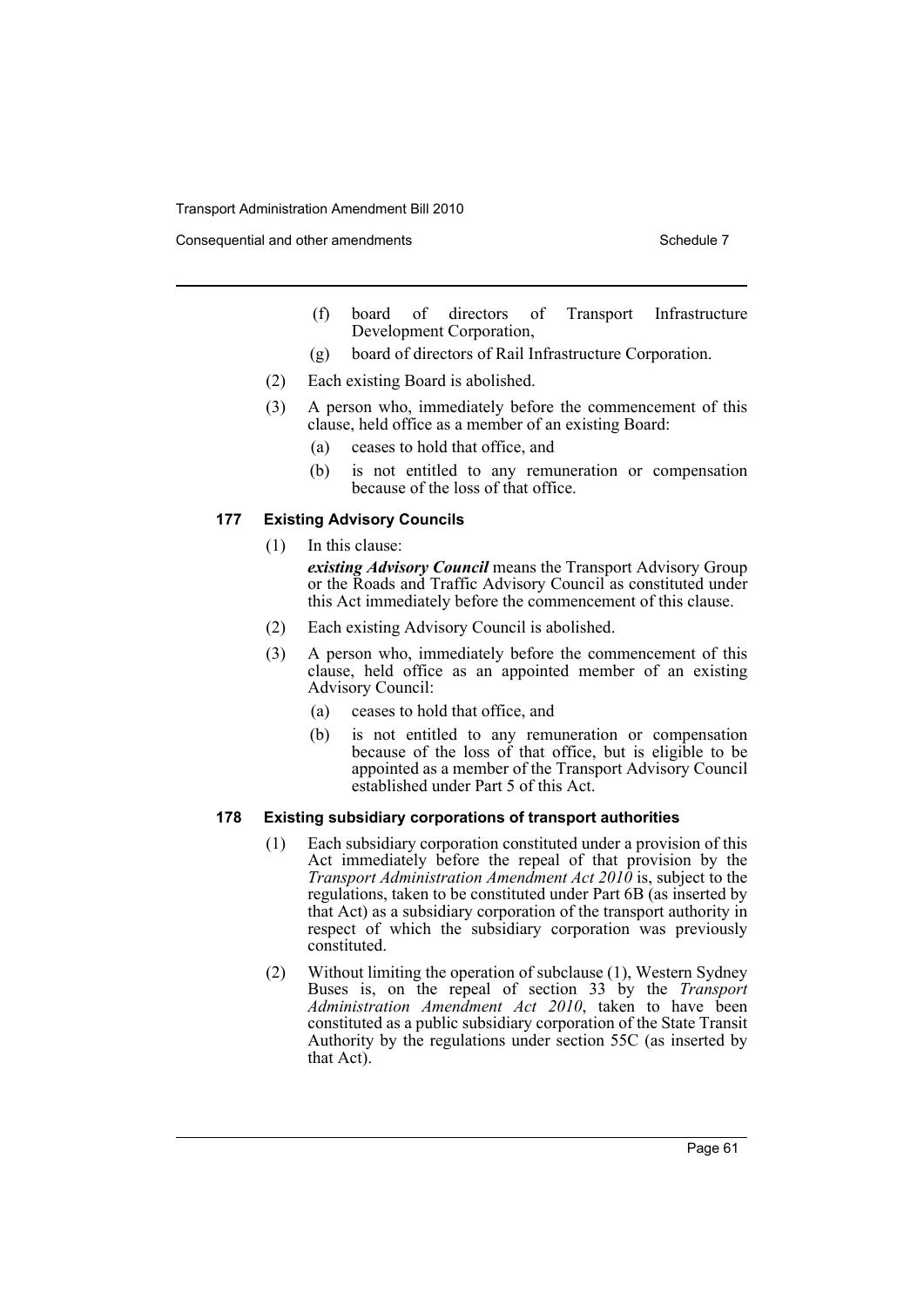Schedule 7 Consequential and other amendments

#### **179 Existing delegations of functions under Passenger Transport Act 1990**

Any delegation by the Director-General under this Act of the Director-General's functions under the *Passenger Transport Act 1990* is taken to have been delegated under section 62A of that Act (as inserted by the *Transport Administration Amendment Act 2010*).

#### **180 Abolition of Transport Administration Corporation**

- (1) The Transport Administration Corporation is abolished.
- (2) The assets, rights and liabilities of the Transport Administration Corporation are, on the abolition of the Corporation, transferred to the Crown.
- (3) Schedule 4 applies to the transfer of the assets, rights and liabilities of the Transport Administration Corporation by the operation of this clause and so applies as if this clause were an order to which that Schedule applies when this clause takes effect.

#### **[73] Schedule 8 SRA Residual Holding Corporation**

Omit "(Section 128)".

#### **[74] Schedule 8, clause 23**

Omit the clause.

### **7.2 Electricity (Consumer Safety) Act 2004 No 4**

#### **Section 3 Definitions**

Insert after paragraph (b) of the definition of *electricity supply authority* in section 3 (1):

(b1) Rail Corporation New South Wales, and

### **7.3 Local Government Act 1993 No 30**

#### **Section 555 What land is exempt from all rates?**

Omit section 555 (1) (g1). Insert instead:

(g1) land that is vested in or owned by a public transport agency (within the meaning of section 3C of the *Transport Administration Act 1988*) and in, on or over which rail infrastructure facilities (within the meaning of that Act) are installed,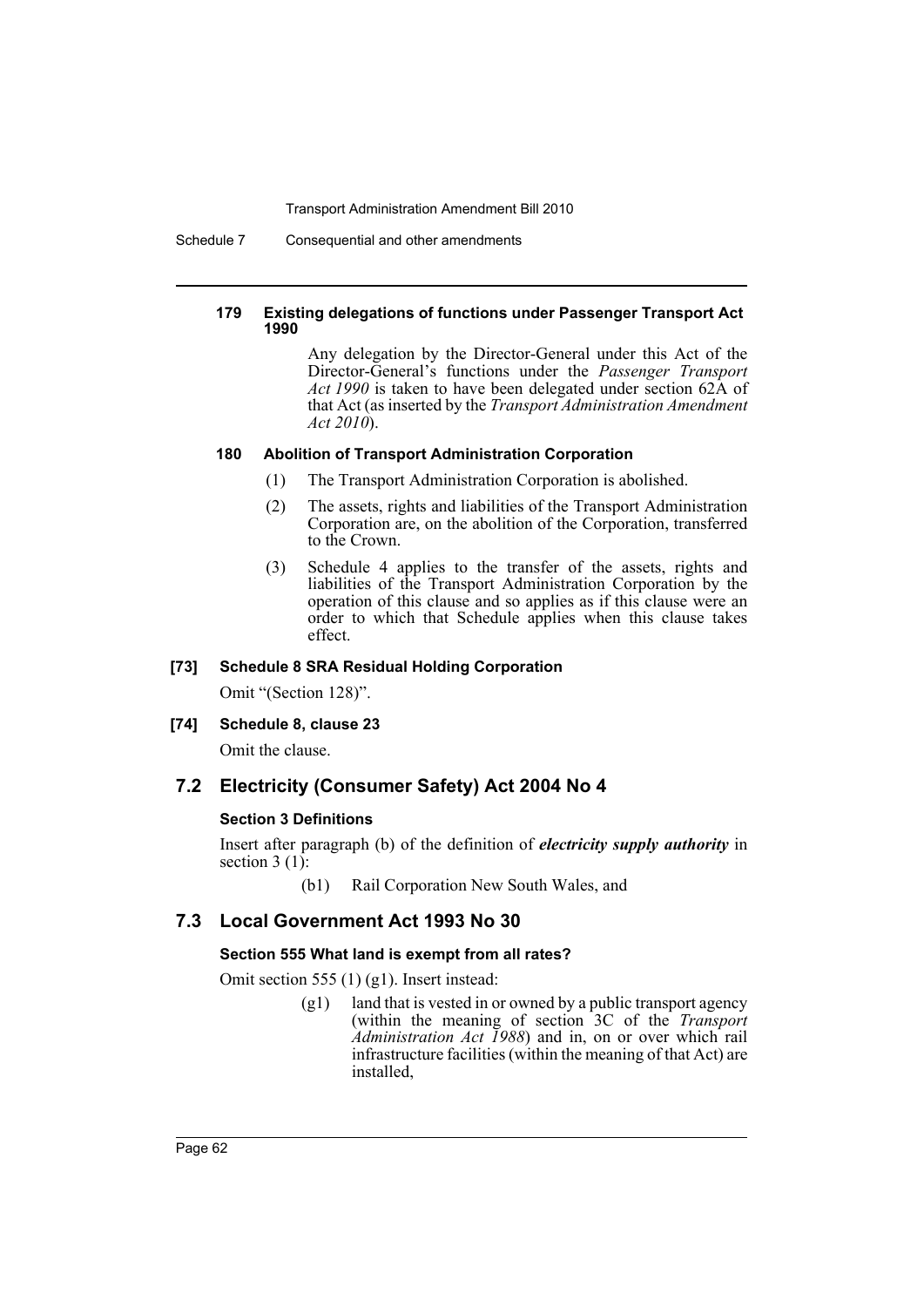Consequential and other amendments Schedule 7

### **7.4 Passenger Transport Act 1990 No 39**

#### **[1] Section 3 Definitions**

Omit the definitions of *Department* and *Director-General* from section 3 (1). Insert instead in alphabetical order:

> *Director-General* means the Director-General of Transport NSW.

#### **[2] Section 46W Appointment of authorised officers**

Omit "the Department" from section 46W (1). Insert instead "Transport NSW".

### **[3] Section 62A**

Insert after section 62:

#### **62A Delegation of Director-General's functions**

- (1) The Director-General may delegate to an authorised person any of the Director-General's functions under this Act, other than this power of delegation.
- (2) A delegate may subdelegate to an authorised person any function delegated by the Director-General if the delegate is authorised in writing to do so by the Director-General.
- (3) In this section, *authorised person* means:
	- (a) a member of staff of Transport NSW, or
	- (b) a person of a class prescribed by the regulations.

### **7.5 Public Finance and Audit Act 1983 No 152**

### **Schedule 3 Departments**

Omit the matter relating to the Department of Transport and Infrastructure. Insert instead:

Transport NSW Director-General of Transport NSW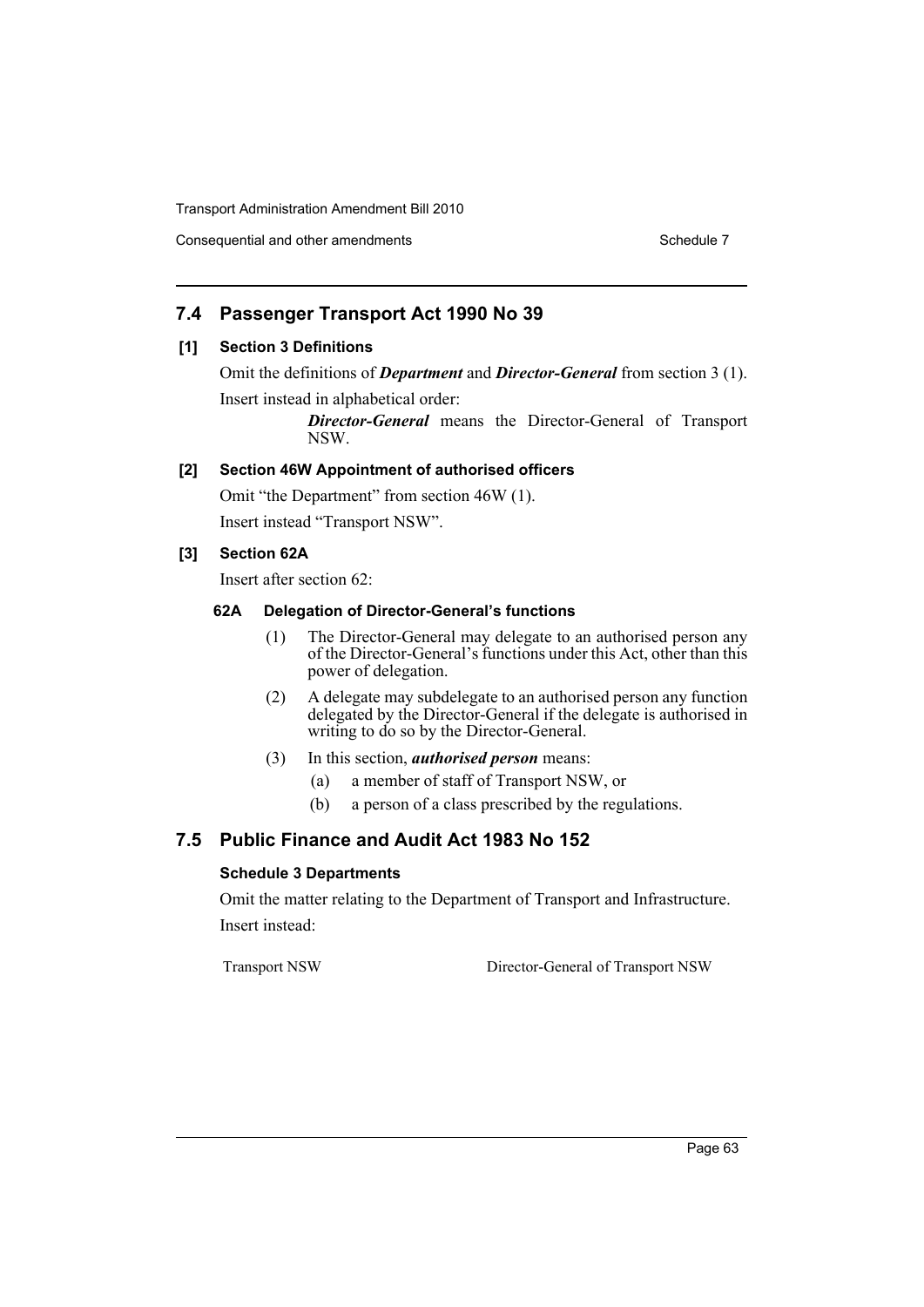### **7.6 Public Sector Employment and Management Act 2002 No 43**

#### **[1] Section 6 The Public Service**

Insert after section 6 (2):

If a branch of any such Division is specified in Part 3 of Schedule 1, that branch is not part of the Public Service of New South Wales.

#### **[2] Section 63 Definitions**

Omit the definition of *public authority* from section 63 (1). Insert instead:

*public authority* means an authority which is established by or under an Act and which is (or whose governing authority is) constituted by persons appointed by (or with the approval of) the Governor or a Minister, but does not include the Teaching Service, the Government Service, the NSW Health Service or the NSW Police Force.

#### **[3] Section 63 (1), definition of "remuneration package"**

Insert ", subject to subsection (4)," after "means".

#### **[4] Section 63 (2) (a)**

Insert "(other than a chief executive officer referred to in paragraph (a1))" after "officer".

#### **[5] Section 63 (2) (a1)**

Insert after section 63 (2) (a):

(a1) in the case of a chief executive officer appointed as the chief executive of Rail Corporation New South Wales, the Roads and Traffic Authority, the State Transit Authority, Sydney Ferries, the Transport Construction Authority or the Country Rail Infrastructure Authority—the Director-General of Transport NSW, or

#### **[6] Section 63 (4)**

Insert after section 63 (3):

(4) For the purposes of this Part, the *remuneration package* for a chief executive officer to whom subsection 2 (a1) applies is the remuneration package determined by the Director-General of Transport NSW with the concurrence of the Director of Public Employment.